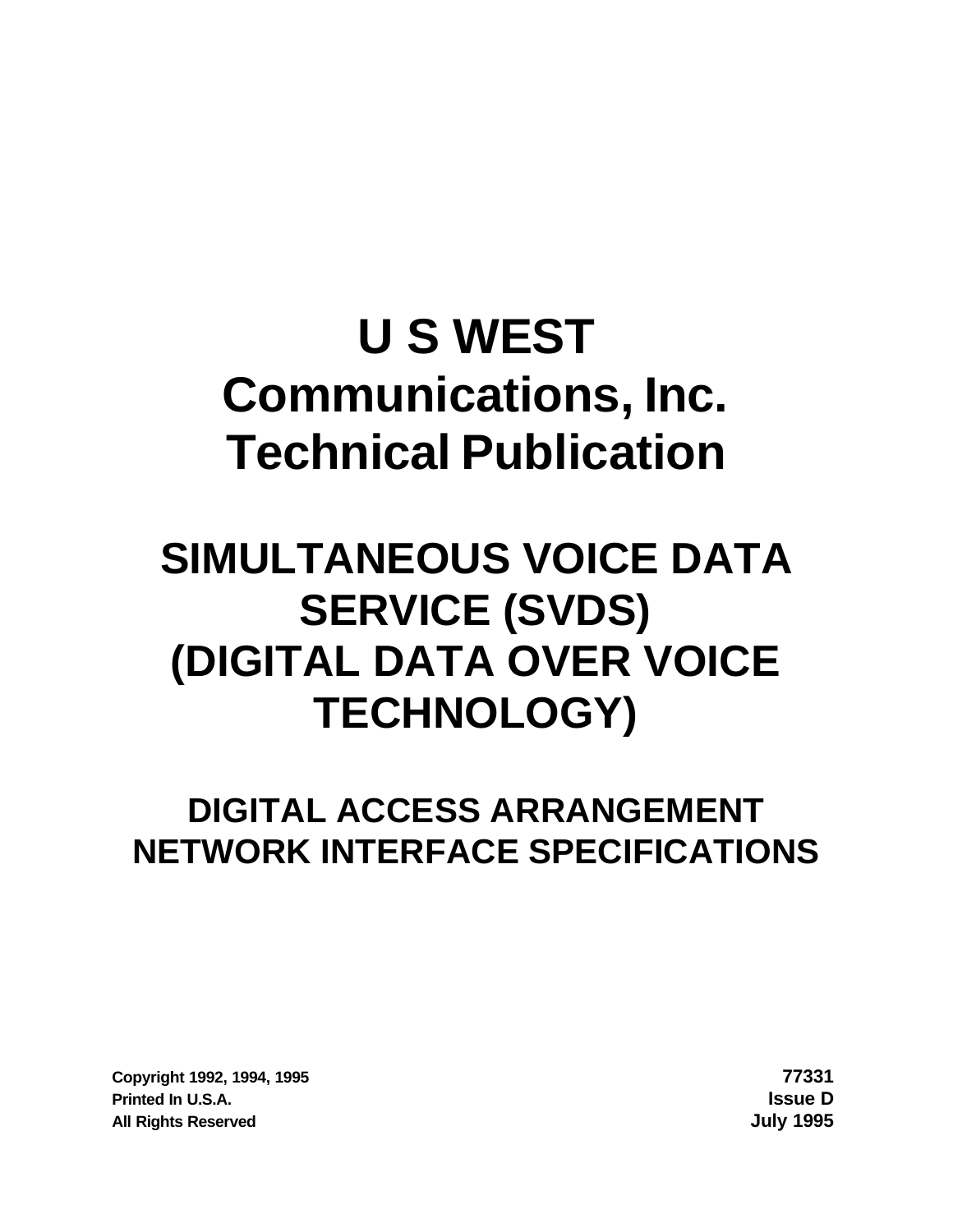#### **NOTICE**

Technical Publication 77331 defines the network interface and operational requirements for Digital Data Over Voice (DDOV) transport technology deployed in U S WEST as Simultaneous Voice and Data Service (SVDS). Availability of this channel service will be depended on both facility and tariff limitations. Consult the appropriate tariff to ascertain availability of SVDS.

SVDS is an end-to-end digital data transport service which provides simultaneous voice and full duplex data transmission of up to 19.2 kbit/s over a single, non-loaded subscriber cable pair. This service operates in conjunction with switched voice services such as single line residential or business, Centrex, etc. The voice channel connects to the subscriber line side of a serving end office switch and the derived data channel extends dedicated digital transport on same cable pair used to deliver switched voice services. SVDS accommodates point-to-point, multipoint or subrate multiplexed user requirements.

U S WEST Communications, Inc. reserves the right to revise this document for any reason, including but not limited to, conformity with standards promulgated by various governmental or regulatory agencies; utilization of advances in the state of the technical arts; or to reflect changes in the design of equipment, techniques, or procedures described or referred to herein.

Liability to anyone arising out of use or reliance upon any information set forth herein is expressly disclaimed, and no representation or warranties, expressed or implied, are made with respect to the accuracy or utility of any information set forth herein.

This document is not to be construed as a suggestion to any manufacture to modify or change any of its products, nor does this publication represent any commitment by U S WEST Communications, Inc. to purchase any specific products . Further, conformance to this publication does not constitute a guarantee of a given supplier's equipment and/or its associated documentation.

Future issues of Technical Publication 77331 will be announced to the industry at least 45 days prior to the issuance date. This notice, which will come through our standard customer notification channels, will allow the customer time to comment on the proposed revisions.

Ordering information for U S WEST Technical Publications can be obtained from the reference section of this document. If further information is required, please contact:

> U S WEST Business Resources, Manager – Information Release, 1801 California, Room 1320, Denver, CO 80202, (303) 298-0117.

Throughout this publication, the term U S WEST signifies U S WEST Communications, Inc.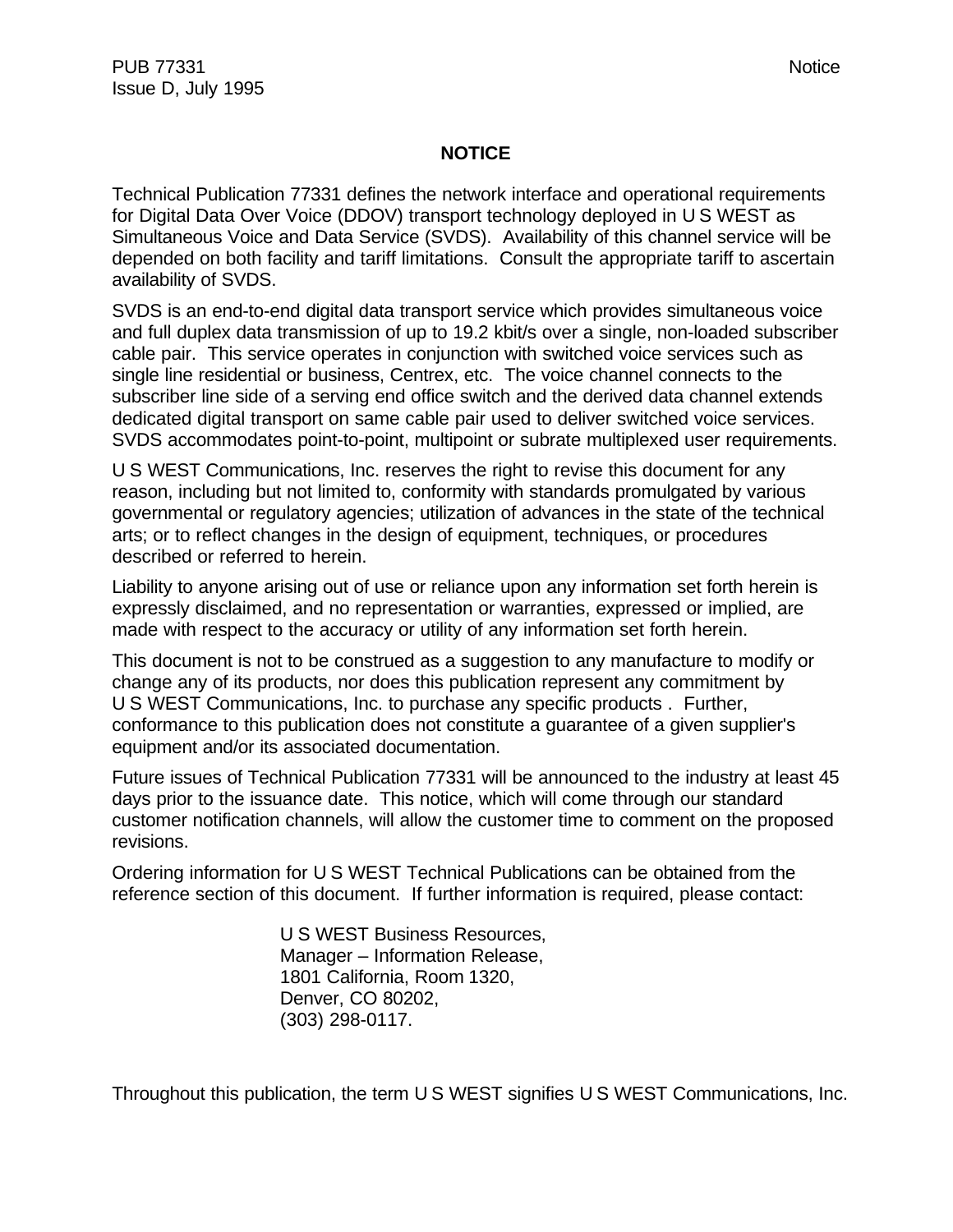## **CONTENTS**

|    |                                               | <b>Chapter and Section</b>                         | Page |
|----|-----------------------------------------------|----------------------------------------------------|------|
| 1. | 1.1<br>1.2<br>1.3<br>1.4<br>1.5<br>1.6<br>1.7 |                                                    |      |
| 2. | 2.1<br>2.2                                    | 2.1.1<br>2.1.2<br>2.1.3<br>2.1.4<br>2.2.1<br>2.2.2 |      |
| 3. | 3.1<br>3.2<br>3.3                             |                                                    |      |
| 4. | 4.1<br>4.2                                    | 4.1.1<br>4.2.2<br>4.2.3<br>4.2.4                   |      |
| 5. | 5.1<br>5.2<br>5.3<br>5.4                      |                                                    |      |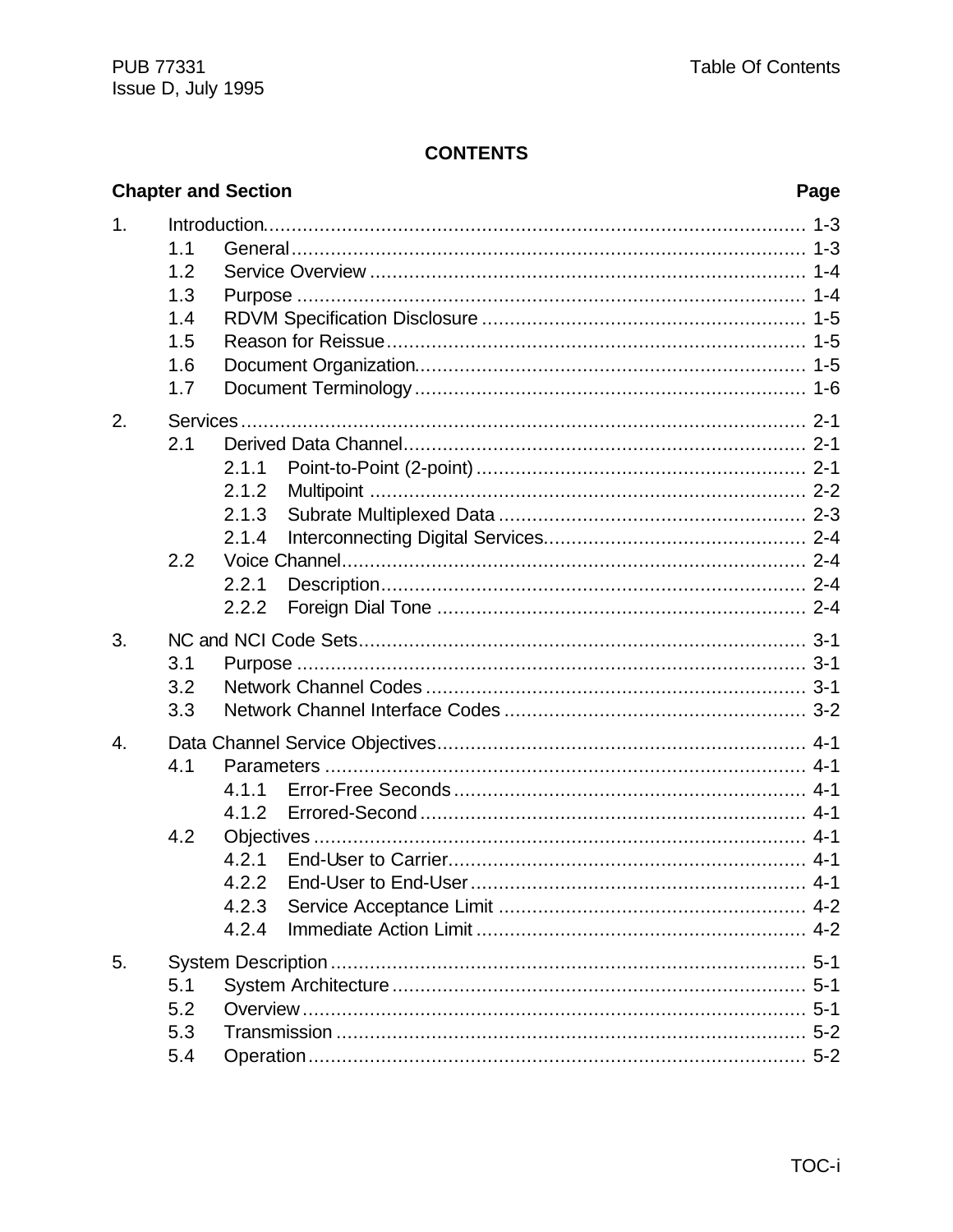## **CONTENTS** (Continued)

|    |     | <b>Chapter and Section</b> |                                                         | Page |
|----|-----|----------------------------|---------------------------------------------------------|------|
|    | 5.5 | 5.5.1<br>5.5.2<br>5.5.3    |                                                         |      |
|    | 5.6 | 5.6.1<br>5.6.2             |                                                         |      |
| 6. |     |                            |                                                         |      |
|    | 6.1 |                            |                                                         |      |
|    | 6.2 |                            |                                                         |      |
|    | 6.3 |                            |                                                         |      |
|    | 6.4 |                            |                                                         |      |
|    | 6.5 |                            |                                                         |      |
|    | 6.6 |                            |                                                         |      |
| 7. |     |                            |                                                         |      |
|    | 7.1 |                            |                                                         |      |
|    | 7.2 |                            | Maintenance and Network Affecting Requirements 7-1      |      |
|    | 7.3 |                            | Interconnect Specifications - RDVM to Telephone Set 7-1 |      |
|    | 7.4 |                            |                                                         |      |
|    |     | 7.4.1                      |                                                         |      |
|    |     | 7.4.2                      |                                                         |      |
|    |     | 7.4.3                      |                                                         |      |
|    |     | 7.4.4                      |                                                         |      |
|    |     | 7.4.5                      |                                                         |      |
|    |     | 7.4.6                      |                                                         |      |
|    |     | 7.4.7                      |                                                         |      |
|    |     | 7.4.8                      |                                                         |      |
|    |     | 7.4.9                      |                                                         |      |
|    |     |                            |                                                         |      |
|    | 7.5 |                            |                                                         |      |
|    |     | 7.5.1                      |                                                         |      |
|    |     | 7.5.2                      |                                                         |      |
|    |     | 7.5.3                      |                                                         |      |
|    |     | 7.5.4<br>7.5.5             |                                                         |      |
|    |     | 7.5.6                      |                                                         |      |
|    |     | 7.5.7                      |                                                         |      |
|    |     |                            |                                                         |      |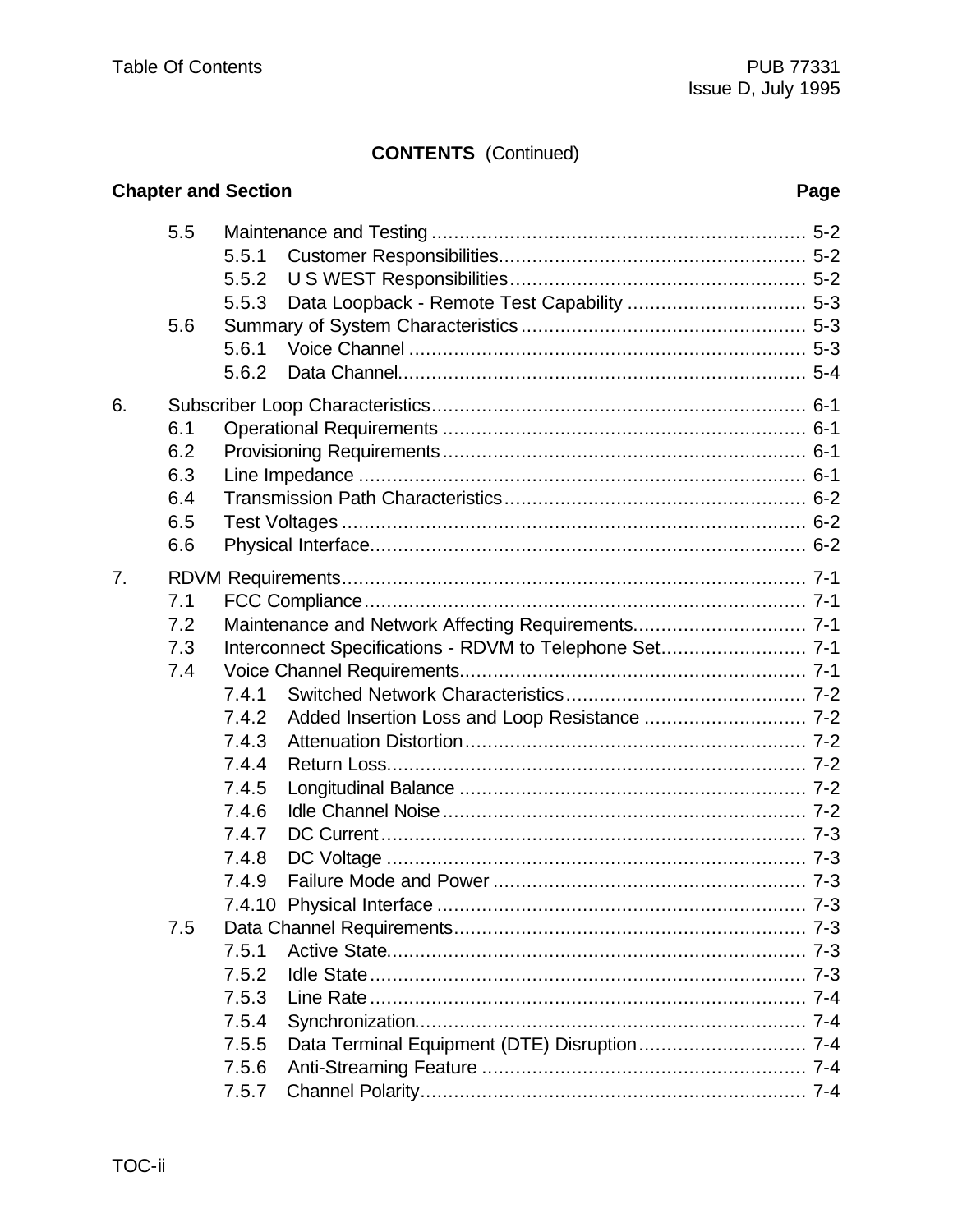## **CONTENTS** (Continued)

|    |     | <b>Chapter and Section</b> |                                                                | Page |
|----|-----|----------------------------|----------------------------------------------------------------|------|
|    |     | 7.5.8                      |                                                                |      |
|    |     | 7.5.9                      |                                                                |      |
|    |     |                            |                                                                |      |
|    |     |                            |                                                                |      |
|    | 7.6 |                            |                                                                |      |
|    |     | 7.6.1                      |                                                                |      |
|    |     | 7.6.2                      |                                                                |      |
|    |     | 7.6.3                      |                                                                |      |
|    | 7.7 |                            |                                                                |      |
|    |     | 7.7.1                      |                                                                |      |
|    |     | 7.7.2                      |                                                                |      |
|    |     | 7.7.3                      |                                                                |      |
|    | 7.8 |                            |                                                                |      |
|    |     | 7.8.1                      |                                                                |      |
|    |     | 7.8.2                      |                                                                |      |
|    | 7.9 |                            |                                                                |      |
|    |     | 7.9.1                      |                                                                |      |
|    |     | 7.9.2                      |                                                                |      |
|    |     | 7.9.3                      |                                                                |      |
| 8. |     |                            |                                                                |      |
|    | 8.1 |                            |                                                                |      |
|    | 8.2 |                            | Recommended Data Interchange Circuits - DCE (RDVM)             |      |
|    |     |                            |                                                                |      |
|    |     | 8.2.1                      |                                                                |      |
|    |     | 8.2.2                      |                                                                |      |
|    |     | 8.2.3                      |                                                                |      |
|    |     | 8.2.4                      |                                                                |      |
|    |     | 8.2.5                      | Circuit CF - Received Line Signal Detector 8-2                 |      |
|    |     | 8.2.6                      | Circuit DB - Transmitter Signal Element Timing 8-2             |      |
|    |     | 8.2.7                      | Circuit DD - Receiver Signal Element Timing 8-2                |      |
|    |     | 8.2.8                      | Circuit SCB – Secondary Clear to Send as a Receive Channel 8-2 |      |
|    |     | 8.2.9                      |                                                                |      |
|    | 8.3 |                            | Recommended Data Interchange Circuits - DTE Source Signals 8-3 |      |
|    |     | 8.3.1                      |                                                                |      |
|    |     | 8.3.2                      |                                                                |      |
|    |     | 8.3.3                      |                                                                |      |
|    |     | 8.3.4                      |                                                                |      |
|    |     | 8.3.5                      | Circuit SCA - Secondary Request To Send                        |      |
|    |     |                            |                                                                |      |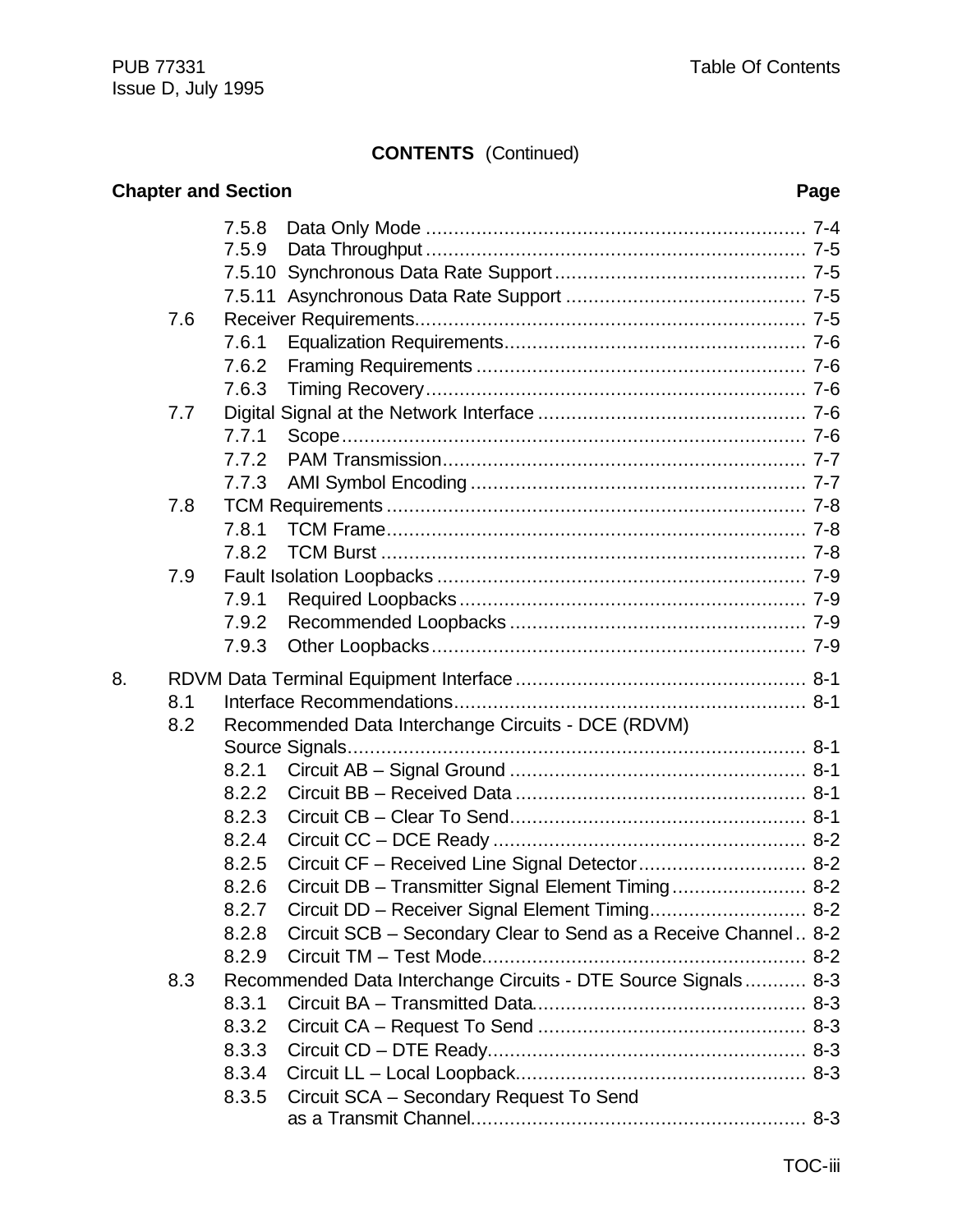## **CONTENTS** (Continued)

|                                                                                      |                                                      | <b>Chapter and Section</b><br>Page                                                                                                                                                     |  |
|--------------------------------------------------------------------------------------|------------------------------------------------------|----------------------------------------------------------------------------------------------------------------------------------------------------------------------------------------|--|
|                                                                                      | 8.4<br>8.5<br>8.6<br>8.7<br>8.8                      |                                                                                                                                                                                        |  |
| 9.                                                                                   | 9.1<br>9.2                                           |                                                                                                                                                                                        |  |
| 10.                                                                                  | 10.1<br>10.2<br>10.3<br>10.4<br>10.5<br>10.6<br>10.7 |                                                                                                                                                                                        |  |
| <b>Appendix</b>                                                                      |                                                      |                                                                                                                                                                                        |  |
| A                                                                                    |                                                      |                                                                                                                                                                                        |  |
| <b>Figures</b>                                                                       |                                                      |                                                                                                                                                                                        |  |
| $2 - 1$<br>$2 - 2$<br>$2 - 3$<br>$2 - 4$<br>$5 - 1$<br>$6 - 1$<br>$7 - 1$<br>$7 - 2$ |                                                      | Point-To-Point SVDS - End-User to End-User Configuration 2-1<br>Point-To-Point SVDS - End-User to Carrier Configuration2-1<br>Single Transmitted Pulse Into a 135 ? + 0.039 µF Load7-7 |  |
| <b>Tables</b>                                                                        |                                                      |                                                                                                                                                                                        |  |
| $3 - 1$<br>$3 - 2$<br>$3 - 3$<br>$3 - 4$<br>$8 - 1$                                  |                                                      | NC Codes - 64 kbit/s Subrate Multiplexed (DS0-B) Channel3-1<br>A-1SVDS Companion Switched Voice Frequency Services                                                                     |  |
|                                                                                      |                                                      |                                                                                                                                                                                        |  |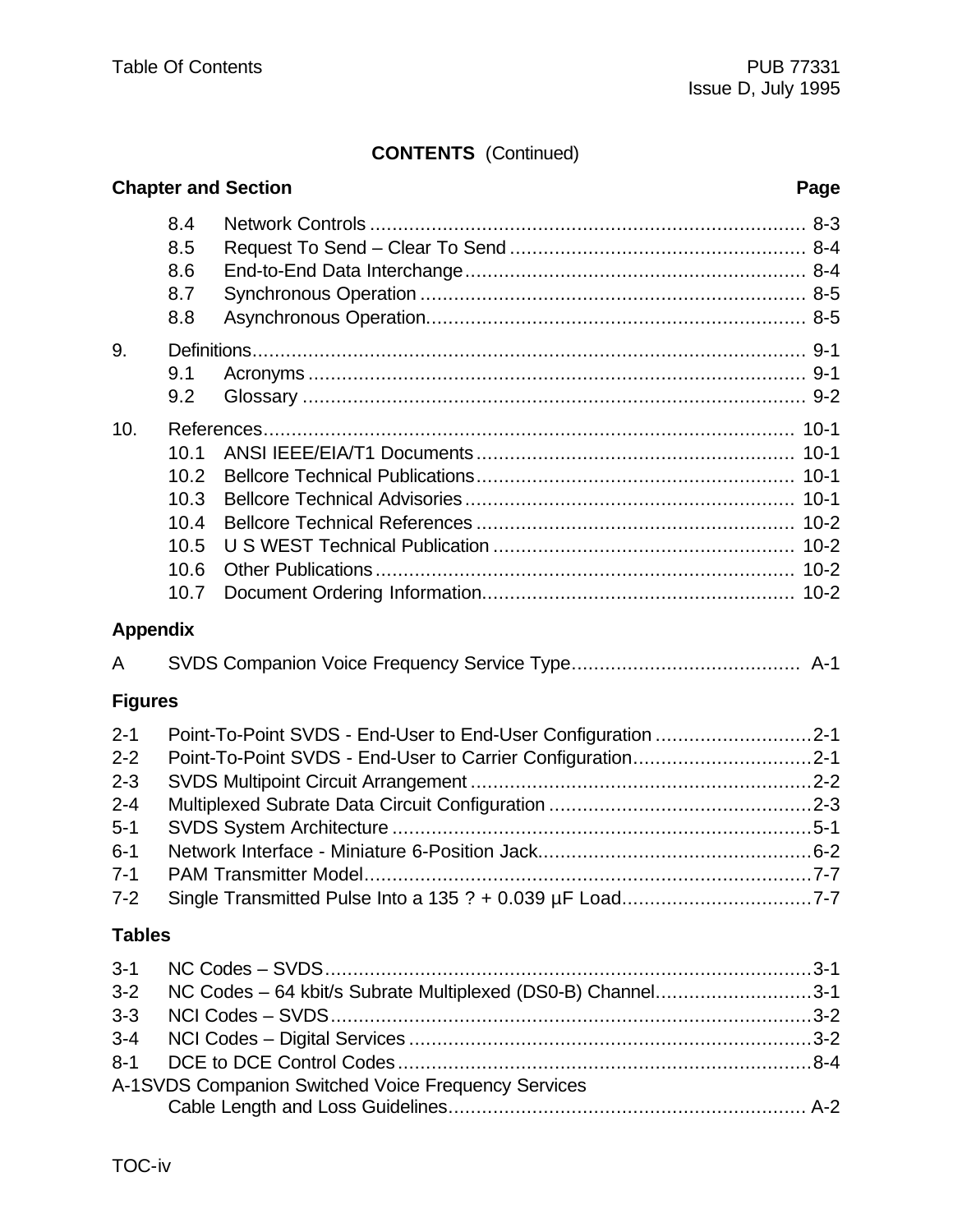## **1. Introduction**

#### **1.1 General**

Technical Publication 77331 defines the network interface and operational requirements for Digital Data Over Voice (DDOV) transport technology deployed in U S WEST as Simultaneous Voice and Data Service (SVDS). Availability of SVDS will be dependent on both facility and tariff limitations. Consult the appropriate tariff to ascertain availability of SVDS.

## **1.2 Service Overview**

SVDS is an end-to-end digital data transport service that operates in conjunction with switched voice services such as single line residential or business, Centrex, etc. The voice channel connects to the subscriber line side of a serving end office switch.

The data service is a full duplex digital data channel that operates at data rates of 2.4, 4.8, 9.6 and 19.2 kbit/s. This is a derived channel using the same non-loaded subscriber cable pair used to deliver the switched voice service. Data channel deriving is accomplished through the use of a Remote Data/Voice Multiplexer (RDVM) located at the customer's premises, and a companion Central office Data/Voice Multiplexer (CDVM). SVDS provides dedicated digital transport to accommodate point-to-point, multipoint or sub-rate multiplexed user requirements.

The Network Interface (NI), the interface between the U S WEST provided network and the Customer Provided Equipment (CPE) is identified in this publication as requirements of the Remote Data/Voice Multiplexer (RDVM).

The RDVM cited throughout this technical publication, and associated equipment is customer provided. Equipment designed and manufactured for connection to this service must comply with the requirements and specifications set forth in this publication.

## **1.3 Purpose**

Technical Publication 77331, is a reference document providing technical disclosure information at the Network Interface (NI). This document technically describes U S WEST SVDS, and defines applicable Network Channel (NC) and Network Channel Interface (NCI) codes.

Sufficient technical detail is furnished to allow a customer to select a Simultaneous Voice and Data Service that meets their communications needs for a known application. This publication is not intended to provide complete design specifications for the RDVM, nor will it ensure the quality of performance of the CPE nor serve as a procurement specification.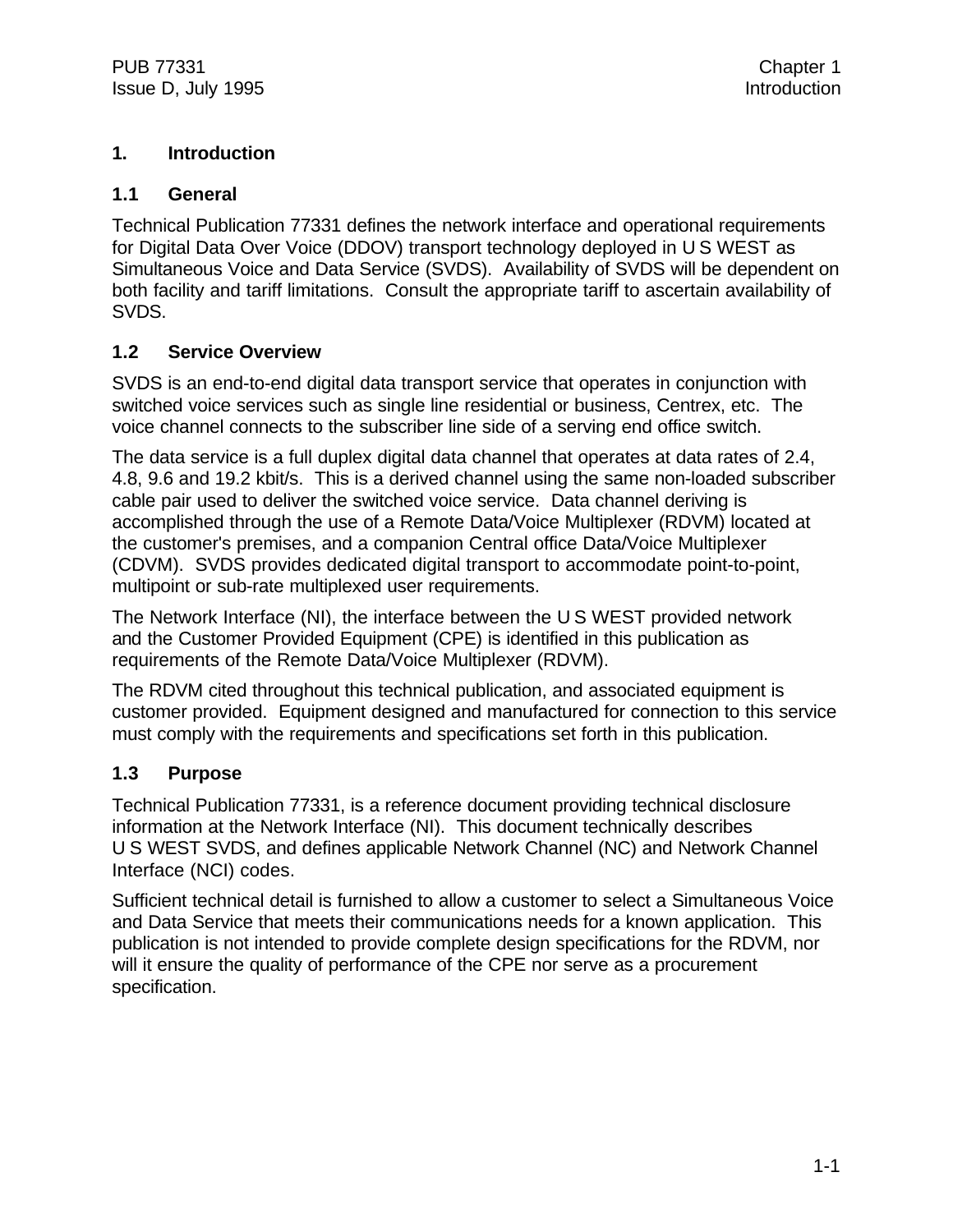## **1.4 RDVM Specification Disclosure**

The RDVM design incorporates techniques for which Integrated Network Corporation (INC) holds patents. A license agreement must be procured from INC for the purpose of designing and manufacturing interoperable RDVM equipment. Complete detailed technical specifications are available from INC contingent on a license agreement.

Integrated Network Corporation 757 Route 202/206 PO Box 6875 Bridgewater, NJ Tel: (201) 218-1600 Fax: (201) 218-0804

#### **1.5 Reason for Reissue**

• Remove Point Of Sale service description using SVDS as a transport.

#### **1.6 Document Organization**

This document is organized into ten chapters and Appendix A:

- Chapter 1, **Introduction** addresses general concerns, service description, document purpose, reason for reissue and organization.
- Chapter 2, **Services** identifies available derived data channel services, acceptable companion voice service types, and describes data channel interconnection.
- Chapter 3, **NC and NCI Code Sets** provides Network Channel (NC) and Network Channel (NCI) codes for ordering SVDS.
- Chapter 4, **Data Channel Service Objectives** defines parameters and performance objectives for the derived data service.
- Chapter 5, **System Description** describes the overall system operation, transmission, equipment and loop facilities.
- Chapter 6, **Subscriber Loop Characteristics** characterizes the cable pair, provisioning, transmission and physical interface requirements.
- Chapter 7, **RDVM Requirements** details the specific RDVM characteristics required to be compatible with the U S WEST provided Central Office Data Voice Multiplexer (CDVM). This includes operational requirements and recommendations. Defines the signal at the network interface.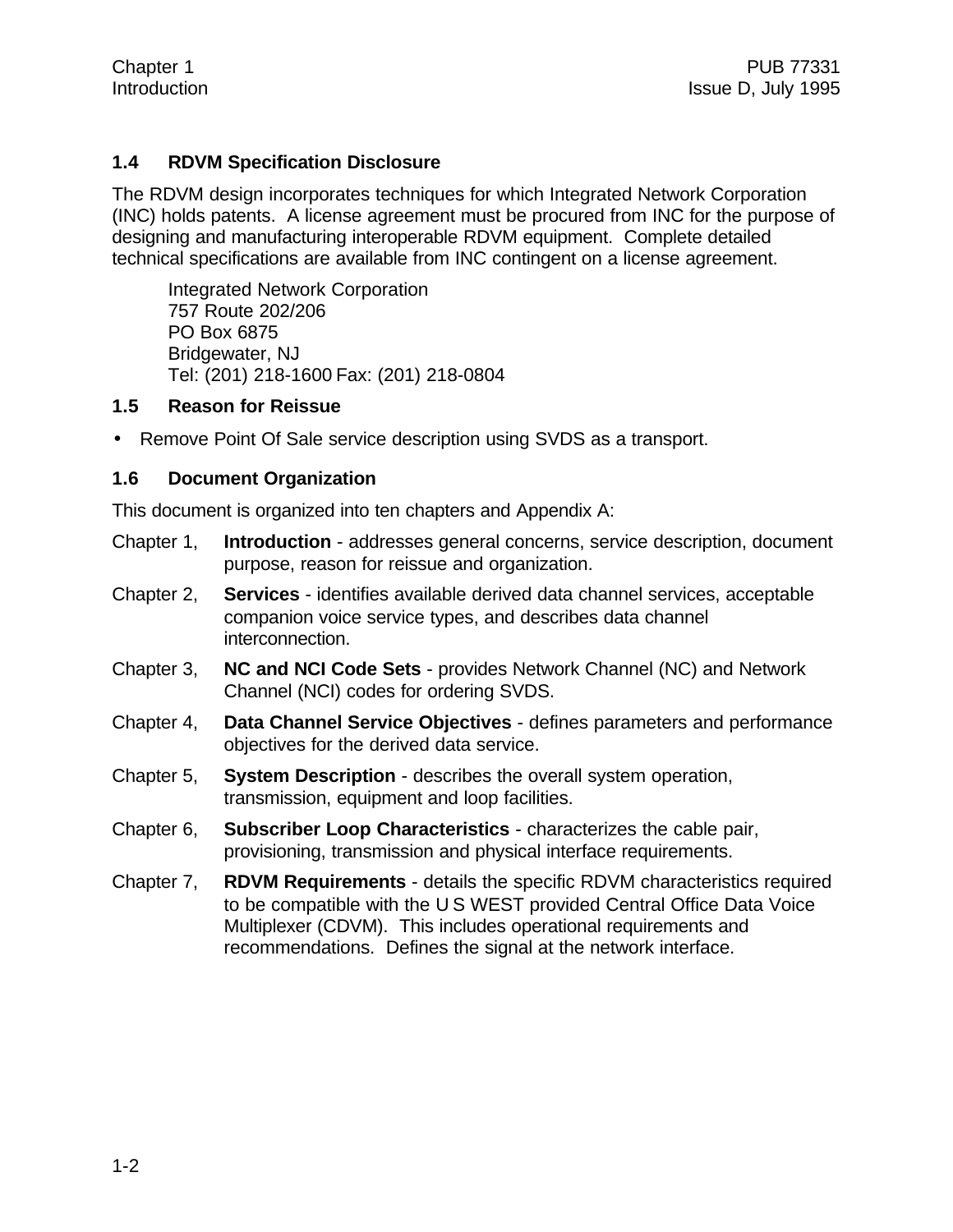- Chapter 8, **RDVM Data Terminal Equipment Interface** describes required and recommended inter-exchange circuits.
- Chapter 9, **Definitions** provides a definition for acronyms and special terms used in this document.
- Chapter 10, **References** lists documents referred to throughout this document, and provides document ordering information.
- Appendix A, **SVDS Companion Switched Voice Frequency Services** lists acceptable companion switch voice service types, and provides cable length and loss guidelines.

#### **1.7 Document Terminology**

The terms "shall be" and "required" are used throughout this publication to indicate required parameters and to differentiate from those parameters that are recommendations.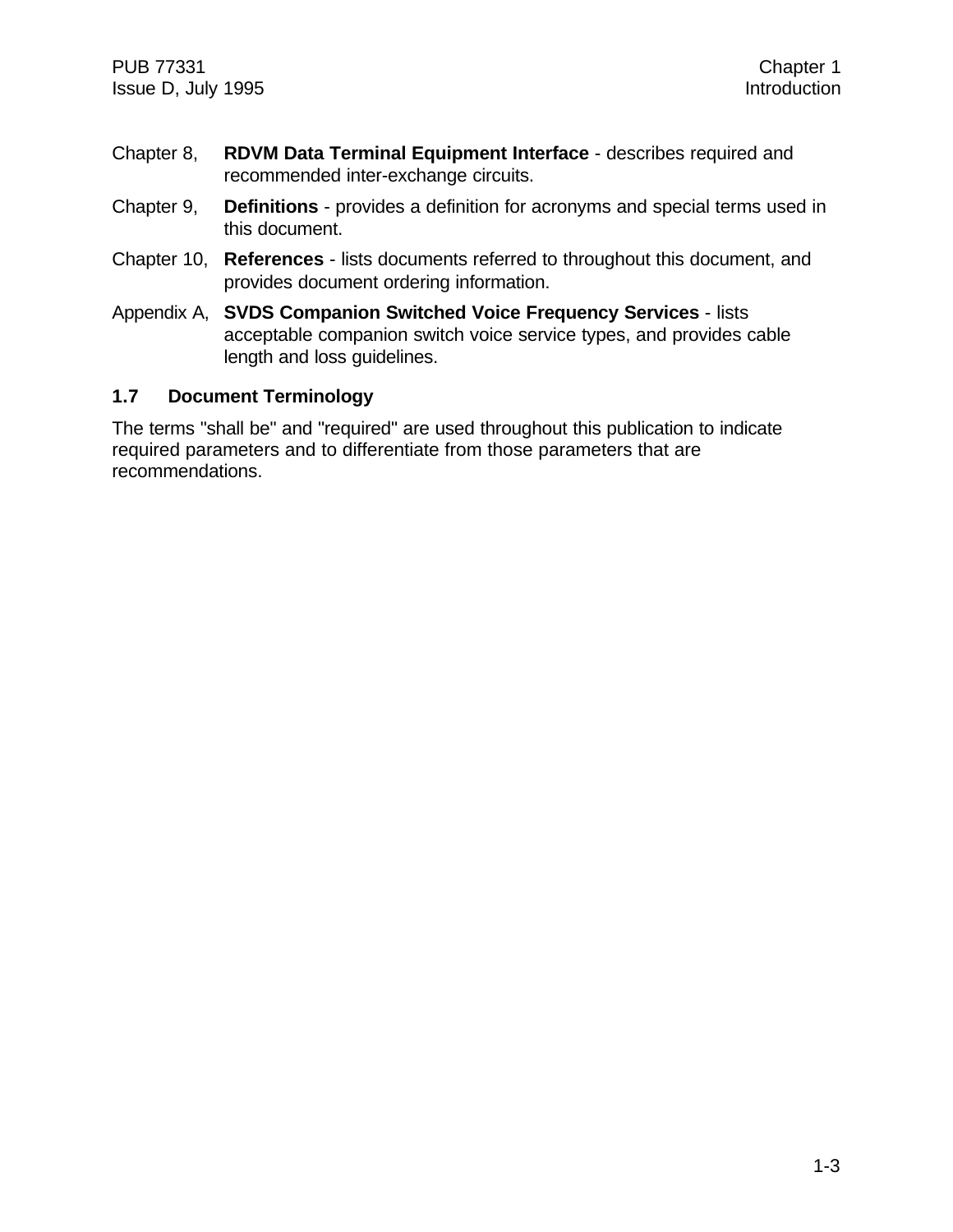PUB 77331 Chapter 2 Issue D, July 1995 Services

#### **2. Services**

#### **2.1 Derived Data Channel**

#### **2.1.1 Point-to-Point (2-point)**

Point-to-point service provides for interconnecting two end-user's SVDS derived data channels directly within a serving central office as illustrated in Figure 2-1, or by way of an inter-office digital transport. SVDS point-to-point service may be interconnected to U S WEST Digital Data, DS1 or DS3 Service as illustrated in Figure 2-2.

The U S WEST provided data/voice multiplexer, denoted as a CDVM, presents a DS0-A interface for interconnection, per Bellcore TR-TSY-000458 or ANSI T1.107b-1991. Available data rates are 2.4, 4.8, 9.6 or 19.2 kbit/s.



**Figure 2-1** Point-To-Point SVDS - End-User to End-User Configuration



**Figure 2-2** Point-To-Point SVDS - End-User to Carrier Configuration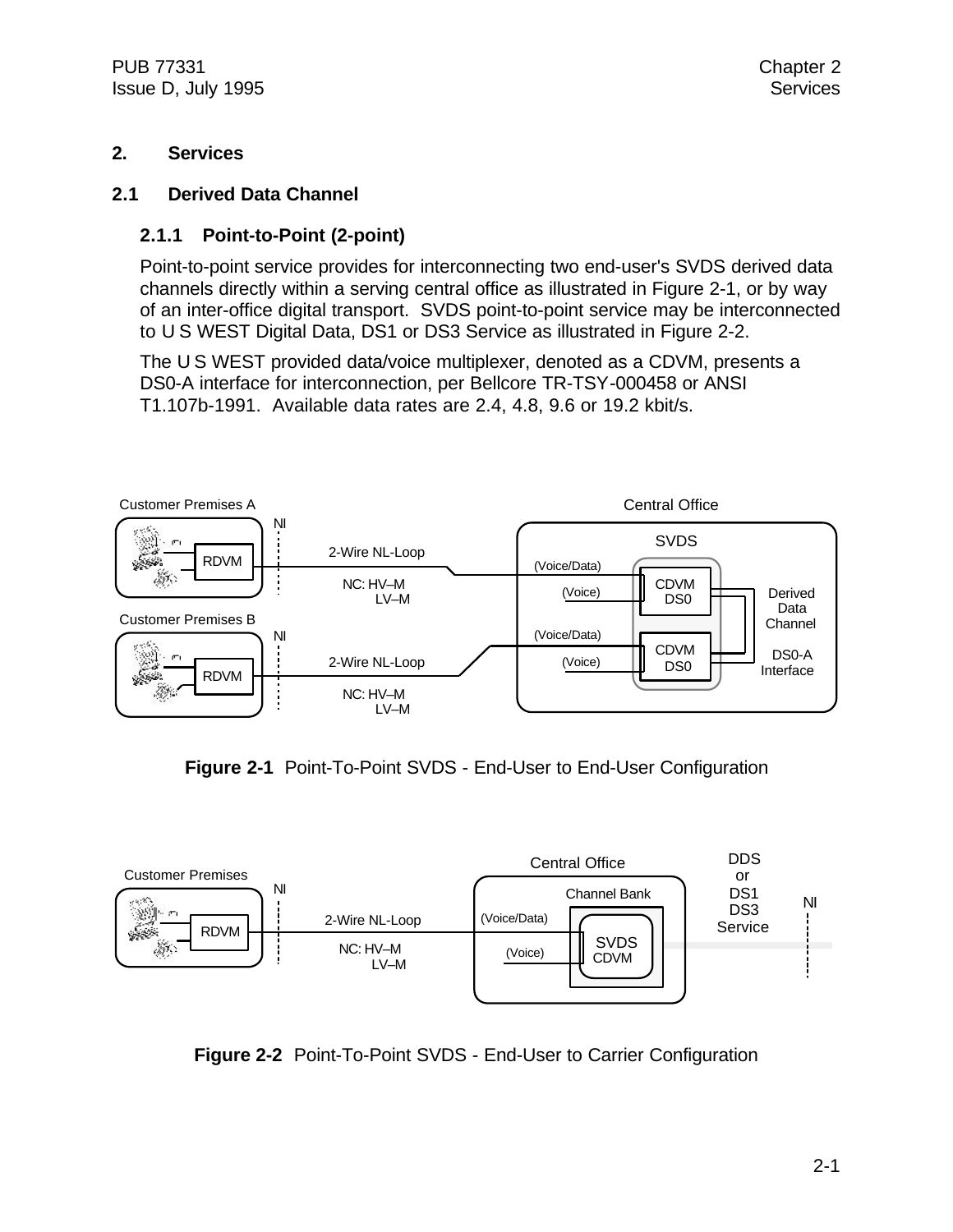## **2.1.2 Multipoint**

Multipoint service provides for bridging three or more customer designated premises to form a multipoint circuit configuration. SVDS multipoint service may be combined with U S WEST Digital Data Service (DDS), that is, one or more of the links from the customer designated premises to the bridge may be via U S WEST Digital Data Service. Application of U S WEST Digital Data Service would emerge when facility transmission constraints do not permit the use of SVDS. SVDS may also be interconnected to U S WEST DS1 or DS3 Service.

SVDS derived data channels may be bridged in any U S WEST SVDS designated wire center. An end link channel transported on U S WEST Digital Data Service must be bridged in a designated U S WEST Digital Data Service hub.

The U S WEST provided data/voice multiplexer, denoted as a CDVM, presents a DS0-A interface for interconnection, per Bellcore TR-TSY-000458 or ANSI T1.107b-1991; or an interface per ANSI EIA/TIA-232-D.

Available data rates are 2.4, 4.8, 9.6 or 19.2 kbit/s. Intermixing of different data rates is not permitted. Figure 2-3 below illustrates typical multipoint SVDS circuit arrangements.



**Figure 2-3** SVDS Multipoint Circuit Arrangement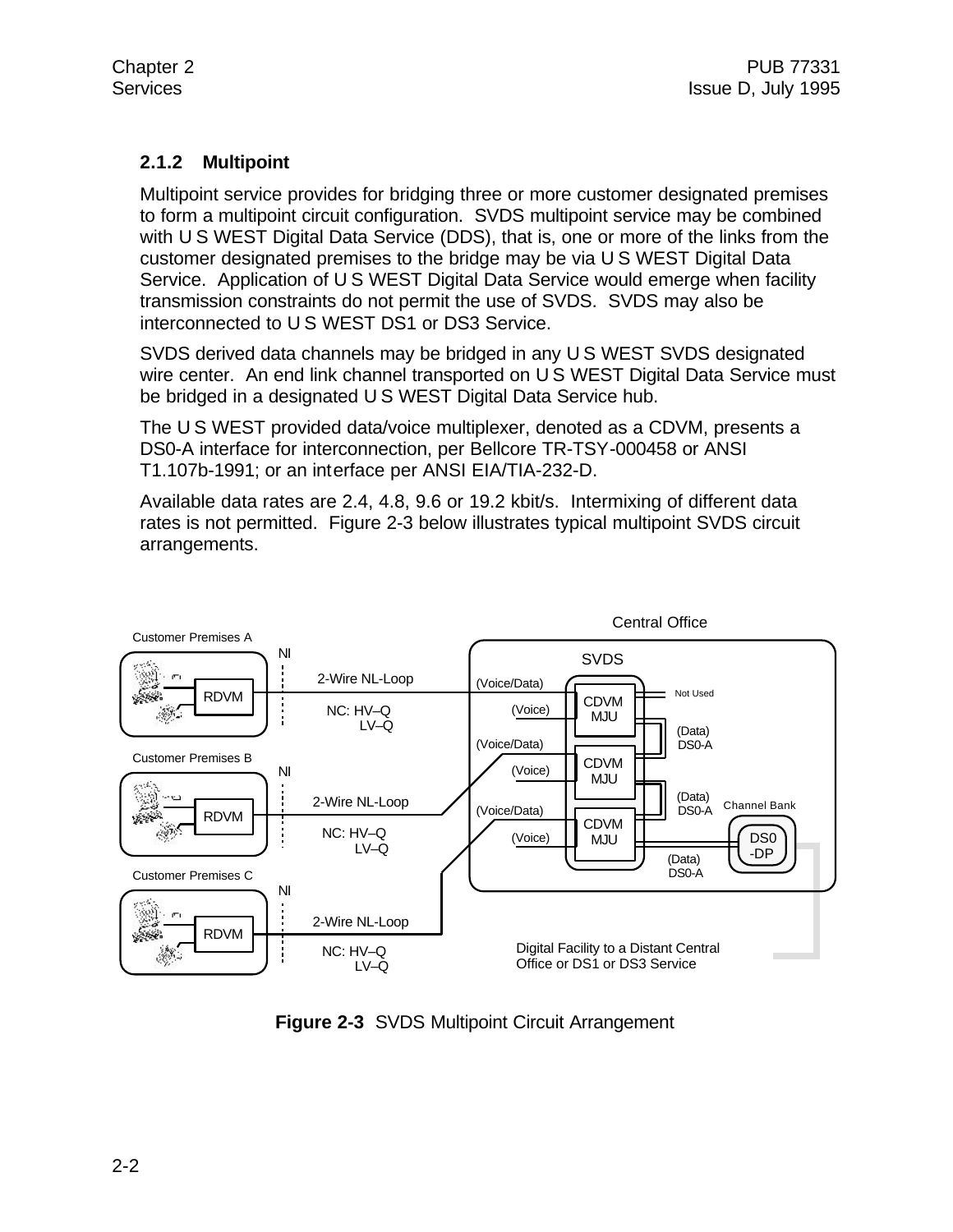## **2.1.3 Subrate Multiplexed Data**

Subrate multiplexed data service provides for multiplexing from two to twenty individual DS0-A derived data channels into a single DS0-B channel. Up to twenty 2.4 kbit/s, ten 4.8 kbit/s, or five 9.6 derived data channels may be multiplexed into the DS0-B signal. All circuits within an individual DS0-B signal shall be the same data rate.

SVDS subrate multiplexed service may be combined with U S WEST Digital Data Service (DDS), that is, one more of the data channels from the customer designated premises to the subrate multiplexer may be via U S WEST Digital Data Service. Application of U S WEST Digital Data Service would emerge when facility transmission constraints do not permit the use of SVDS. SVDS may also be interconnected to U S WEST DS1 or DS3 Service.

SVDS derived data channels may be multiplexed in any U S WEST SVDS designated wire center. A data channel transported on U S WEST Digital Data Service must be multiplexed in a designated U S WEST Digital Data Service hub.

The U S WEST provided data/voice multiplexer, denoted as a CDVM, presents a DS0-B interface for interconnection, per Bellcore TR-TSY-000189 or ANSI T1.107b-1991. Figure 2-4 depicts a typical multiplexed circuit configuration.



**Figure 2-4** Multiplexed Subrate Data Circuit Configuration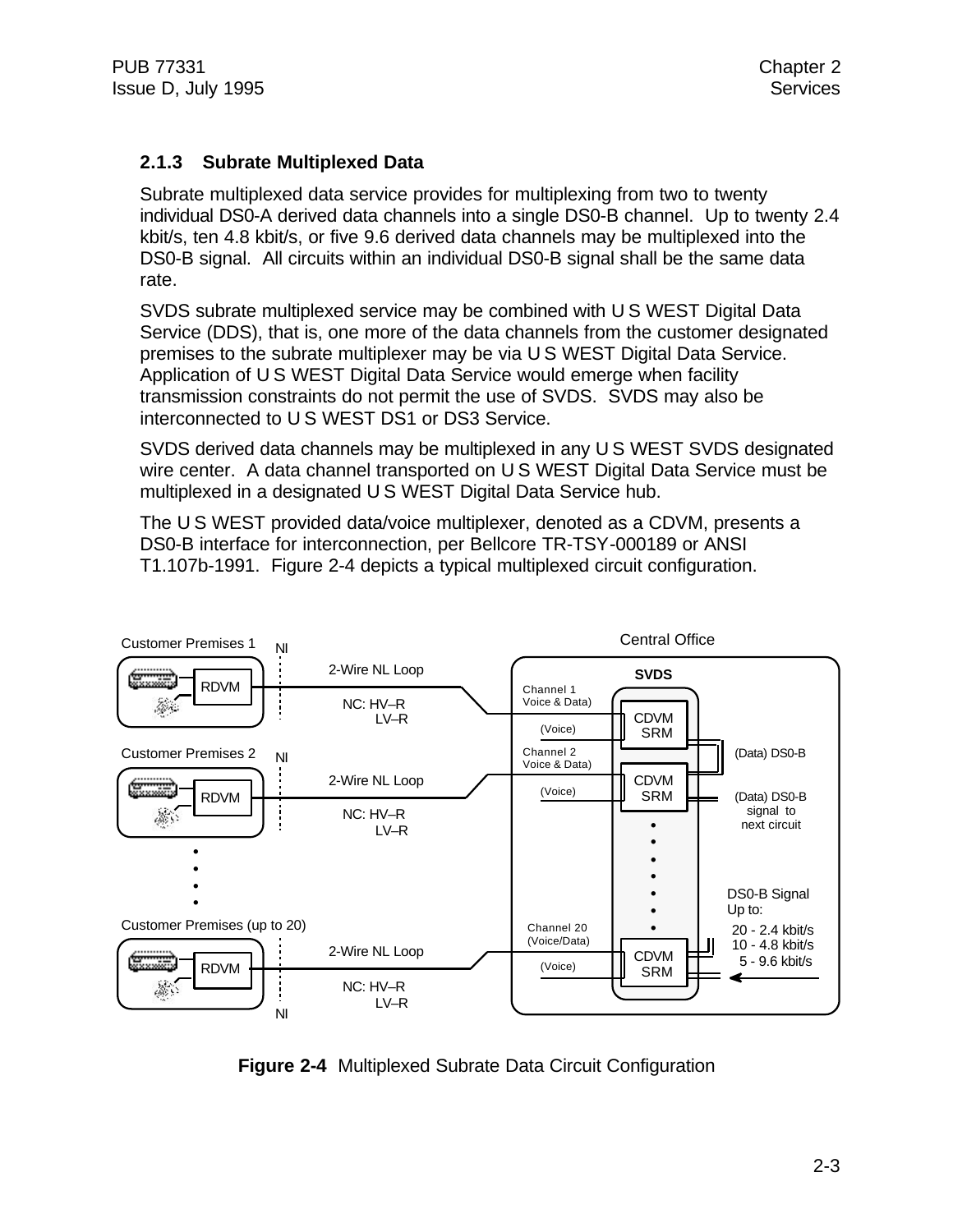## **2.1.4 Point Of Sale**

Point Of Sale (POS) service, offered in U S WEST as TurboCharge ®, utilizes the subrate data multiplexing capability of SVDS. The individual derived data channel from one customer designated premises is multiplexed with up to nineteen other data channels from customer designated premises into a DS0-B channel. This DS0-B channel is then interconnected to a POS DS0-B Packet Assembler /Dissembler (PAD) which permits POS terminal equipment to communicate with Information Service Providers via Virtual Circuits supported by X.25 protocol, through the Public Packet Switched Network.

SVDS service description as defined in Section 2.1 preceding, applies to POS service, except POS service provides for a single data channel rate of 2.4 kbit/s which enables multiplexing of up to twenty data channels into a DS0-B channel. Also, combining of services and associated requirements are as defined in Section 2.1 preceding.



Figure 2-5 depicts a SVDS POS circuit configuration.

**Figure 2-5** SVDS POS Circuit Configuration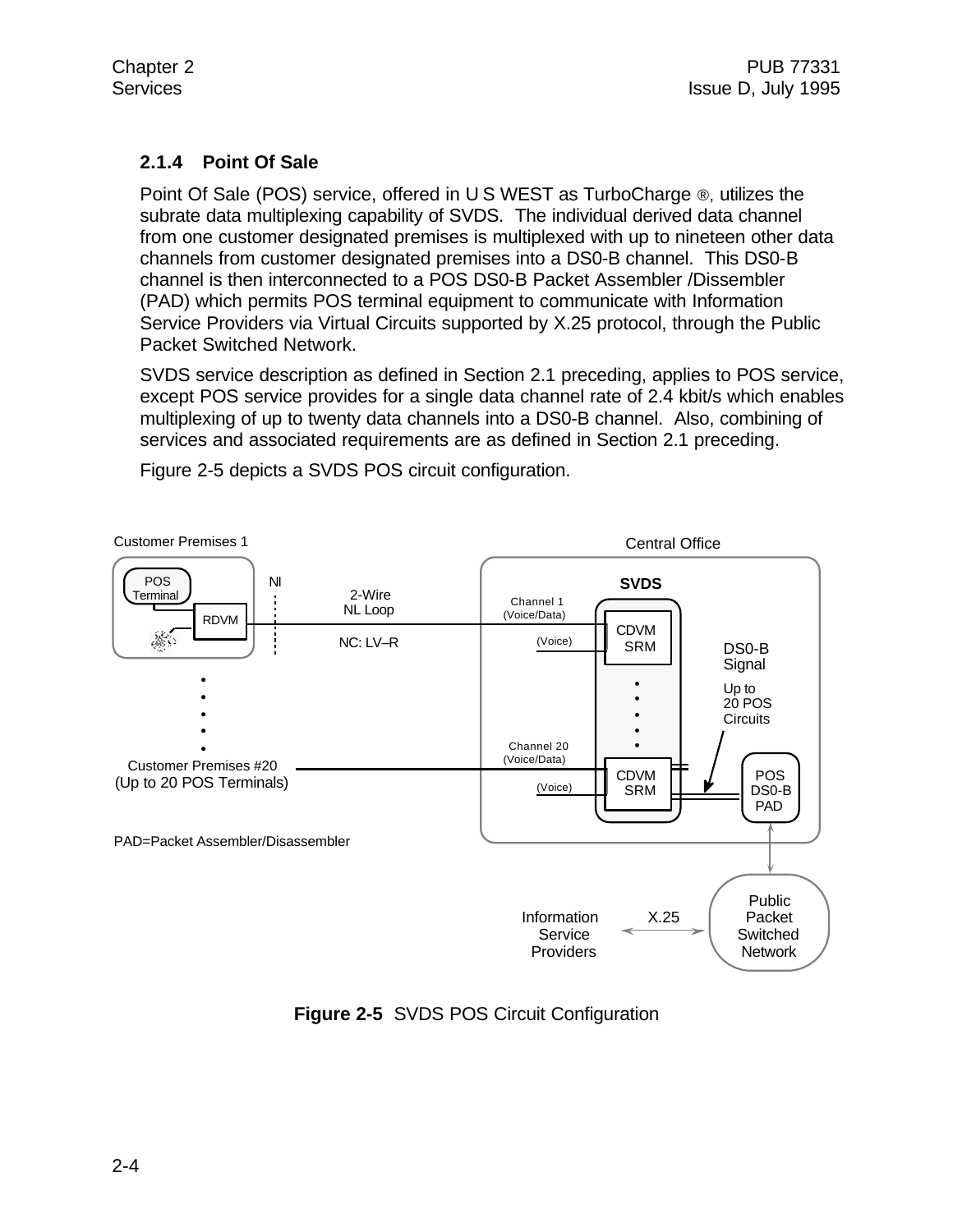## **2.1.5 Interconnecting Digital Services**

Considerable service flexibility is available through interconnection to other U S WEST digital services. SVDS end links (customer premises to serving central office) and mid-links (control leg) may be connected to U S WEST Digital Data Service, U S WEST DS1 Service or U S WEST DS3 Service. The multiplexed subrate data aggregate output may be delivered on 64 kbit/s Digital Data Service, DS1 or DS3 Service.

An in depth description of U S WEST Digital Data Service may be gained from U S WEST Technical Publication 77312, for DS1 service refer to 77200 and for DS3 service 77324.

## **2.2 Voice Channel**

## **2.2.1 Description**

The SVDS operates in conjunction with single line analog switched voice services, such as single line residential, single line business , Centrex, WATS, Foreign Exchange or Foreign Central Office, etc.

Each companion voice service has specific transmission loss objectives. As a result, allowable cable loss and length for the SVDS may be restricted to comply with the companion voice service transmission parameters.

Refer to Appendix A for information on acceptable companion services types. Maximum cable length and loss for the cable gauge noted is provided for the corresponding service type as a guideline.

## **2.2.2 Foreign Dial Tone**

When SVDS is provided on a Foreign Exchange or Foreign Central Office type service, the derived data channel is separated from the voice channel at the serving wire center, not at the dial tone office.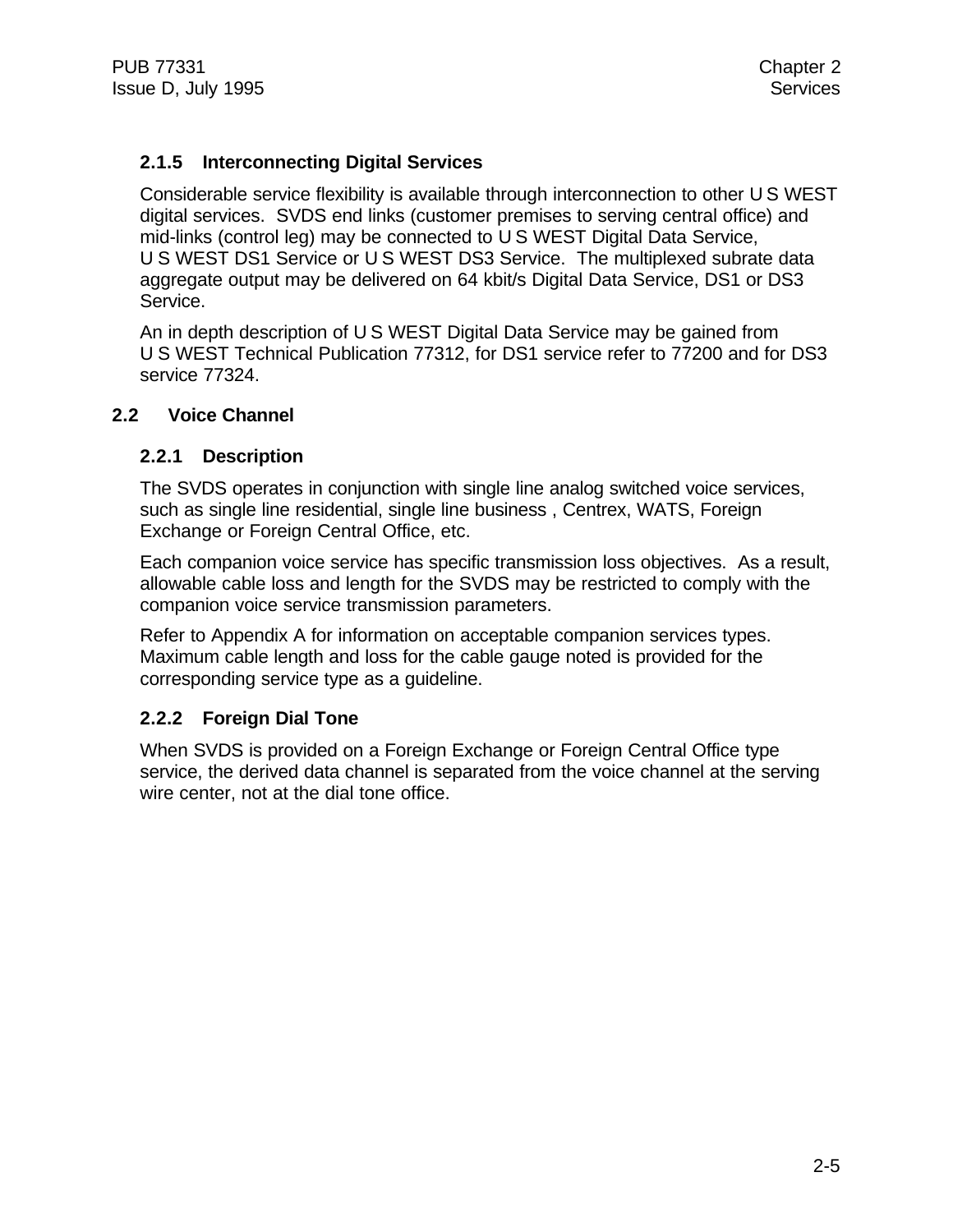## **3. NC and NCI Code Sets**

## **3.1 Purpose**

The interface to U S WEST SVDS is described by a combination of a Network Channel Code and a Network Channel Interface Code. This chapter addresses channel codes and interface codes, that apply specifically to U S WEST SVDS service. These codes should be specified by the customer when ordering service. ANSI T1.223-1991 identifies the structure and the coded representation of the NC and NCI codes.

## **3.2 Network Channel Codes**

The Network Channel (NC) code is a four character code that identifies the channel service, parameters and available feature options.

NC codes in Table 3-1 define the SVDS channel configurations offered by U S WEST.

| <b>Service Type</b> | Inter-state/Inter-LATA<br><b>NC Code</b> | Intra-state/Intra-LATA<br><b>NC Code</b> |
|---------------------|------------------------------------------|------------------------------------------|
| Point-to-Point      | $L$ V-M                                  | HV-M                                     |
| <b>Multipoint</b>   | $LV$ -Q                                  | $HV$ -Q                                  |
| Subrate Multiplexed | I V-R                                    | $HV-R$                                   |

| Table 3-1 NC Codes - SVDS |  |
|---------------------------|--|
|                           |  |

The NC codes in Table 3-2 describe a 64 kbit/s subrate multiplexed channel equipped with a central office located subrate multiplexer. This arrangement multiplexes individual data channel into a DS0-B signal and delivers this signal from the subrate multiplexer to a customer designated premises as a 64 kbit/s DS0-B channel.

**Table 3-2** NC Codes – 64 kbit/s Subrate Multiplexed (DS0-B) Channel

| <b>Data Rate</b> | <b>NC Code</b> | <b>Description</b>                                                                           |
|------------------|----------------|----------------------------------------------------------------------------------------------|
| 2.4 kbit/s       | $HS-A$         | 64 kbit/s DS0-B channel multiplexed with up to 20<br>individual 2.4 kbit/s subrate channels. |
| 4.8 kbit/s       | $HS-C$         | 64 kbit/s DS0-B channel multiplexed with up to 10<br>individual 4.8 kbit/s subrate channels. |
| 9.6 kbit/s       | $HS-D$         | 64 kbit/s DS0-B channel multiplexed with up to 5<br>individual 9.6 kbit/s subrate channels.  |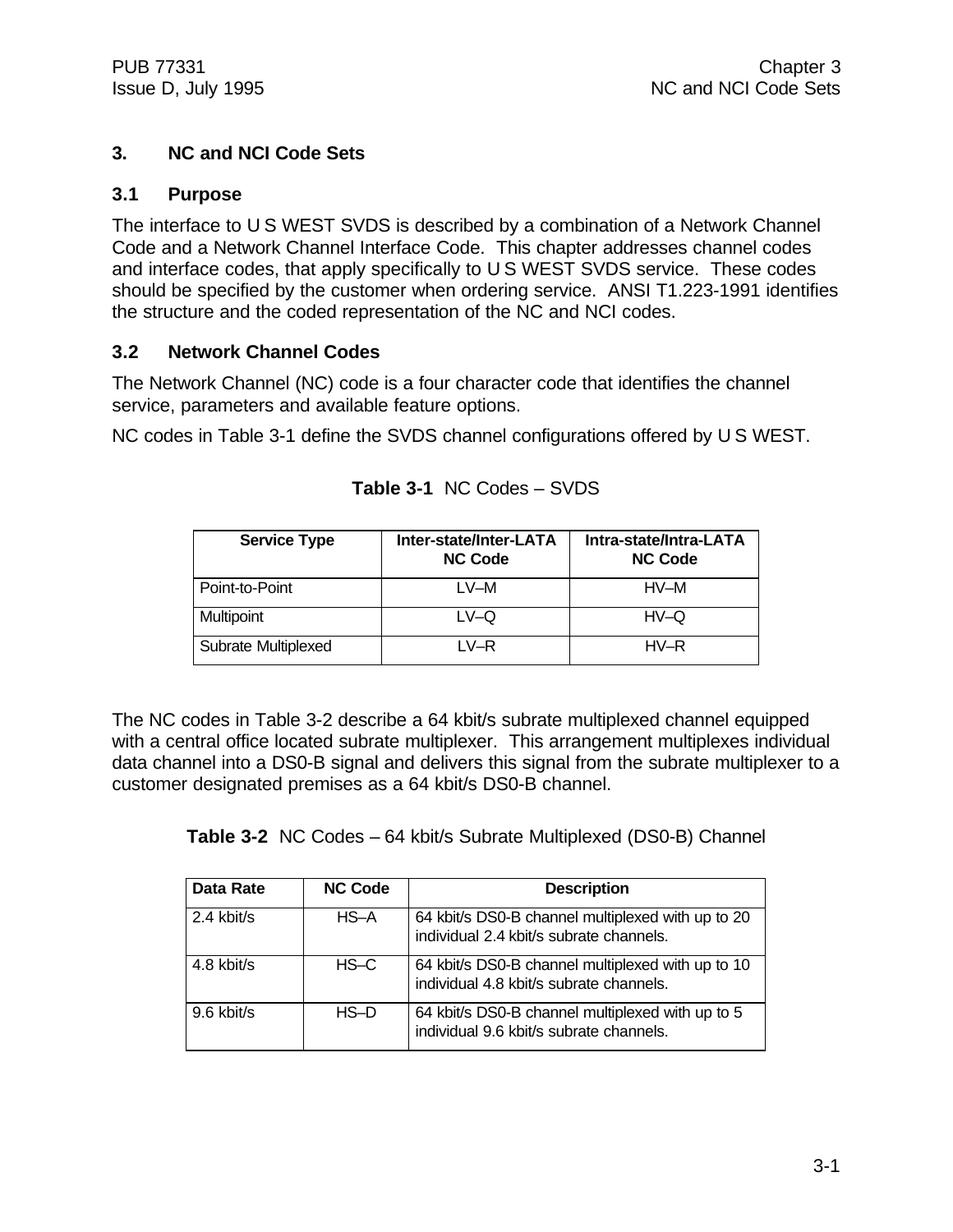#### **3.3 Network Channel Interface Codes**

The Network Channel Interface (NCI) code identifies interface specifications associated with a particular channel. The NCI code provides the means to define the physical and electrical/optical characteristics at the channel interface, thus ensuring compatibility between the network channel and the associated end-user CPE.

Table 3-3 characterizes the NCI codes for SVDS. Table 3-4 identifies applicable NCI codes for those digital services that may be combined with, or interconnected to SVDS.

| <b>Service</b> | Data Rate     | <b>NCI Code</b> | <b>Description</b>             |
|----------------|---------------|-----------------|--------------------------------|
| <b>SVDS</b>    | 2.4 kbit/s    | 02DV5.BA        | Simultaneous Digital Data Over |
|                | 4.8 kbit/s    | 02DV5.BB        | <b>Voice Channel</b>           |
|                | 9.6 kbit/s    | 02DY5.BC        |                                |
|                | $19.2$ kbit/s | 02DV5.BL        |                                |

**Table 3-3** NCI Codes – SVDS

**Table 3-4** NCI Codes – Digital Services

| <b>Service</b>  | Data Rate       | <b>NCI Code</b> | <b>Description</b>                                            |
|-----------------|-----------------|-----------------|---------------------------------------------------------------|
| <b>DDS</b>      | $2.4$ kbit/s    | 04DU5.24        | Single (DS0-A) Digital Data                                   |
|                 | 4.8 kbit/s      | 04DU5.48        | Channel                                                       |
|                 | $9.6$ kbit/s    | 04DU5.96        |                                                               |
|                 | $19.2$ kbit/s   | 04DU5.19        |                                                               |
| <b>DDS</b>      | 64 kbit/s       | 04DU5.64        | 64 kbit/s Subrate Multiplexed<br>(DS0-B) Digital Data Channel |
| DS <sub>1</sub> | DS <sub>1</sub> | $04DJ9.+$       | 1.544 Mbit/s Digital Transport                                |
|                 |                 | $04DS9.++$      | Channel                                                       |
|                 |                 | $04DU9.+$       |                                                               |
| DS <sub>3</sub> | DS <sub>3</sub> | $04D$ S6.++     | Digital Transport Channel                                     |
|                 |                 | $02FCF.++$      |                                                               |

"++" represents available frame and format options.

Refer to the appropriate U S WEST Technical Publication 77312 for U S WEST Digital Data Service, 77200 for U S WEST DS1 Service or 77324 for U S WEST DS3 Service.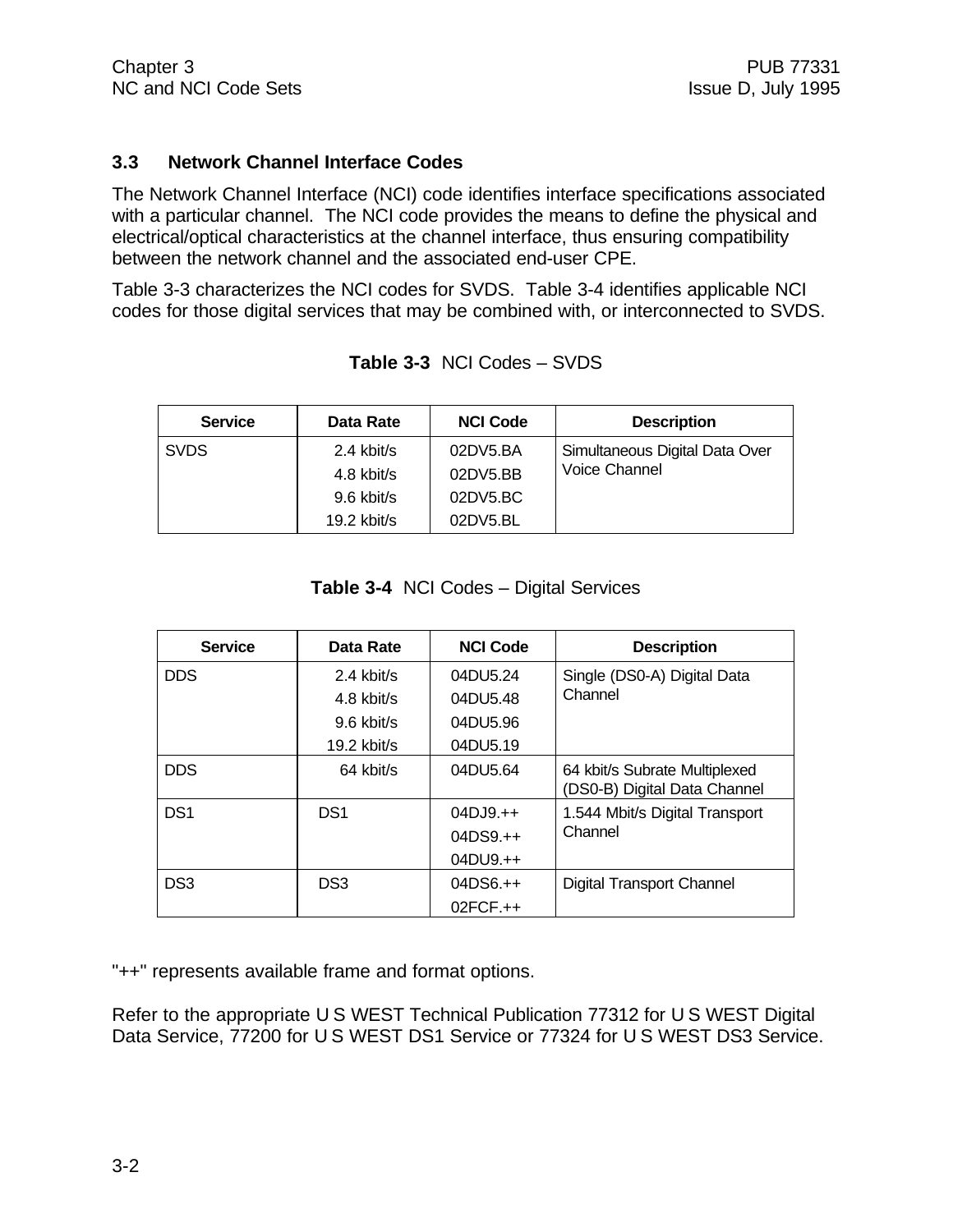## **4. Data Channel Service Objectives**

U S WEST SVDS is a high quality and reliable service; to ensure this quality and reliability, service limit and objectives have been established. These parameters and their objectives are characterized below.

## **4.1 Parameters**

## **4.1.1 Error-Free Seconds**

Error-Free Seconds (EFS) are one-second intervals that do not contain any bit-errors, usually expressed as a percentage over a consecutive 24-hour period. EFS is used as a parameter for digital services since these errors tend to occur in bursts.

## **4.1.2 Errored-Second**

An Errored-Second is a one second interval with one or more bit errors. A reciprocal of Error-Free-Seconds.

## **4.2 Objectives**

#### **4.2.1 End-User to Carrier**

End-User to Carrier service (NI to Point Of Presents) EFS objective, while in service, will perform at a monthly average level equal to or greater than 99.8 percent EFS, and not more than 173 errored seconds (ES) per day.

#### **4.2.2 End-User to End-User**

End-User to End-User service (NI to NI) EFS objective, while in service, will perform at a monthly average level equal to or greater than 99.5 percent EFS, and not more than 432 ES per day. This is based on two derived data end links and one mid-link.

| <b>Segment</b>       | <b>Parameter and Objective</b> |                                       |
|----------------------|--------------------------------|---------------------------------------|
| End-User to Carrier  | $EFS = 99.8\%$                 | <es 173="" day<="" per="" td=""></es> |
| End-User to End-User | $EFS = 99.5\%$                 | $\epsilon$ ES 432 per day             |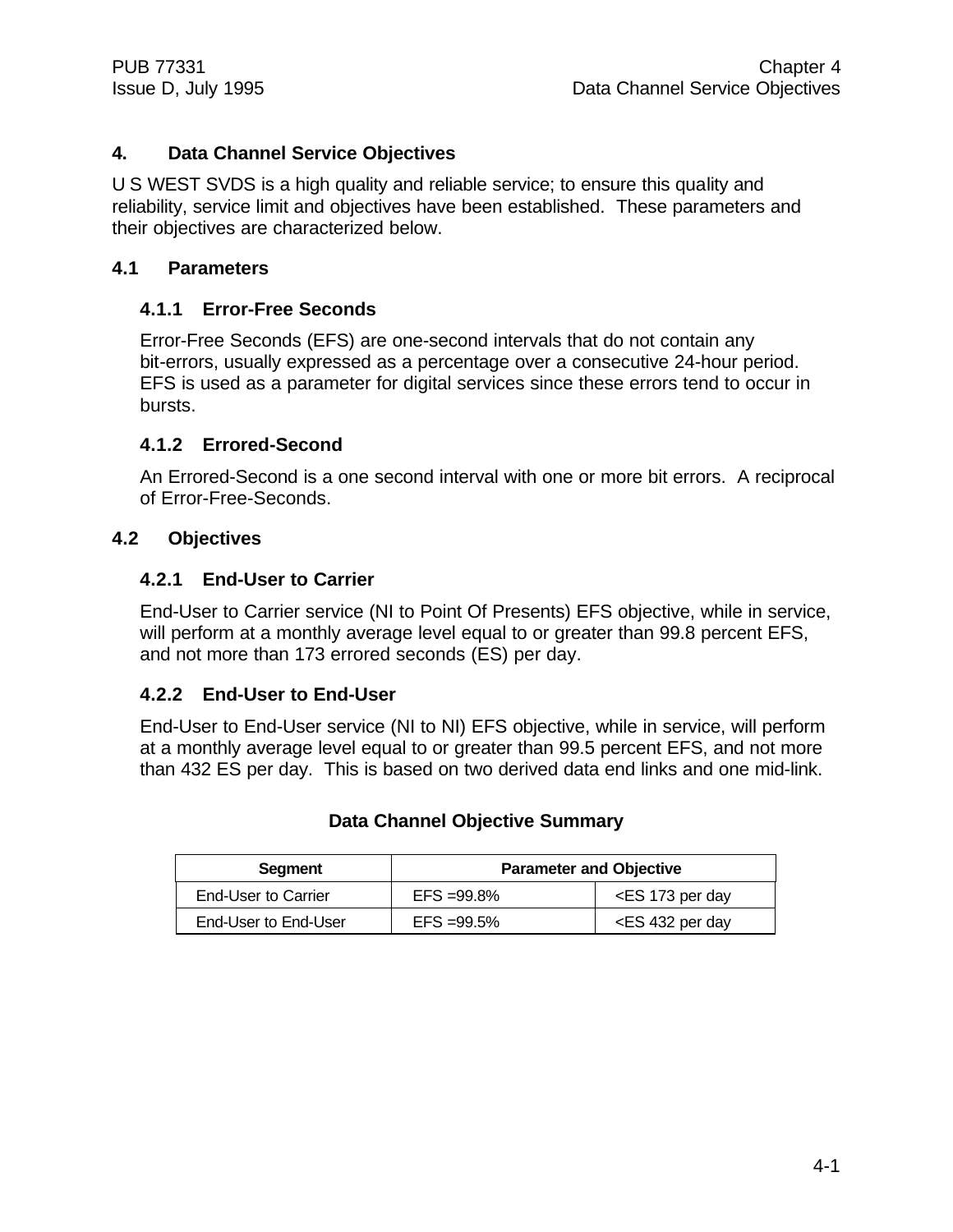## **4.2.3 Service Acceptance Limit**

Service Acceptance Limit – SVDS will be considered to be acceptable for turn-up when there are no errors within a 15-minutes period while performing a data channel loopback test. If one error occurs within this 15-minutes period, the test will continued for an addition 15-minutes period and there may be no more than two errors in the total time of 30 minutes, while performing a data channel loopback test.

## **4.2.4 Immediate Action Limit**

Immediate Action Limit – SVDS will be considered to be operating at an unacceptable level of error performance, and corrective action will commence when the performance of a 15-minute channel loopback test results in the observation of more than one bit errors.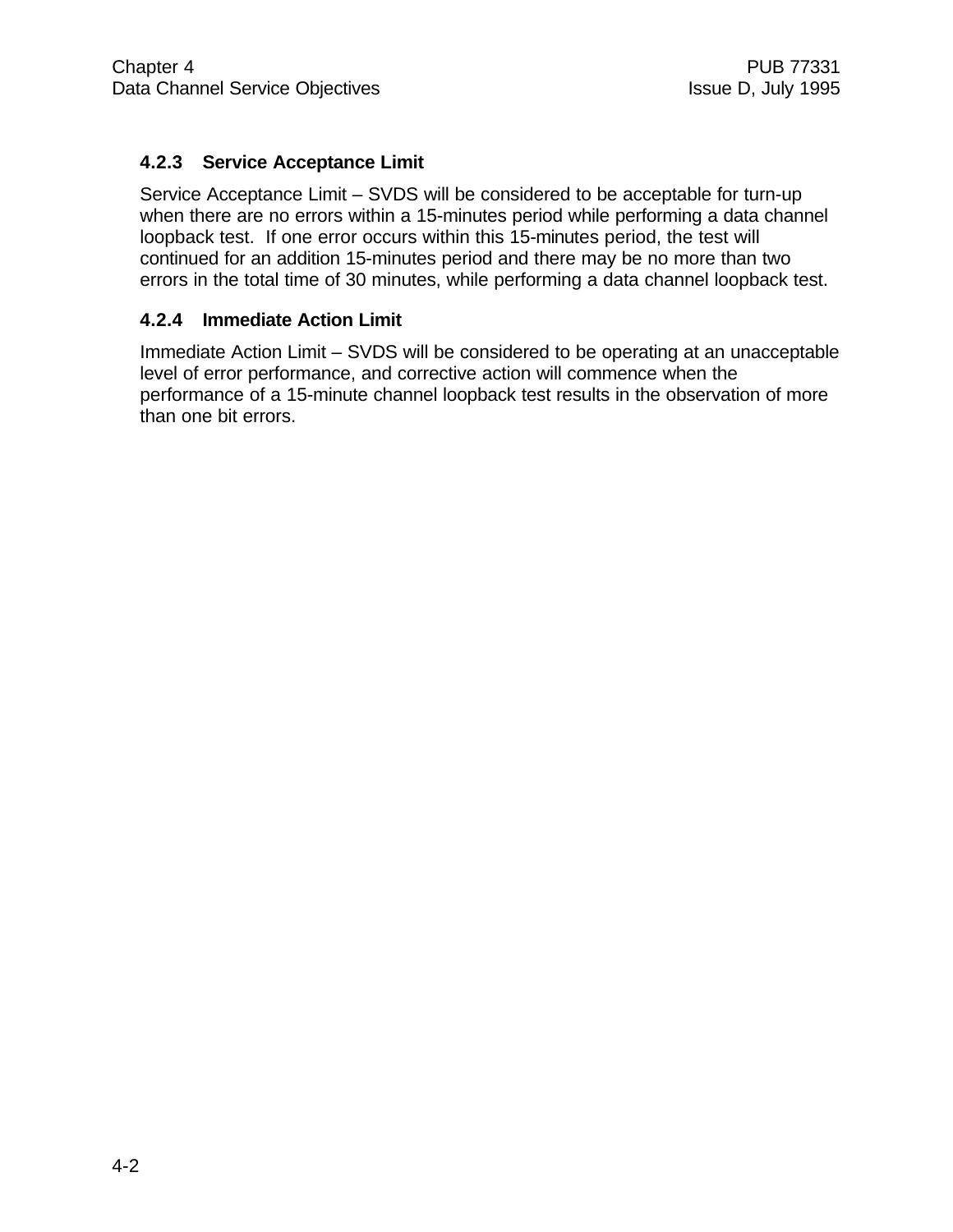## **5. System Description**

#### **5.1 System Architecture**

The SVDS system consists of two principle units as shown in Figure 5-1:

- 1. A Central Office Data Voice Multiplexer (CDVM), located in a U S WEST serving dial tone central office. The CDVM provides for interconnection to other services via a standard DS0 interface, as described in ANSI T1.107b-1991 or, via a EIA-232-D interface as described in ANSI/EIA-232-D-1986.
- 2. A Remote Voice Multiplexer (RDVM) normally collocated with the subscriber Data Terminal Equipment (DTE). The RDVM interfaces the SVDS channel and is *Customer Provided Equipment (CPE)*. Typically, the RDVM provides an EIA-232-D or an equivalent interface for interconnect to DTE.



**Figure 5-1** SVDS System Architecture

#### **5.2 Overview**

The SVDS system, as depicted in Figure 5-1, is a transparent transmission system that provides simultaneous voice and data transmission over a single, non-loaded copper, or and equivalent subscriber cable pair.

The voice section of the SVDS system provides a voice frequency channel (bandwidth approximately 4 kHz) that connects to the subscriber line side of end office switches presently deployed in U S WEST central offices. Signaling on the voice channel is by switch hook, dial pulses, dual tone multifrequency, loop start, ground start, and ringing generator. Failure of or loss of power to the CDVM or RDVM will not interrupt the voice connectivity or call processing.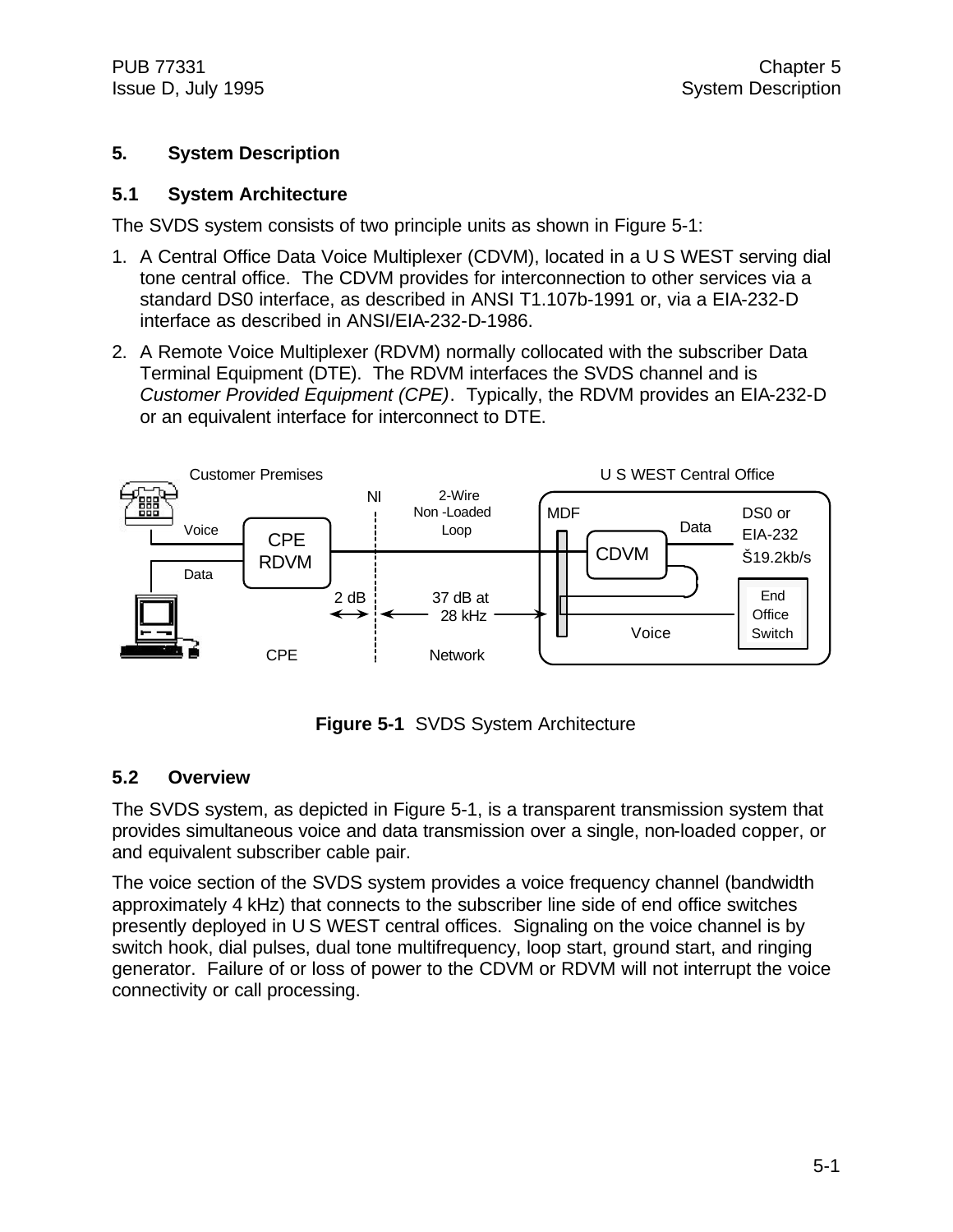The data section of the service provides a transparent synchronous transmission channel (bit-in, bit-out) for digital pulses with rates up to and including 19.2 kbit/s. The data channel is multiplexed above the 0 Hz to 4 kHz band of the voice channel employing a technique of Time Compression Multiplexing that operates independent of the voice channel. The CDVM and RDVM receivers uses a lowpass filter in the voice frequency path to isolate the energy in the voice channel from energy at higher frequencies, including energy resulting from transmission on the data channels.

## **5.3 Transmission**

A full-duplex asynchronous or synchronous protocol transparent data transmission, concurrent with full-duplex baseband voice operation over a non-loaded cable facility is provided. The data path supports synchronous and asynchronous serial data rates up to and including 19.2 kbit/s, and provides a transmit and receive clock for synchronous transmission at all standard rates of 2.4, 4.8, 9.6 and 19.2 kbit/s.

## **5.4 Operation**

The SVDS system operates over a non-loaded telephone subscriber cable pair, which may be mixed of gauge copper wire or equivalent, and up to 18,000 feet in length. The practical operating cable length is limited to about 16,800 feet to maintain voice and data transmission quality. See Appendix A for addition information.

SVDS channel service is activated when power is applied to the RDVM. No additional signaling is required to establish the data transmission path. The SVDS subscriber line carries synchronous baseband digital information and the RDVM is synchronized onto the network clock of the incoming data (looped-timed).

The RDVM must disable its transmit carrier if it cannot detect incoming data from the CDVM. When no incoming data is detected, the RDVM free runs until the incoming data clock is available.

## **5.5 Maintenance and Testing**

## **5.5.1 Customer Responsibilities**

The customer is responsible for all equipment and cable on the customer side of the Network Interface at their location. The customer or their agent should sectionalize trouble to verify it is not in the customer's owned equipment or cable before reporting the trouble conditions U S WEST. Joint testing between U S WEST and the customer may be necessary to effectuate fault location.

## **5.5.2 U S WEST Responsibilities**

U S WEST is responsible for all equipment and facilities on the network side of the NI at the customer locations and for maintaining U S WEST provided transmission facilities between serving central offices.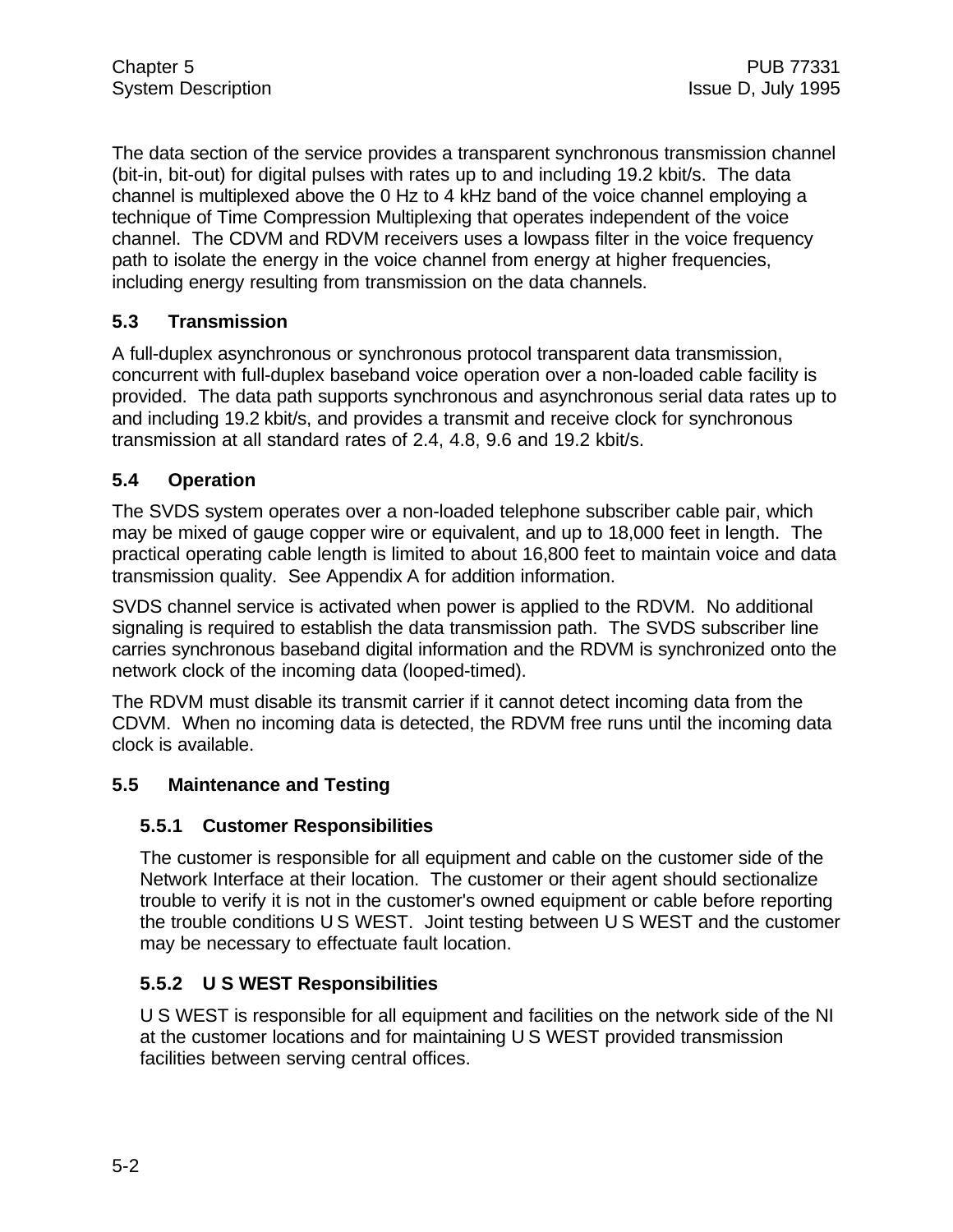#### **5.5.3 Data Loopback - Remote Test Capability**

The SVDS system is capable of remote testing by way of three data loopback arrangements:

- One is an Office Channel Unit (OCU) loopback that is located at the closest point to the customer's loop within the CDVM and is used to determine the "well-being" of the CDVM.
- The second is a Channel Service Unit (CSU) loopback that is located at the closest point to the customer's loop within the RDVM and is used to determine the "well-being" of the loop.
- The third is a Data Service Unit (DSU) loopback that is located at the closest point to the Customer's DTE within the RDVM and is intended to determine the "wellbeing" of the RDVM itself.

All three loopbacks can be invoked from the network by sending appropriate loopback code. The loopback schemes and code patterns are defined in ANSI T1.107b-1991.

#### **5.6 Summary of System Characteristics**

| <b>Voice Channel</b><br>5.6.1 |
|-------------------------------|
|-------------------------------|

| <b>Frequency Band</b>                         | 200 to 4000 Hz                                                                                        |                                                   |  |  |
|-----------------------------------------------|-------------------------------------------------------------------------------------------------------|---------------------------------------------------|--|--|
| Impedance at the NI                           | 600 ohms $+ 2.15 \mu F$                                                                               |                                                   |  |  |
| <b>Added Insertion Loss</b>                   | Less than $0.9$ dB at $1004$ Hz                                                                       |                                                   |  |  |
| Added Message Noise                           | Less than 8 dBrnc                                                                                     |                                                   |  |  |
| <b>Added DC Resistance</b>                    | Less than 100 ohms                                                                                    |                                                   |  |  |
| <b>Attenuation Distortion</b>                 | 400 to 2800 Hz: within 0.5 dB of loss at 1004 Hz<br>2800 to 3300 Hz: within 1.0 dB of loss at 1004 Hz |                                                   |  |  |
| Longitudinal Balance<br>(through CDVM & RDVM) | 200 Hz = = 74 dB<br>$500$ Hz = = 71 dB                                                                | 1000 Hz = $=$ 65 dB<br>$3000$ Hz = = 58 dB        |  |  |
| Echo Return Loss<br>(through CDVM & RDVM)     | ERL<br>500 to<br>SRL<br>200 to 200<br>SRL<br>2500 to                                                  | $2500 = 14 dB$<br>$500 = 10$ dB<br>$3200 = 10$ dB |  |  |
| <b>Ringer Equivalent Number</b>               | Less than 2                                                                                           |                                                   |  |  |
| Signaling                                     | Loop or ground start (see ANSI T1.401-1993)                                                           |                                                   |  |  |
| Call Processing                               | Same as the public switched network<br>(see ANSI T1.401-1993)                                         |                                                   |  |  |
| Network Interface                             | Miniature 6-position RJ11C or 50-position RJ21X jack                                                  |                                                   |  |  |
|                                               |                                                                                                       |                                                   |  |  |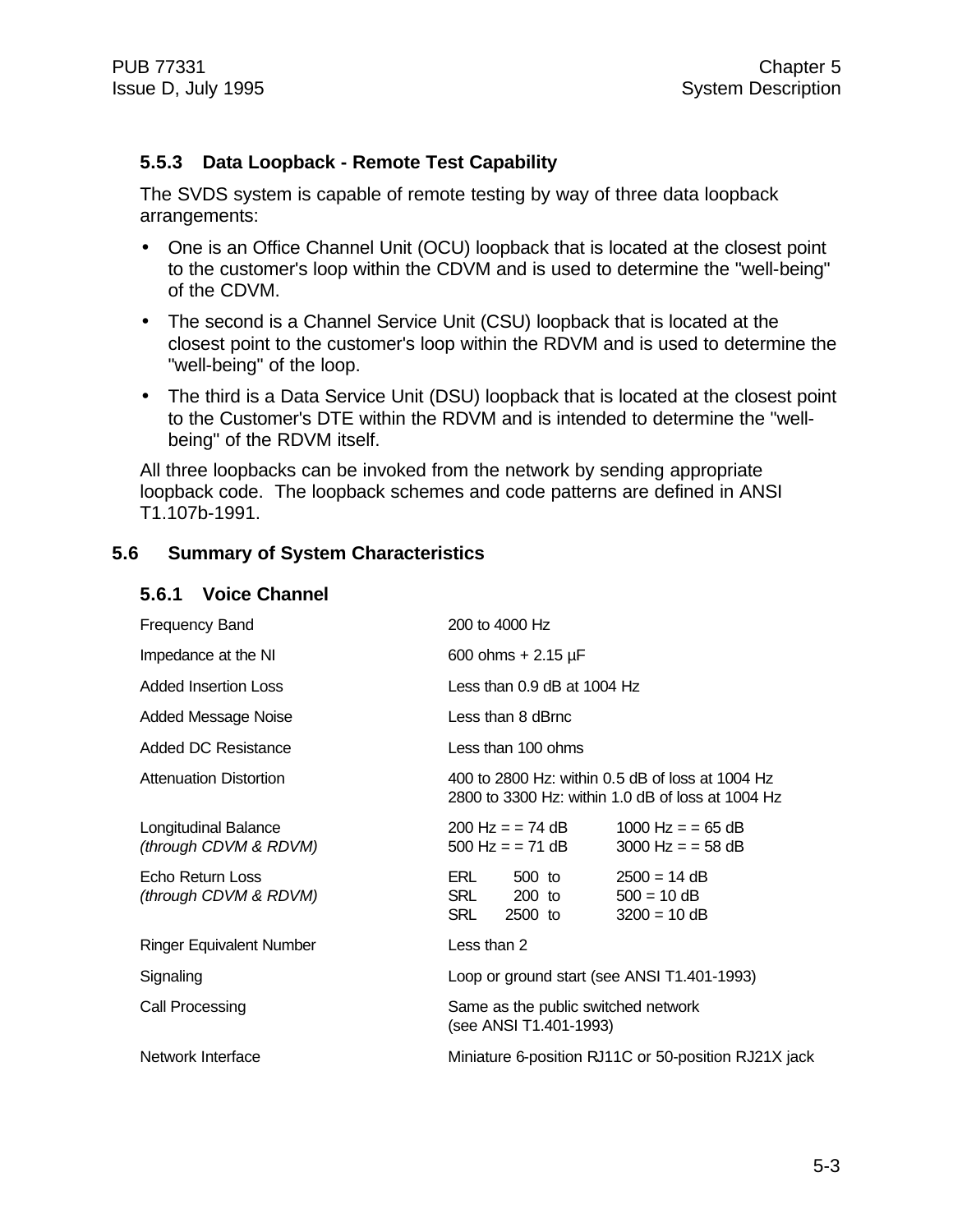## **5.6.2 Data Channel**

| <b>Central Office Electrical Interface</b> | DS0 or EIA-232-D                                                                    |
|--------------------------------------------|-------------------------------------------------------------------------------------|
| Payload Data Rates                         | 2.4, 4.8, 9.6 and 19.2 kbit/s<br>Asynchronous or Synchronous                        |
| Impedance at the NI                        | 135 – 146 ohms + 0.039 $\mu$ F at 28 kbit/s                                         |
| Signal Level                               | 12.5 $\pm$ 1 dBm into 135 ohms, 3.5 V peak voltage                                  |
| System Range                               | 43 dB at 28 kHz                                                                     |
| <b>Operating Range</b>                     | 39 dB at 28 kHz                                                                     |
| <b>System Transmission Rate</b>            | 56 kbit/s synchronous                                                               |
| Loop Transmission Format                   | 2-wire baseband Time Compression Multiplexing                                       |
| <b>System Transmission Format</b>          | Digital, bipolar-shaped pulse, burst-mode transmission,<br>2.5 ms burst             |
| <b>Frequency Band</b>                      | 10 kHz to 112 kHz                                                                   |
| <b>Clock Source</b>                        | Composite clock traceable to a Primary Reference<br>Source (Ref.: ANSI T1.101-1987) |
| Line Equalization                          | Automatic                                                                           |
|                                            |                                                                                     |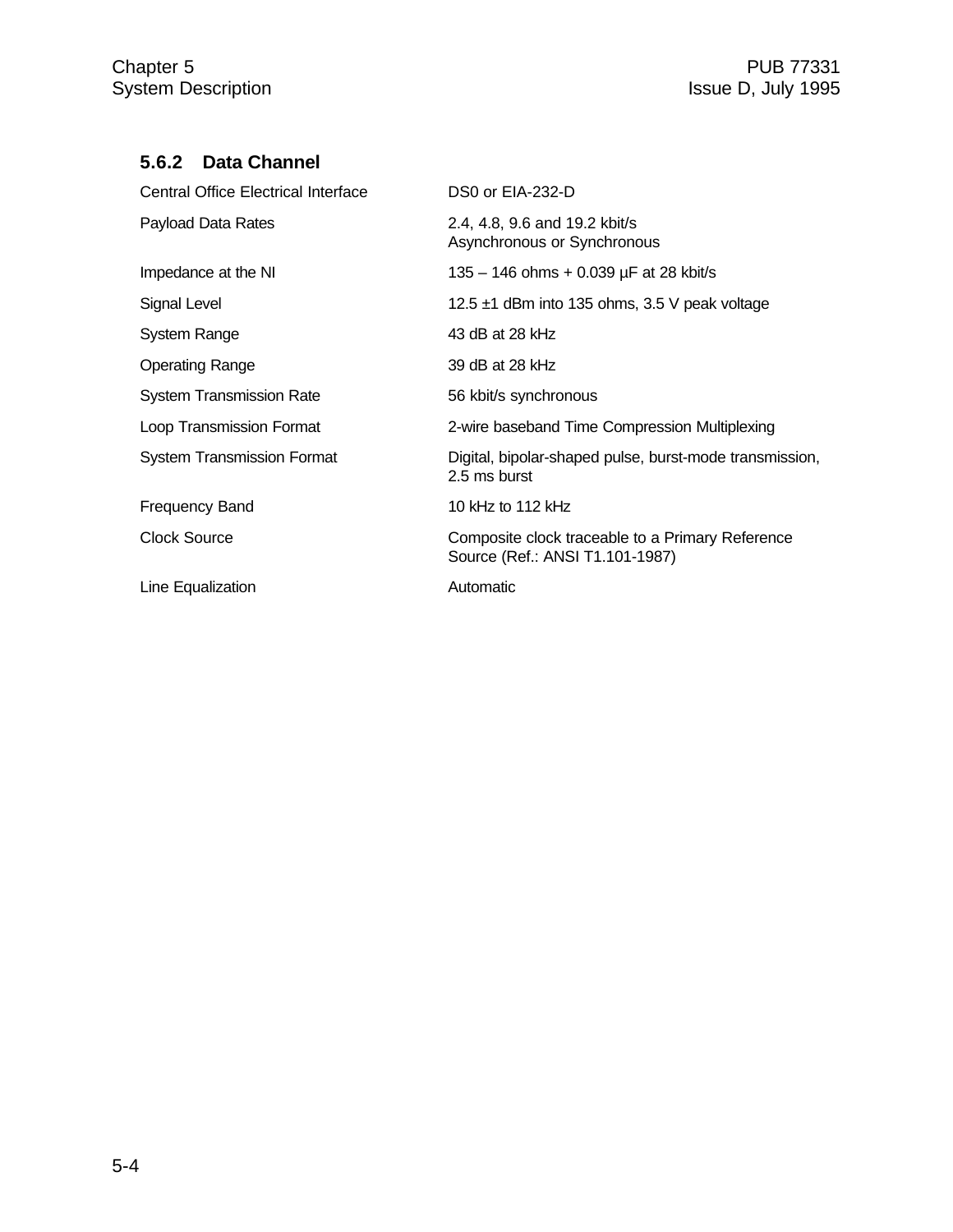## **6. Subscriber Loop Characteristics**

#### **6.1 Operational Requirements**

The RDVM should be designed to operate over a non-loaded, twisted cable pair, with a minimum wire size of 26 gauge copper or equivalent and a maximum length of 18,000 feet. The following subscriber loop characteristics must be supported:

- The non-loaded loop may be 26, 24, 22, or 19 gauge wire, or a mix of those gauges, with a length range of 0 to 18,000 feet.
- Cumulative bridged tap of up to 6000 feet with a random configuration. Any single bridged tap may not exceed 2000 feet.
- A loop loss may not exceed 43 dB at 28 kHz into a 135 ohms termination.

#### **6.2 Provisioning Requirements**

The dynamic operating range of the SVDS access line is limited to a loss of 39 dB at 28 kHz between the CDVM and RDVM. This is to ensure reliable error performance and spectrum compatibility with other services. Hence, SVDS system provisioning requirements are as follows:

- The non-loaded loop loss, plus bridged tap loss between the CDVM and Network Interface [NI], is limited to 37 dB at 28 kHz into a 135 ohms termination.
- Two decibels (2 dB) of the system operating range is allocated to the customer between the NI and the customer provided RDVM for their cabling losses.
- The maximum allowable cumulative bridged tap is limited to 6000 feet. Any single bridged tap may not exceed 2000 feet.

As a reference, a loop loss of 37 dBm at 28 kHz equates to 15,400 feet of 26 single gauge cable, or 16,800 feet of mixed gauge cable (11,600 feet of 26 plus 5,200 of 24 gauge).

#### **6.3 Line Impedance**

The nominal impedance of the line, at the Nyquist frequency of 28 kHz, is considered to be 135 ohms resistive. All sections in this publication which reference loop loss, receiver sensitivity, etc., require that measurements and calculations use this nominal value.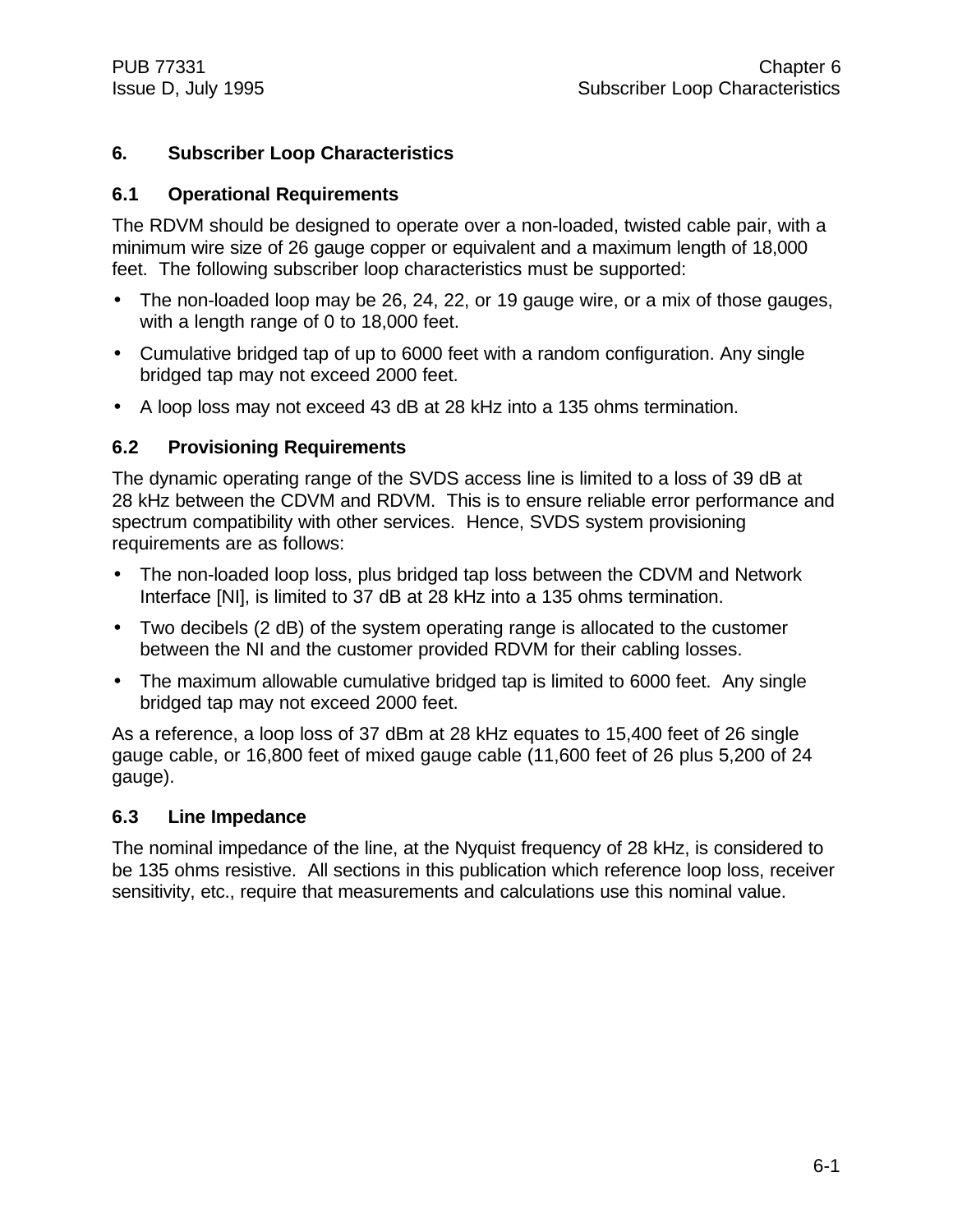## **6.4 Transmission Path Characteristics**

Network transmission characteristics, considerations and performance are addressed in Technical Publication 41005 and TR-TSY-000507. Transmission characteristics at the network interface for the voice service are addressed in TA-NPL-000912.

#### **6.5 Test Voltages**

Voltages applied to the loop at the central office for testing with the station equipment on-hook, may reach a maximum of  $\pm$  200 volts DC between the tip and ring, or between either conductor and ground. AC maintenance testing signals of up to 10 volts rms may also be applied from either tip-to-ring, tip-to-ground or ring-to-ground, in the frequency range of 5 to 1000 Hz. This does not include ringing voltage which could be as high as 150 volts rms at frequencies of 15 to 68 Hz. See ANSI T1.401-1993 for a detailed description of test voltages.

#### **6.6 Physical Interface**

The subscriber cable pair terminate on a miniature 6-position RJ11C jack or 50-position RJ21X jack located on the subscriber premises. Specifications for these jacks are defined in Technical Publication 47102 or Federal Communication Commission (FCC) Rules and Regulations, Part 68, Subpart F, Section 68.500.

The miniature 6-position jack is shown schematically in Figure 6-1. This jack is equipped with six contacts, the center two contacts (positions 4 and 3) are used for the Tip and Ring.



**Figure 6-1** Network Interface - Miniature 6-Position Jack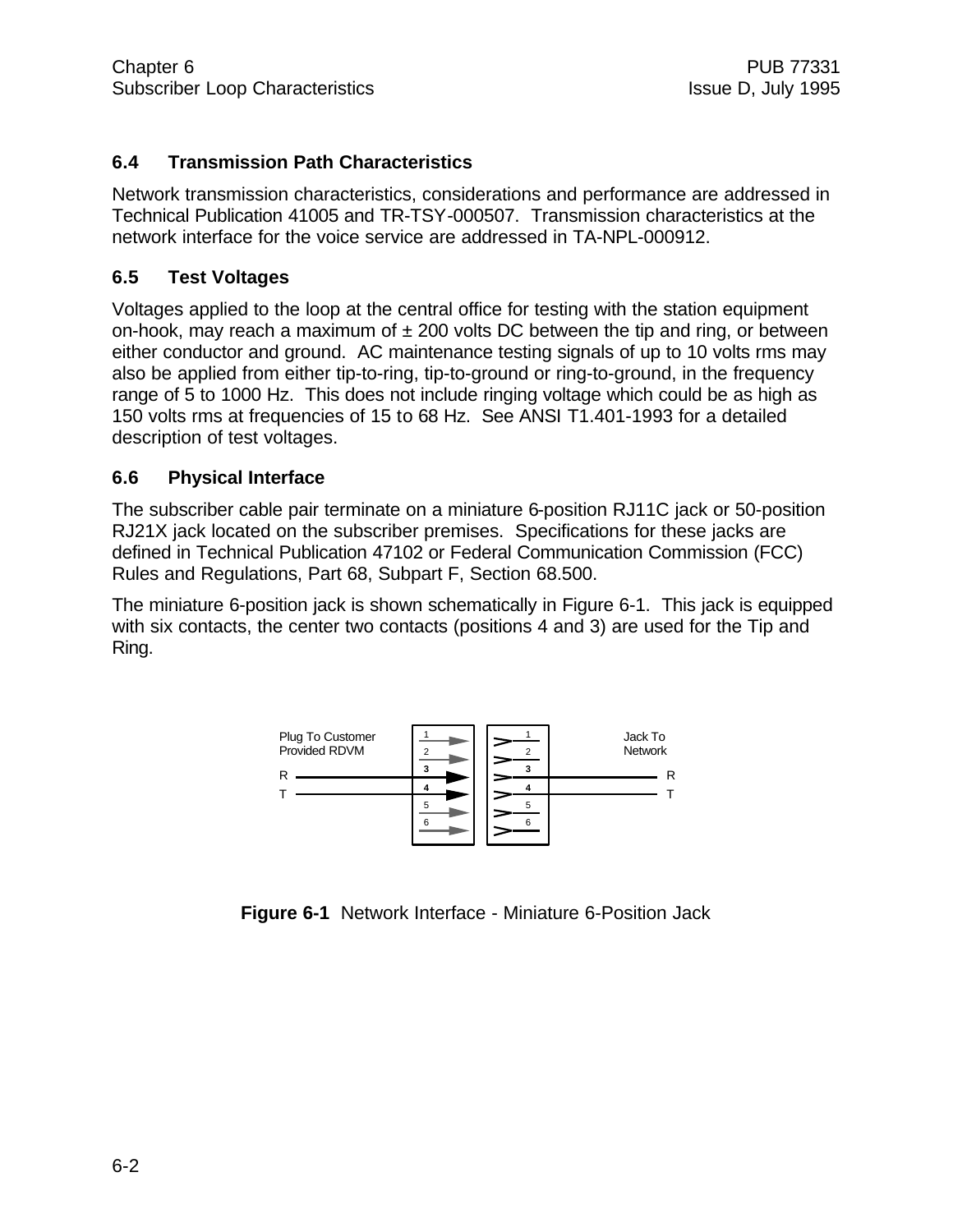## **7. RDVM Requirements**

## **7.1 FCC Compliance**

Criteria appearing in this publication which are requirements under Part 68 of the FCC's Rules and Regulations are not verbatim reproductions but may excerpt or paraphrase the relevant section(s). In the event that requirements more stringent than those in this Technical Publication are part of or adopted in Part 68, the latter must take precedence.

## **7.2 Maintenance and Network Affecting Requirements**

The RDVM shall not impair, or interfere with the operation of and existing network systems. These include, but are not limited to:

- Mechanized Loop Testing
- Digital Subscriber Loop Carrier
- Digital Subscriber Line using 2B1Q line code (Bellcore TR-NWT-000393)
- DDS and TI transport system
- All central office switching systems (e.g., analog or digital stored program control and electro-mechanical type switching system)

Information on these transports and switching systems may be obtained through customer information letters and technical publications available from the manufacture. Relevant technical information may also be available from Bellcore and U S WEST.

## **7.3 Interconnect Specifications - RDVM to Telephone Set**

The connecting terminals shall meet the specifications for miniature plugs and jacks stated in Technical Publication 47102. Connection to the network must be made in accordance with the applicable state tariffs. The manufacturer should be capable of providing a length of cable equipped with a plug consistent with these tariffs. It is the responsibility of the RDVM manufacturer to specify the appropriate jack and plug.

## **7.4 Voice Channel Requirements**

The RDVM is connected to the tip and ring of the physical voice circuit and interposed between the network and voice communication equipment as illustrated in Figure 5-1. When connected the RDVM it must not degrade the voice frequency transmission or interfere with signaling and supervision. Voice frequency transmission objectives stipulated in U S WEST and state requirements, must be maintained in concert with employing SVDS and inter-positioning the RDVM in the voice path.

Effectuating the criteria advocated following will lessen the degree in which the RDVM will impact voice frequency transmission, signaling and supervision.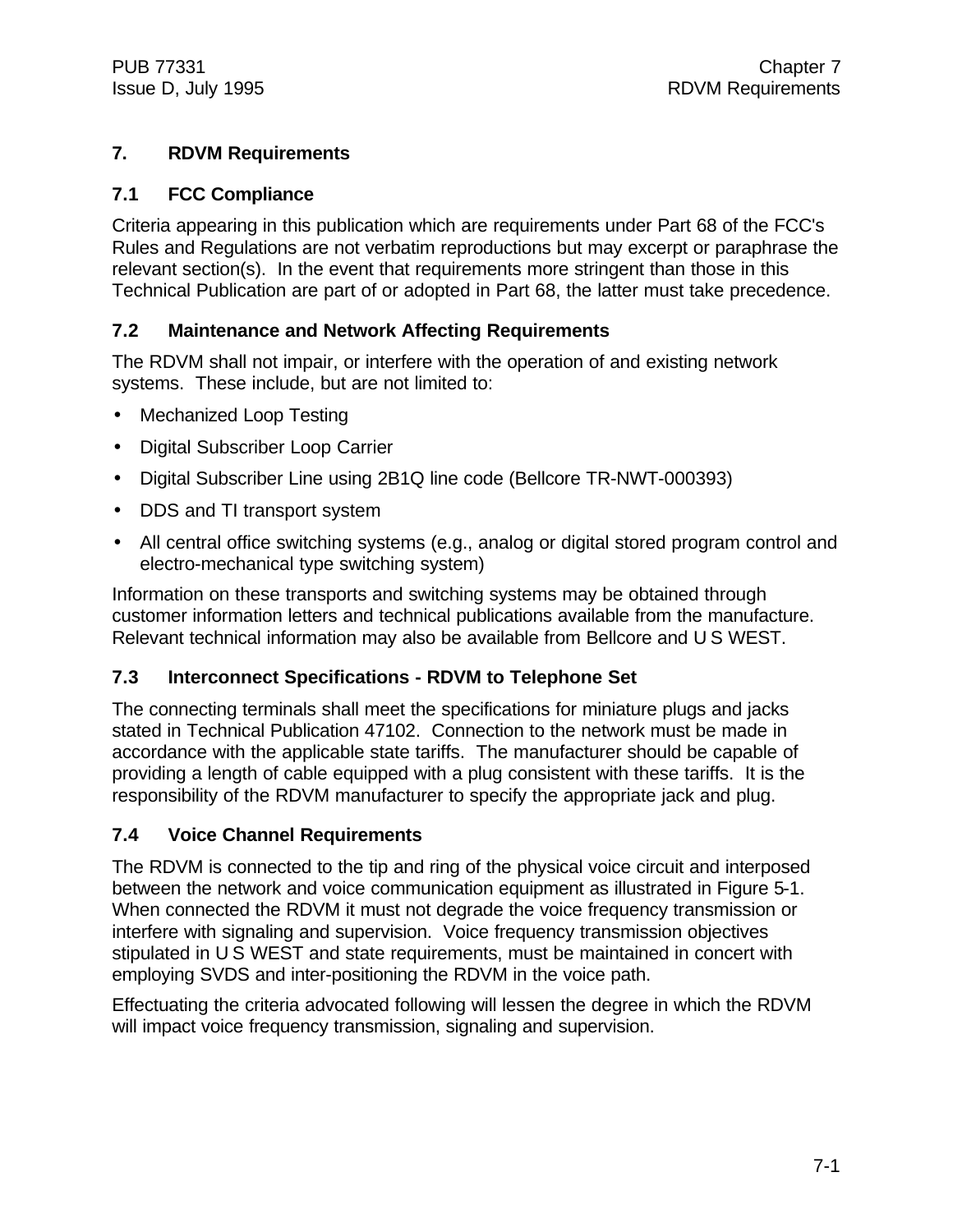## **7.4.1 Switched Network Characteristics**

The voice channel shall meet all current requirements under ANSI T1.401-1993 for switched voice service. This document addresses network signals, call-processing, disconnect and connect procedures at the network interface.

#### **7.4.2 Added Insertion Loss and Loop Resistance**

The added insertion loss to the voice path caused by the RDVM should be less than 0.45 dB at 1004 Hz. The added series DC loop resistance should not exceed 50 ohms.

#### **7.4.3 Attenuation Distortion**

The insertion loss of the RDVM at 400 Hz and at 2800 Hz should be within -0.2 dB to +0.8 dB of the loss at 1004 Hz.

These measurements are made with a signal level of 0 dBm and with a source impedance of 900 ohms and meter impedance of 600 ohms.

#### **7.4.4 Return Loss**

To prevent "singing" and to minimize the voice service degradation due to echo, the RDVM input impedance should be equal to the reference impedance of either a 600 ohms resistor or 600 ohms resistor in series with a 2.16 µF capacitor.

The deviation of input impedance from the reference impedance is measured in terms of return loss.

| Requirements: |  | 200 to 3200 greater than 3.5 dB |
|---------------|--|---------------------------------|
|               |  | 500 to 2500 greater than 7.0 dB |

#### **7.4.5 Longitudinal Balance**

Compliance with longitudinal balance requirements and objectives is necessary for protection against excessive metallic circuit noise caused by the conversion of longitudinal voltages.

Requirements:  $200 \text{ Hz} = 74 \text{ dB}$  1000 Hz =  $= 65 \text{ dB}$ 500 Hz =  $= 71$  dB 3000 Hz =  $= 58$  dB

When measurements are performed in accordance with ANSI/IEEE Std 455-1985.

## **7.4.6 Idle Channel Noise**

The overall voice idle channel noise may not exceed 20 dBrnC, therefore it is important the RDVM contribute limited additional noise.

Requirements: Additional idle channel noise should not exceed 5 dBrnC.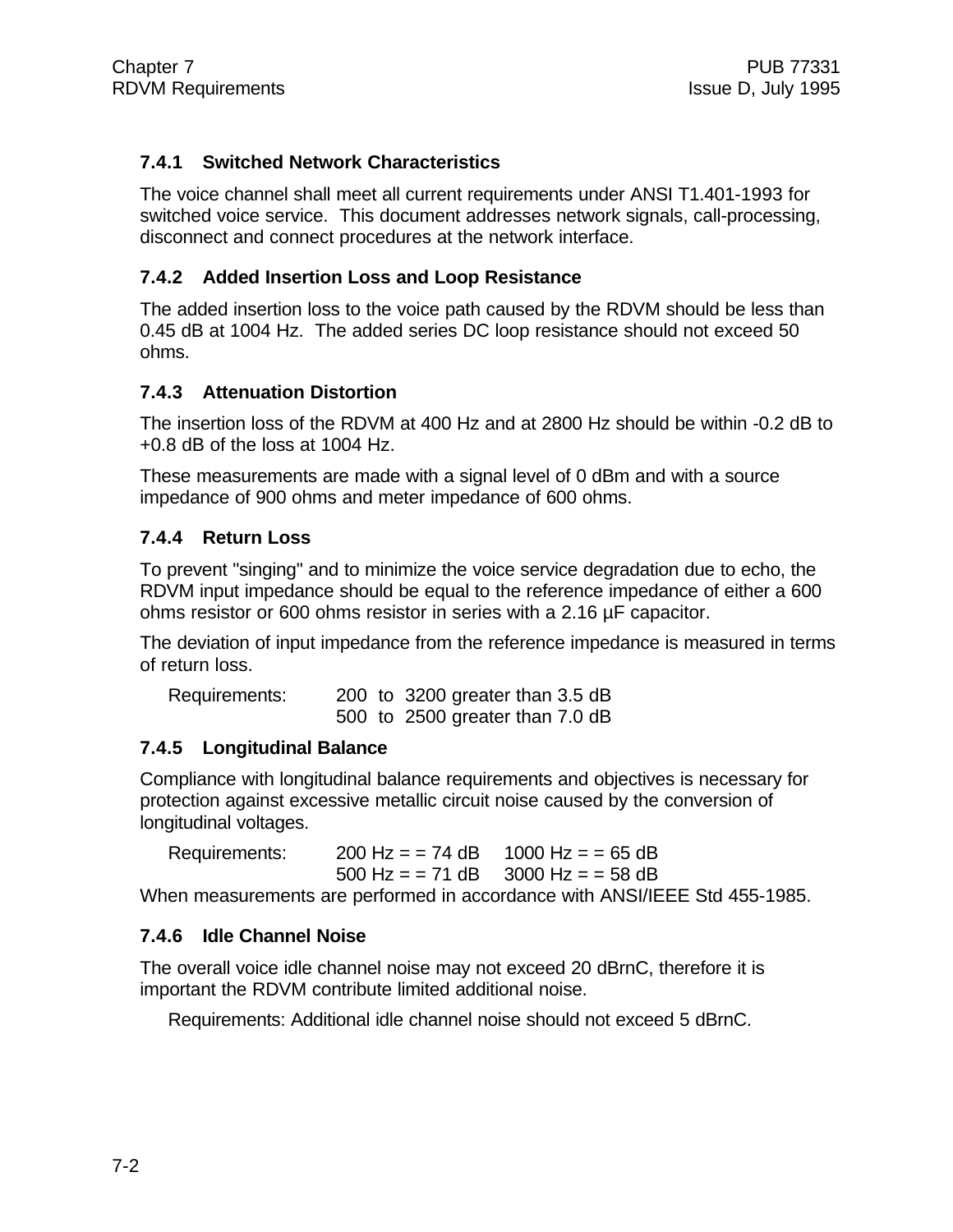## **7.4.7 DC Current**

At the Network Interface during addressing and communication call-processing states, the network provides a minimum of 20 ma Direct Current (DC) loop current into a 430 ohm termination under "Normal Power Available" condition and a minimum of 18 ma under "Commercial Power Outage" condition. Reference for the preceding is ANSI T1.401-1993.

## **7.4.8 DC Voltage**

The idle-state network tip-to-ring DC voltage at the network interface shall be in the range from 0 to 105 volts. Minimum tip-to-ring voltage should be no less than 21 volts DC at the network interface with 5 M? across the tip and ring.

Network abnormalities may result in switch-initiated maintenance conditions that remove the line voltage until the abnormal condition is corrected and the line restored by the network. Consequently, network voltage shall not be used to power the RDVM.

## **7.4.9 Failure Mode and Power**

The failure mode refers to state when the RDVM is not operational due to a fault condition or power loss in the RDVM. The RDVM when in a failure mode must not affect normal telephone operation. The RDVM must be powered locally; power is *not* provided via the network interface.

## **7.4.10 Physical Interface**

The RDVM connects to the Tip and Ring leads of the subscriber loop pair through a miniature 6-position RJ11C jack or 50-position RJ21X. Specifications for these jacks are defined in the FCC Rules for Regulations, Part 68, Subpart F, Section 68.500.

## **7.5 Data Channel Requirements**

## **7.5.1 Active State**

When either the RDVM or CDVM is transmitting customer payload data, the digital stream will be considered to be in the active state. The RDVM must be designed to be a Layer 1 type device, hence, all data codes must be transmitted during this state.

## **7.5.2 Idle State**

The RDVM must transmit a control code during the idle state and data codes during the data mode state. Normally, a Control Mode Idle (CMI) code is transmitted during the idle state. These control codes relative to the particular state of the RDVM to DTE interchange circuits, as well as network requirements, are defined in Section 8.6.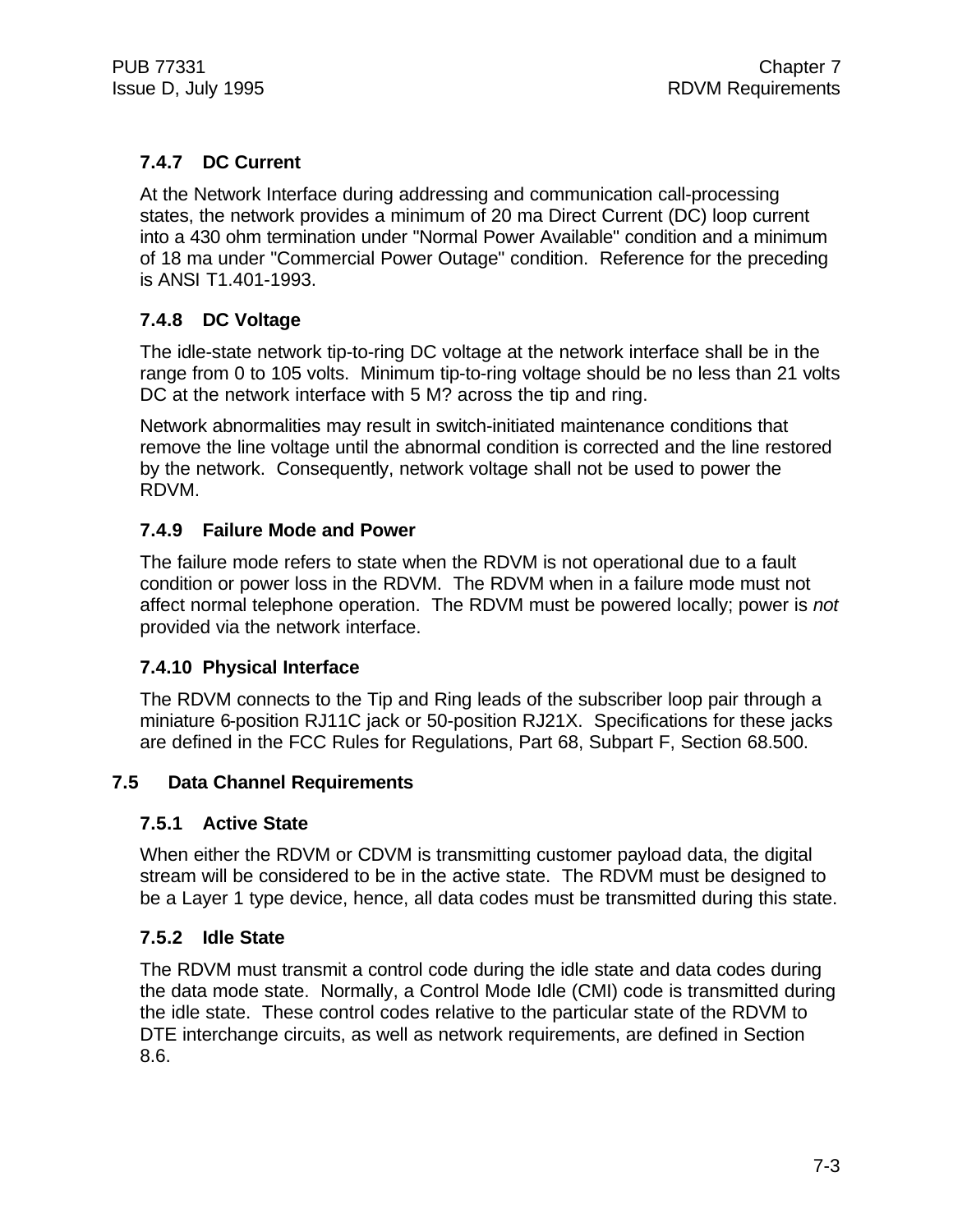## **7.5.3 Line Rate**

The local loop runs as a full-duplex 19.2 kbit/s synchronous data link using Time Compression Multiple (TCM) technology with a line bit rate of 56 kbit/s. The data is transmitted constantly with a control mode idle code normally transmitted during the idle state.

## **7.5.4 Synchronization**

The transmit data of the RDVM must be synchronized to the incoming data from the CDVM located in the central office. The CDVM is synchronizes to composite clock traceable to a primary reference source. The CDVM acts as the master and initiates synchronization to the RDVM, which is optioned for Receiver Timing.

## **7.5.5 Data Terminal Equipment (DTE) Disruption**

Should the connection between the RDVM and the user's DTE be disrupted, or the user's DTE not be powered, the RDVM shall send within 200 milliseconds after detection of the disruption of the DTE, a steady Control Model Idle (CMI) code to the CDVM for the duration of that situation.

## **7.5.6 Anti-Streaming Feature**

An option for enabling an anti-streaming feature is recommended. This option limits data transmission from the DTE to 27-seconds after assertion of Request To Send (RTS). After 27-seconds, the RDVM transmits CMI until the DTE toggles RTS OFF then ON. This feature is normally used in multipoint circuits to prevent a faulty DTE from monopolizing the network, and as a result, disabling the entire multipoint network.

## **7.5.7 Channel Polarity**

Should a tip and ring reversal between the RDVM and CDVM occur, the RDVM transceiver must be capable of automatically detecting and correcting this situation. This will allow the RDVM to begin its burst with the first mark, having the same polarity as the first mark coming from the CDVM.

## **7.5.8 Data Only Mode**

The Data Only option provides for data channel operation without providing the voice channel operation. When activated, the DC path must be terminated in a manner to allow a range of 10 to 30 milliamperes of sealing current with -48 volts applied to the loop from the serving U S WEST central office. In the Data and Voice mode of operation, the DC termination is provided by the voice channel station equipment.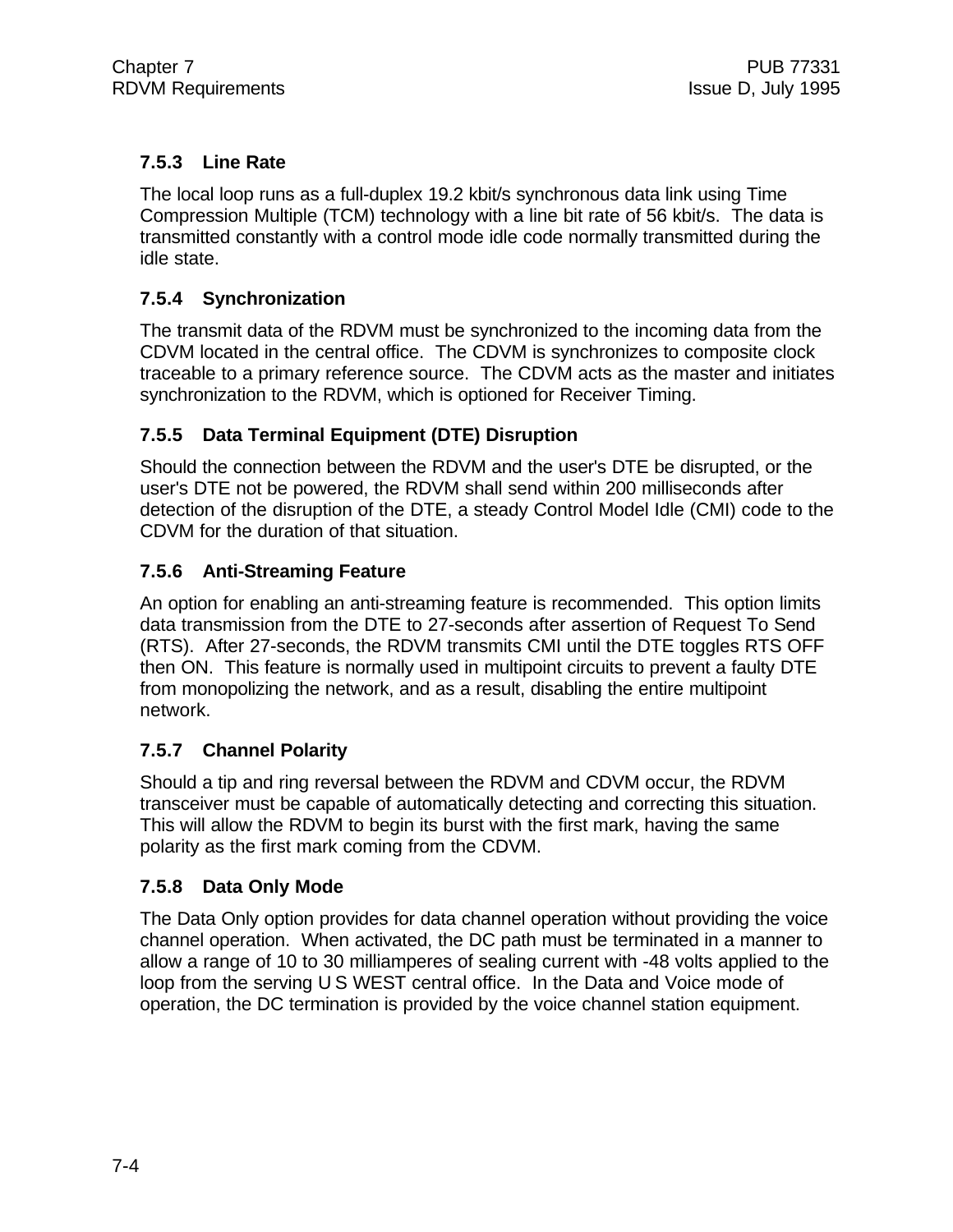## **7.5.9 Data Throughput**

Based on the structure of the TCM Burst Rate of 400 times per second and associated Data Word structure of eight data words per burst and six data bits (not counting control bits), the effective throughput capability of the SVDS data channel is 19.2 kbit/s. When operating at less than 19.2 kbit/s, Data Words are concatenated to match the desired rate as noted below.

## **7.5.10 Synchronous Data Rate Support**

The RDVM shall be capable of supporting four possible synchronous data rates within the TCM transmission. These include: 2.4, 4.8, 9.6 and 19.2, kbit/s. The transmission of data rates less than 19.2 kbit/s shall be accomplished by concatenating the data in the following manner:

- 2.4 kbit/s Each Data Word shall be sent eight times
- 4.8 kbit/s Each Data Word shall be sent four times
- 9.6 kbit/s Each Data Word shall be sent two times

## **7.5.11 Asynchronous Data Rate Support**

The RDVM shall be capable of supporting four asynchronous data rates within the TCM transmission. These include:

- $\bullet$  2.4 kbit/s
- 4.8 kbit/s
- 9.6 kbit/s
- $\bullet$  19.2 kbit/s

To support these rates, the RDVM must be capable of stripping/inserting the start and stop data bits, and mapping/demapping the data bits to/from the synchronous data rates described above. In all cases, the synchronous rate used must be greater than or equal to the asynchronous rate to ensure proper framing.

#### **7.6 Receiver Requirements**

The receiver must be able to equalize the frequency dependent attenuation caused by the cable loop, frame the incoming bursts from the CDVM, perform timing recovery and perform data recovery. The source impedance of the transmitter shown in Figure 7-1 acts as the load impedance of the receiver.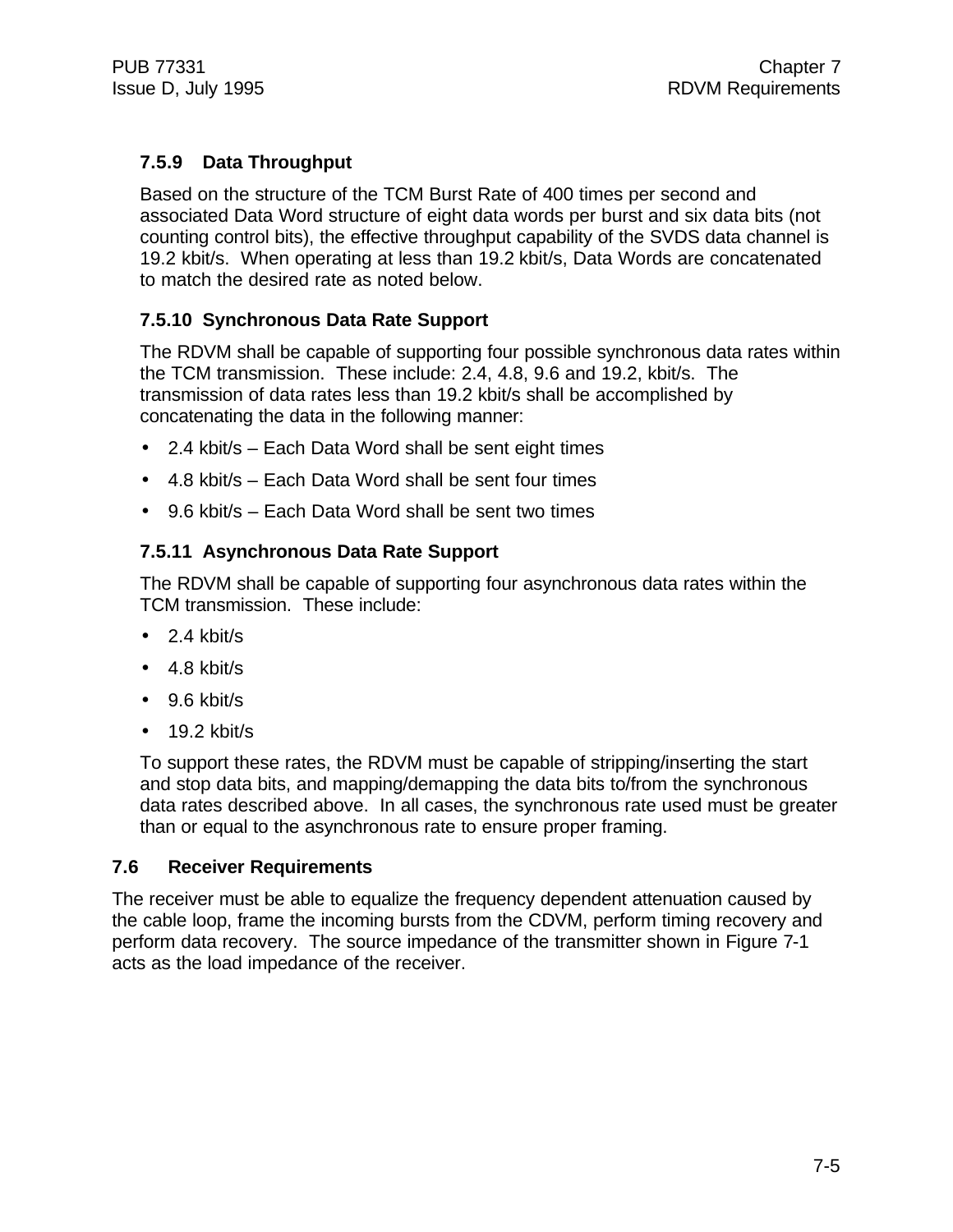## **7.6.1 Equalization Requirements**

The receiver must equalize for non-loaded cable with a nominal shunt capacitance of 0.083 micro-Farad per mile. Cables of 19, 22, 24, or 26 gauge may be mixed in any given loop. The equalizer must be able to accommodate a practical range of 26 gauge cable or the equivalent loss of 39 dB at 28 kHz. Cable having nominal DC resistance of up to 1300 ohms will be encountered. Since the system supports single line residential or business, Centrex, etc. and other switched voice services, and the cable must be non-loaded, cable length will not exceed 18,000 feet.

Bridged taps up to 6,000 feet in length (total of all taps) with no single bridged tap exceeding 2000 feet may be encountered, and must be supported by the equalization circuit. The system shall be expected to equalize cable with loss up to 8.0 dB at 1004 Hz or 39 dB at 28 kHz.

#### **7.6.2 Framing Requirements**

The RDVM must frame the incoming burst from the CDVM. Frame synchronization shall occur in less than 500 milliseconds. During the time synchronization takes place, the RDVM shall refrain from sending any transmit bursts. Once synchronization is established, the RDVM may initiate its transmit bursts. The synchronization algorithm must minimally be sufficiently robust to maintain synchronization under the worst case subscriber loop conditions.

#### **7.6.3 Timing Recovery**

In synchronous operation, the RDVM must supply timing to the Data Terminal Equipment (DTE) through the EIA interface. In this mode, the RDVM's recovered clock must meet the requirements specified in ANSI T1.410-1992.

#### **7.7 Digital Signal at the Network Interface**

#### **7.7.1 Scope**

This section specifies the digital transmission requirements at the network interface. Both the transmit and receive signal are specified. Data transmission in SVDS uses baseband Pulse Amplitude Modulation (PAM) signaling in conjunction with Alternate Mark Inversion (AMI) encoding. In this sense, the transmission scheme is similar to digital data services transmission outlined in ANSI T1.410-1992.

Also addressed in this section is how full-duplex data transmission is achieved on a single wire pair through a Time Compression Multiplexing (TCM) scheme running 400 frames per second. Finally, to eliminate data signal energy in the voice frequency (VF) band, the shape used for data transmission is coded as specified later in this chapter.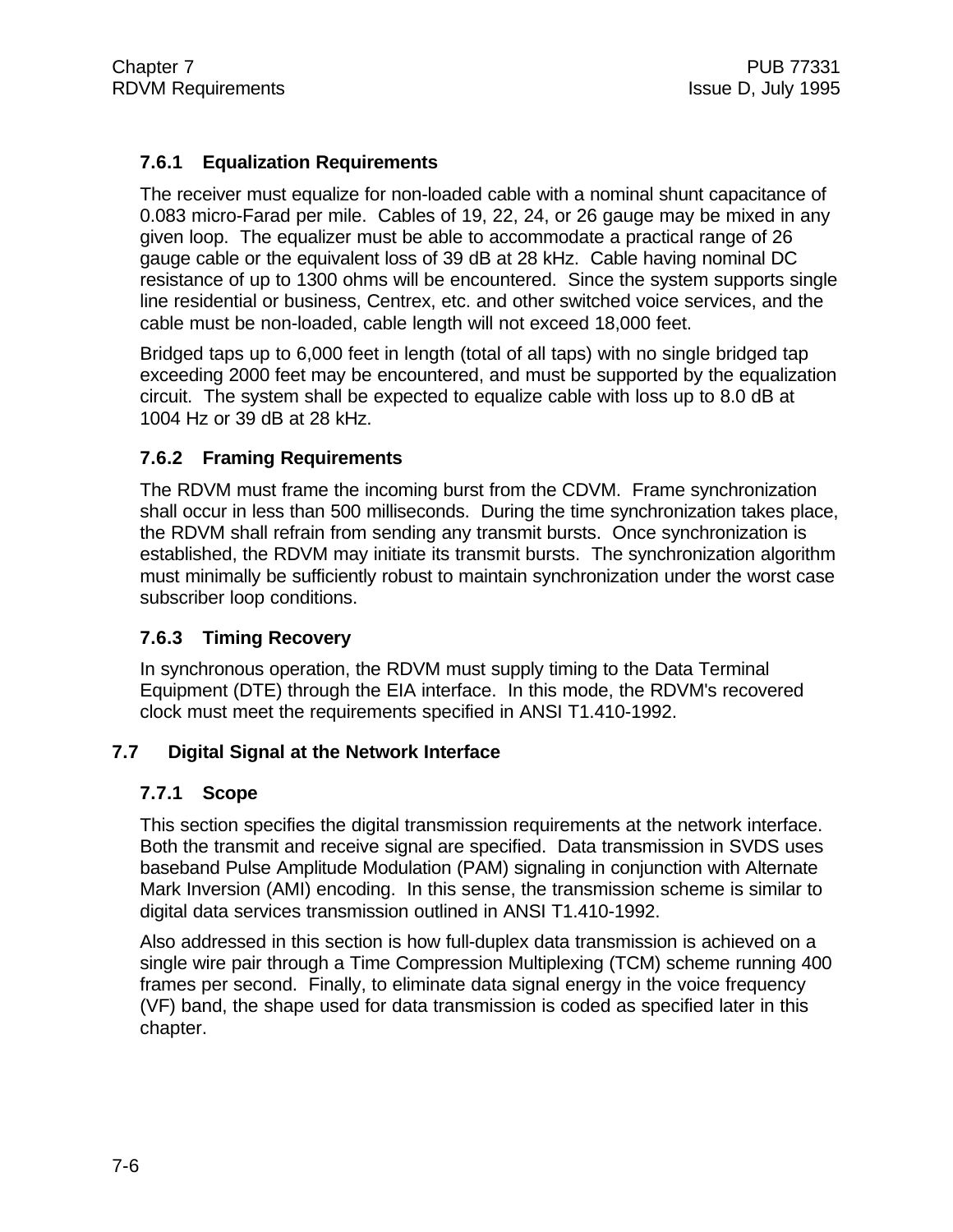## **7.7.2 PAM Transmission**

Figure 7-1 shows the model of the transmitter to be used with the PAM transmission. Both the CDVM and RDVM transmit PAM burst at the rate of 400 Hz (referenced to the serving office clock). The transmission is fully symmetric, that is, each direction uses the same pulse shape and an identical format (explained later in this section). V (t) represents the spectrum of the signal when the data is random.



**Figure 7-1** PAM Transmitter Model

## **7.7.3 AMI Symbol Encoding**

If the AMI data burst to be transmitted is  $[a_0, a_1, a_2, a_3,...,a_N]$ , where  $a_1$  is either -1, 0 or +1 in accordance with the rules of AMI and if the raw data burst to be transmitted is [ |a<sub>0</sub>|, |a<sub>1</sub>|, |a<sub>2</sub>|, |a<sub>3</sub>|,…,|a<sub>N</sub>], and if the bit rate is 1/T Hz (nominally 56 kbit/s), then the transmit signal must be:

 $V_t$  (t) =  $i = 0$ Where:  $p(t)$  is the single pulse  $N$ as shown in Figure 7-2  $a_i^{\bullet}p(t-iT)$ 



**Figure 7-2** Single Transmitted Pulse Into a 135 ? + 0.039 µF Load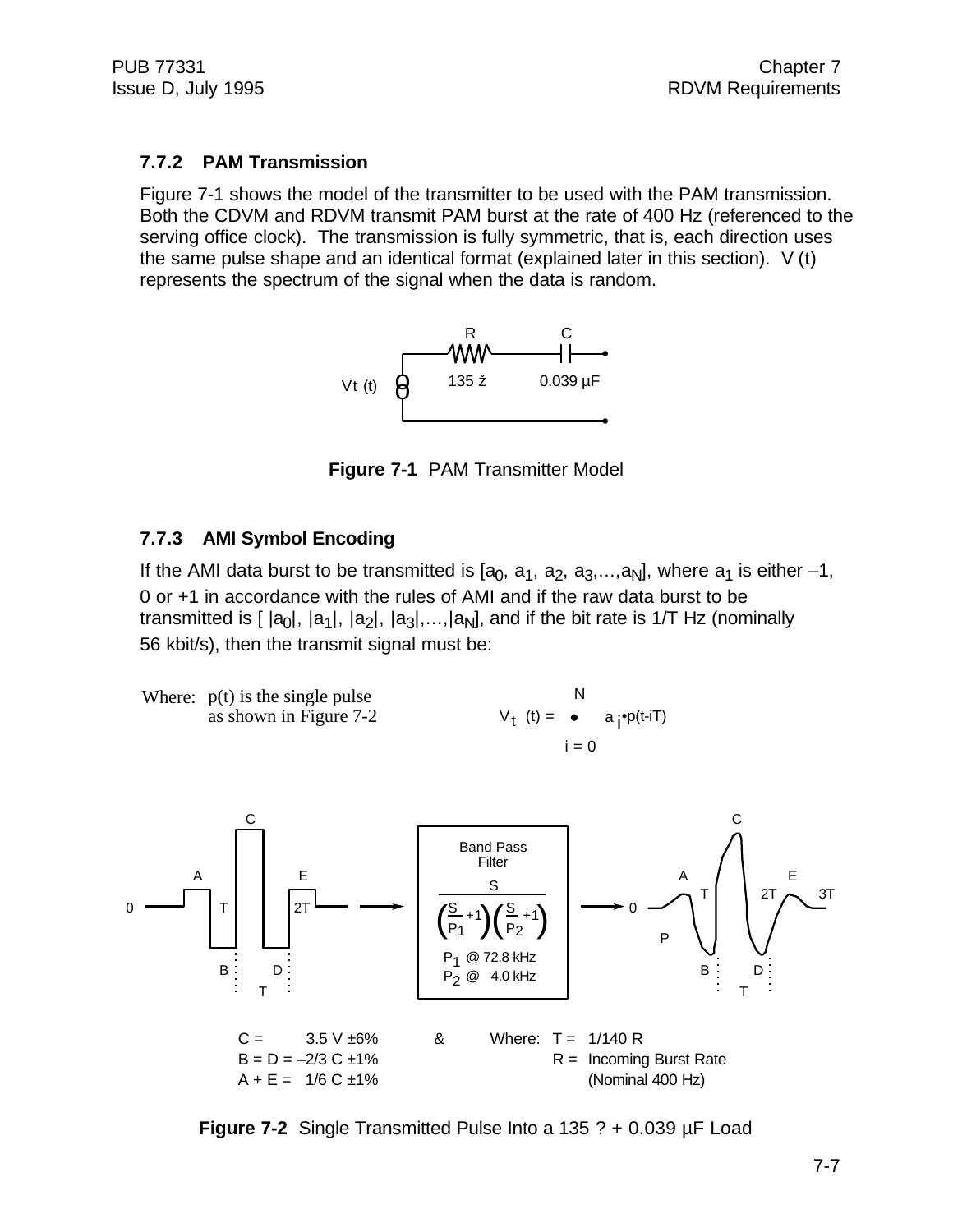## **7.8 TCM Requirements**

#### **7.8.1 TCM Frame**

The RDVM must support a TCM frame that is composed of two TCM bursts:

- 1. a transmitted burst, and
- 2. a received burst.

Each TCM frame must be 2.5 milliseconds long with a frame rate of 400 Hz. It is required that during normal operation, (i.e., when both ends of a data circuit are synchronized), one TCM burst is received and transmitted every frame. The RDVM must transmit its burst within 4 to 10 bit periods (approximately 71 to 178 microseconds) after receipt of an incoming burst from the CDVM.

## **7.8.2 TCM Burst**

The bit rate of a TCM burst is 56 kbit/s and must be synchronized with the network composite clock. Each TCM burst or frame is sent as shown below and is composed of three basic parts:

|--|--|--|--|

- 2. The Data Word ...............................................shown as **"DW"**
- 3. The Tail..........................................................shown as **"T"**

| H | DW1 | DW2 | DW3 | DW4 | DW5 | DW6 | DW7 | DW8 | T |

- **TCM Burst Header**  The TCM burst header is two bits long and both bits are always set to a "1" (mark).
- **TCM Burst Data Word** The TCM data portion carries customer data and is 56 bits long. The 56 bits are grouped into eight seven-bit words. Each word is composed of six data bits and a control bit with the first bit being the most significant and the control bit being the least significant bit within each Data Word. Therefore, the structure for each eight Data Words within a TCM Burst would be: | ddddddc | Where:  $d = a$  single bit of customer data, and  $c =$  the control bit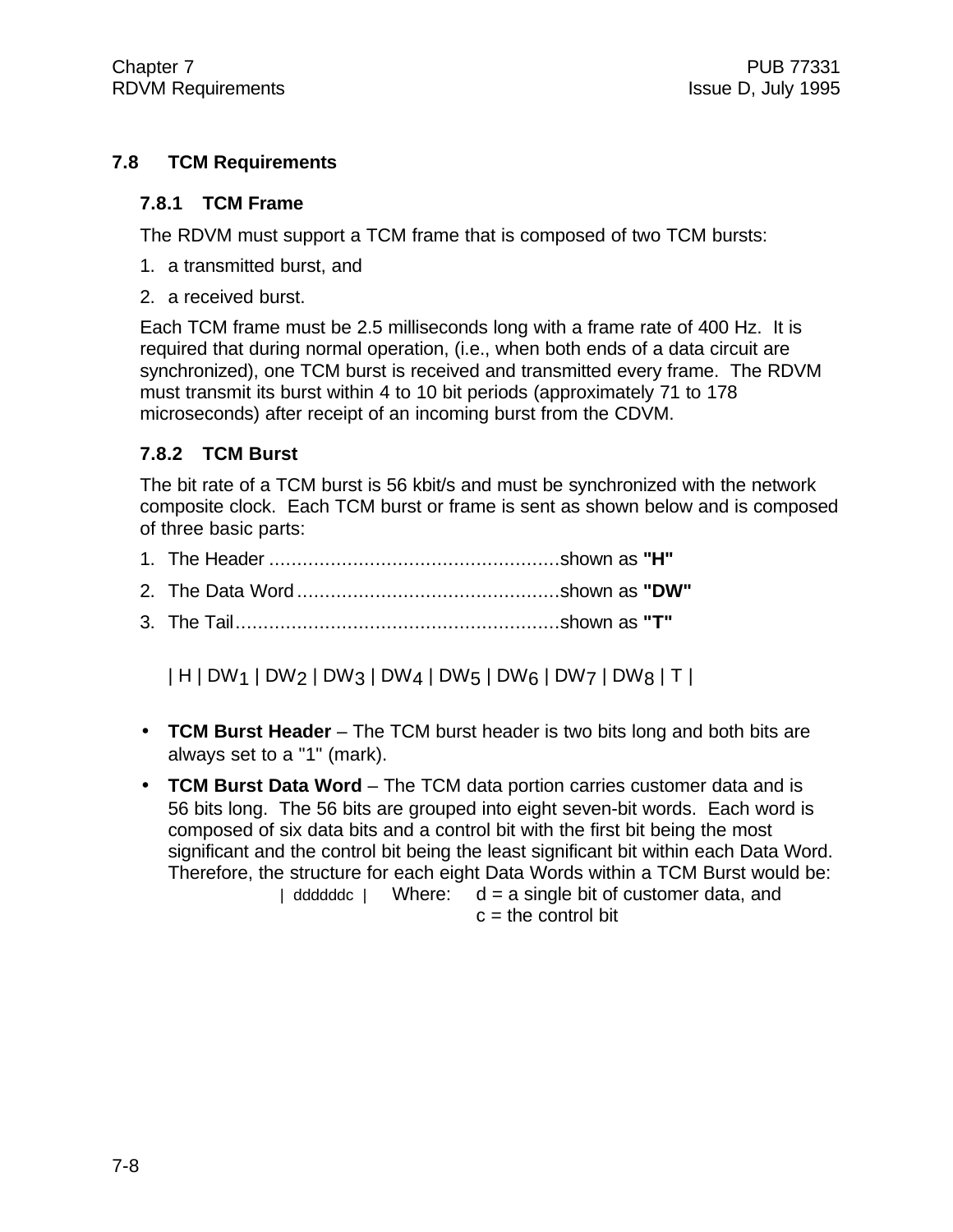- **TCM Burst Tail**  The TCM burst tail is composed of two bits:
	- 1. The first bit is a parity bit, used to produce even parity;
	- 2. The second bit is the last bit of the frame which is always set to "1" (mark).

The even parity ensures that the whole burst (including header and tail) has an even number of marks. This guarantees zero DC per burst.

|.........................................................TCM Burst................................................................ |

11 | ddddddc | ddddddc | ddddddc | ddddddc | ddddddc | ddddddc | ddddddc | ddddddc | P1

• **Control Bit** – The seventh bit of every Data Word must correspond functionally to the network control bit described in ANSI document T1.107b-1991. The structure of the received and transmitted bursts must be the same. The bit rate of a TCM signal is 56 kbit/s and is synchronous to the network clock.

#### **7.9 Fault Isolation Loopbacks**

#### **7.9.1 Required Loopbacks**

The RDVM shall be capable of supporting CSU and DSU *non*-latching loopbacks described in ANSI document T1.107b-1991. These loopbacks shall be activated when either a CSU or DSU loopback code, as applicable, is received from the network. Network control codes for *non*-latching loopbacks are:

CSU code 0101000 DSU code 0101100

#### **7.9.2 Recommended Loopbacks**

It is strongly recommended that the RDVM be equipped with both a Latching Local Loopback (toward the DTE) and a Network Digital Loopback (toward the network), capable of being activated manually. These latching loopbacks are often desired by our service users.

#### **7.9.3 Other Loopbacks**

Support for other digital in-band and network control arrangements are permitted as long as their operation is non-interfering, and/or compatible with the 64 network controls described in ANSI document T1.107b-1991 or Bellcore Technical Reference TR-TSY-000476.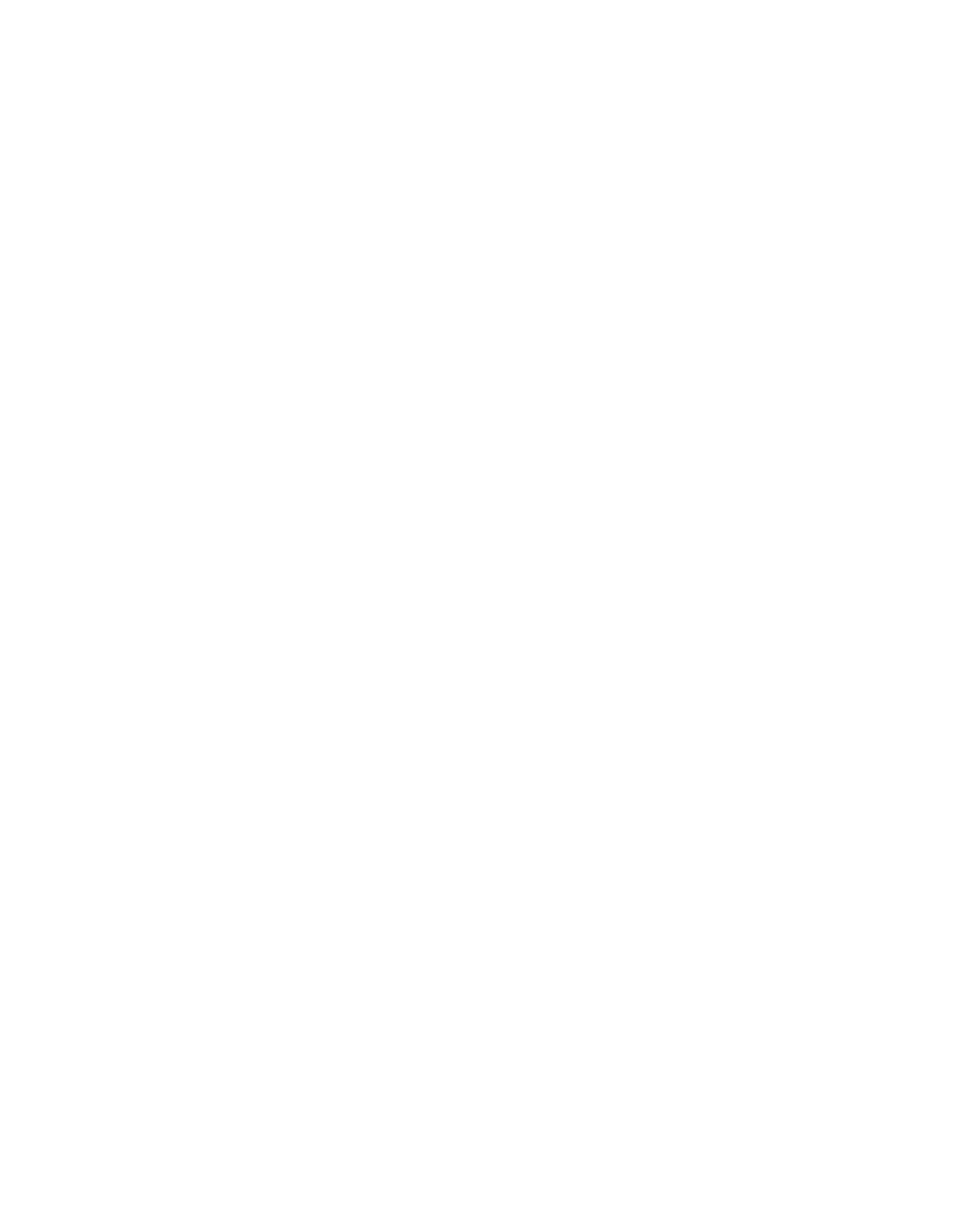## **8. RDVM Data Terminal Equipment Interface**

## **8.1 Interface Recommendations**

It is the vendor responsibility to select the type of Data Terminal Equipment (DTE) interface to be supported by the RDVM. However, the SVDS system access is designed to support the end-to-end American National Standards Institute (ANSI) Electronics Industries Association (EIA) ANSI/EIA-232-D data interchange functions. The RDVM should support an ANSI/EIA-232-D and subset RS-232-C interface where the RDVM is Data Communication Equipment (DCE) and the customer's data terminal is DTE. The recommended physical interface and mechanical characteristics for the RDVM is also addressed in the ANSI/EIA-232-D standard.

The functionality noted in this chapter is primarily based on the ANSI/EIA-232-D requirements necessary to provide single channel dedicated, channel switched and packet switched data communication links. This chapter also defines the bit format for supporting this functionality on an end-to-end basis for asynchronous and synchronous applications via the SVDS data channel.

## **8.2 Recommended Data Interchange Circuits - DCE (RDVM) Source Signals**

The RDVM, functioning as DCE, should be capable of generating the following data interchange signals:

## **8.2.1 Circuit AB – Signal Ground**

Circuit AB establishes a common ground reference potential for all interchange circuits. Proper operation of interchange circuits requires the presents of a signal ground path between the circuits grounds of the equipment at each end of the interconnection. The signal ground interchange circuit shall be connected to the circuit ground which shall be connected to protective ground in accordance with EIA-422-A requirements.

## **8.2.2 Circuit BB – Received Data**

Signals on circuit BB are generated by the RDVM in response to data received from the remote DTE via the SVDS data channel, or by the RDVM in response to maintenance or control signals from the local DTE.

## **8.2.3 Circuit CB – Clear To Send**

Signals on this circuit are generated by the RDVM to indicate that the RDVM is ready to transmit data to the CDVM via the SVDS channel. When required criteria has been met, the (CTS) function must be held active unless the TCM link loses synchronization, a CSU or DSU loopback is received from the network, or one of the following control codes is received from the network: 111xlx0; where "x" can be either a 0 or 1 bit.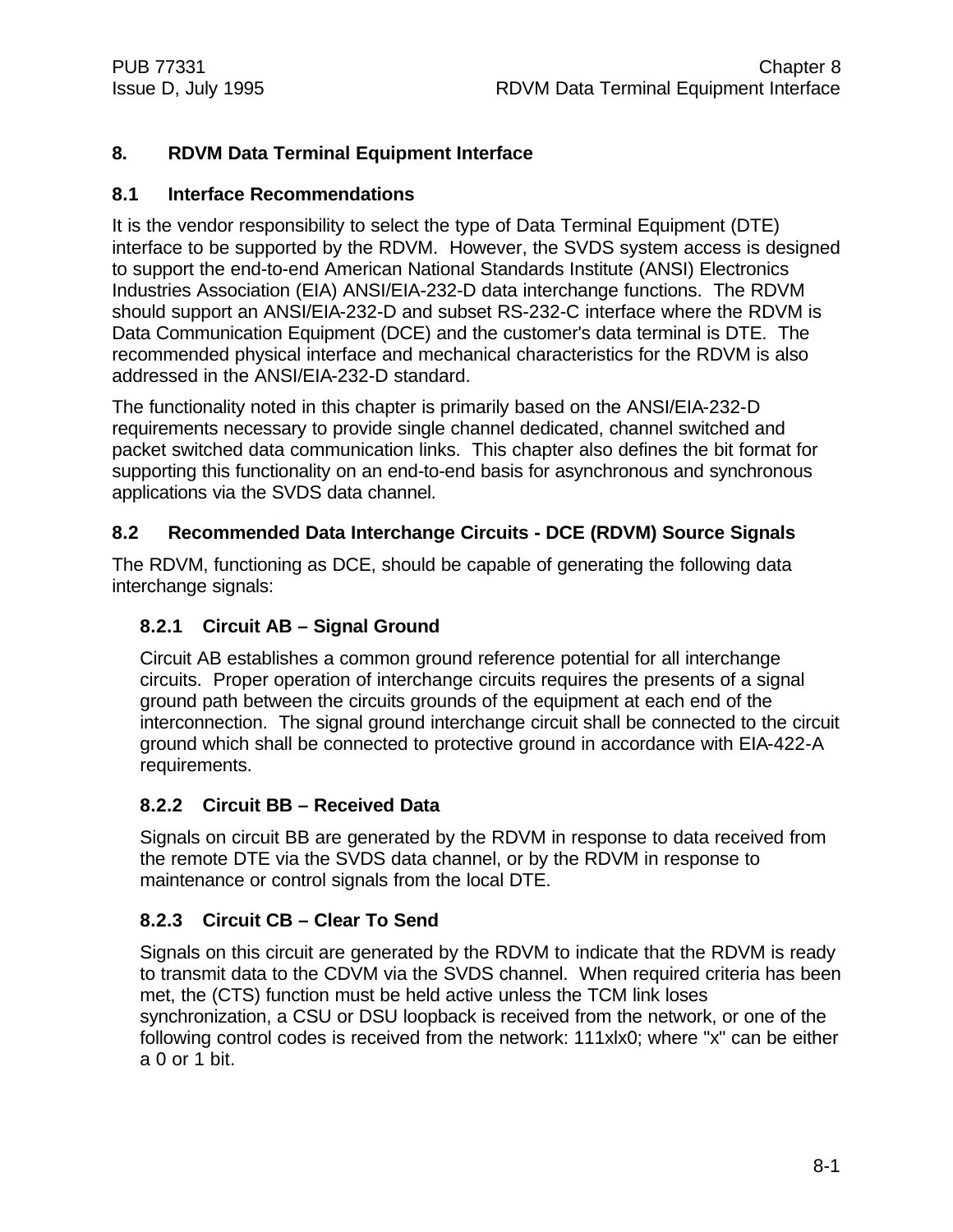## **8.2.4 Circuit CC – DCE Ready**

Signals on circuit CC indicate the status of the RDVM to the DTE. That is, an ON state indicates the RDVM is connected to the data channel, is powered up, and is not in loopback. When required criteria has been met, circuit CC must be held ON unless the TCM link loses synchronization or a CSU or DSU loopback is received from the network.

## **8.2.5 Circuit CF – Received Line Signal Detector**

Circuit CF signals the DTE that the RDVM is receiving a suitable TCM signal as established by the manufacture. When required criteria is met, circuit CF must be held ON unless the TCM link loses synchronization, a CSU or DSU loopback is received from the network, or one of the following control codes is received from the network; 1111xx0; where "x" can be either a 0 or 1 bit.

## **8.2.6 Circuit DB – Transmitter Signal Element Timing**

Circuit DB provides the DTE with transmit signal element timing information from the network. The recovered clock presented on circuit CC must meet the requirements specified in ANSI T1.410-1992.

## **8.2.7 Circuit DD – Receiver Signal Element Timing**

Circuit DD provides the DTE with receive signal element timing information from the network. The recovered clock presented on circuit DD must meet the requirements specified in ANSI T1.410-1992.

## **8.2.8 Circuit SCB – Secondary Clear to Send as a Receive Channel**

Circuit SCB functions as a Receive Channel interchange circuit to provide an inband channel for unique system implementations requiring an additional end-to-end control signal to signal the DTE that the remote DTE is ready to transmit data. The state of circuit SCB follows the state of the Transmit Channel interchange circuit SCA at the remote end.

When implement and required criteria has been met, circuit SCB must be held ON unless the TCM link loses synchronization, a CSU or DSU loopback is received from the network, or one of the following control codes is received from the network; 111xx10; where "x" can be either a 0 or 1 bit.

## **8.2.9 Circuit TM – Test Mode**

The ON state of Circuit TM indicates to the DTE that the RDVM is in a test condition. Circuit TM must be in the ON state during a local loopback, digital loopback, remote digital loopback, CSU or DSU loopback (initiated from the network).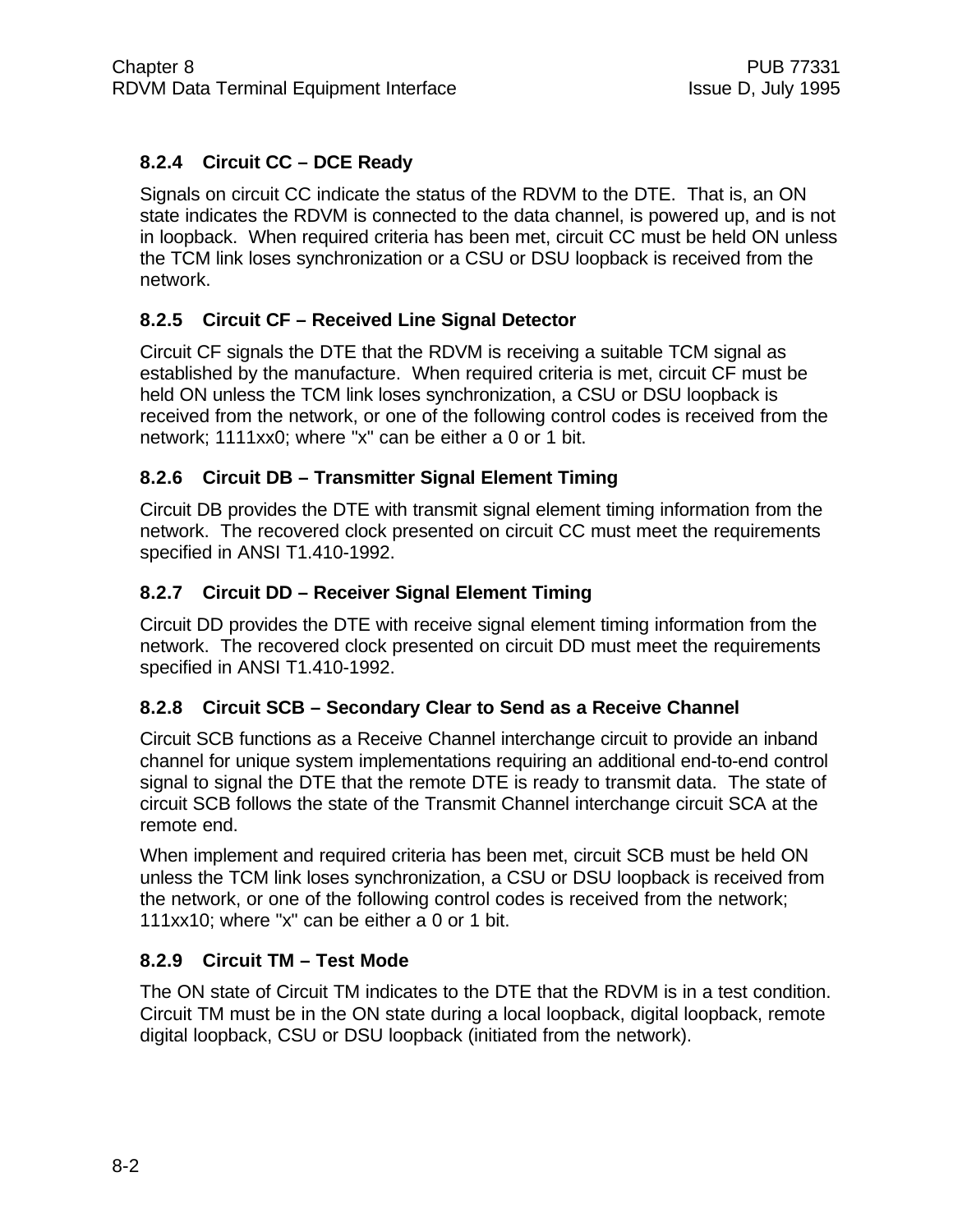## **8.3 Recommended Data Interchange Circuits - DTE Source Signals**

The RDVM should be capable of receiving and reacting to the following data interchange signals from the DTE:

## **8.3.1 Circuit BA – Transmitted Data**

Circuit BA accepts serial binary data from the DTE and is processed by the RDVM for transmission on the SVDS channel to the CDVM and remote DTE.

## **8.3.2 Circuit CA – Request To Send**

Signals on circuit CA are generated by the DTE to indicate the DTE is ready to transmit data. A transition from OFF to ON instructs the RDVM to enter the transmit mode for sending data over the SVDS channel. The capability to synthesize RTS or apply a permanent signal to RTS circuit is necessary for situations where the DTE does not provide a RTS signal.

## **8.3.3 Circuit CD – DTE Ready**

Signals on circuit CD are transmitted by the DTE to prepare the RDVM for data transmission over the SVDS channel and maintains the connection established by external means. The capability to synthesize DTE Ready or apply a permanent signal to DTE Ready circuit is necessary for situations where the DTE does not provide a DTE Ready signal.

#### **8.3.4. Circuit LL – Local Loopback**

Signals on circuit LL are generated by the DTE to initiate or control the local loopback condition. When circuit LL is ON, the RDVM should disconnect from the loop and perform a local loopback at the network interface toward the DTE.

## **8.3.5 Circuit SCA – Secondary Request To Send as a Transmit Channel**

Circuit SCA functions as a Transmit Channel interchange circuit to provide an inband channel for unique system implementations requiring an additional end-to-end control signal, to signal the remote DTE that data is ready to be transmit. The state of circuit SCA is mirrored by the Receive Channel interchange circuit SCB at the remote end. Circuit SCA must be held ON by the DTE , when implemented, before data can be transmitted.

#### **8.4 Network Controls**

As noted in section 7.8.2, the TCM burst must contain eight words of seven bits each. These seven bits consist of six data bits followed by a network control bit. When the control bit is set to one, the six data bits contain customer data. When the control bit is set to zero, the six data bits represent one of 64 network control codes. Additional information on these controls can be found in ANSI document T1.107b-1991.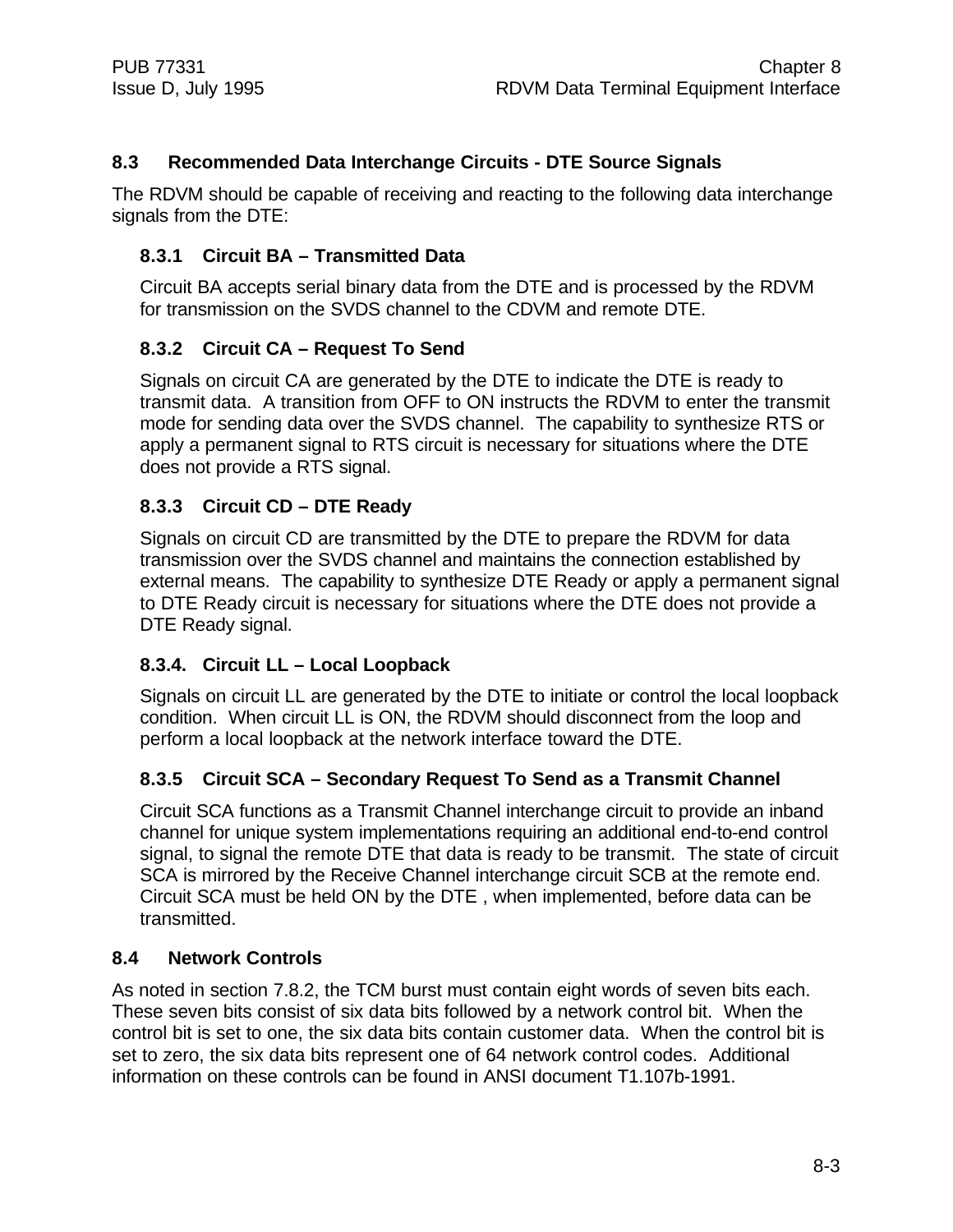## **8.5 Request To Send – Clear To Send**

The transition from idle to data mode may replace a number of initial data bits with bits from the idle sequence. To prevent losing customer data due to this transition, the RDVM should have an option for RTS to CTS operation and delay. When this option is selected, the EIA-232 CTS circuit changes state in response to change of state of the RTS circuit. When the RTS circuit is turned on, there shall be a delay before the CTS circuit turns on to prevent the customer from transmitting data until after the transition interval. The delay shall be long enough for the RDVM to transmit a start-up pad of at least 6 bits of data at the customer data rate into the network before the customer starts to transmit actual data. This will allow for a sufficient idle to data mode transition interval.

#### **8.6 End-to-End Data Interchange**

The DTE must hold, or the RDVM must force, DTE Ready, Request-To-Send and Transmit Channel if implemented, states active (ON) in order to transmit data. If any of these leads are inactive (OFF), a DCE-to-DCE control code indicating the status of these leads must be sent to the CDVM. The DCE-to-DCE control codes are as follows:

| <b>DTR</b> | <b>RTS</b> | <b>TRMT CH</b> | Code    |  |
|------------|------------|----------------|---------|--|
| off        | off        | off            | 1111110 |  |
| off        | off        | on             | 1111100 |  |
| off        | <b>on</b>  | off            | 1111010 |  |
| off        | on         | on             | 1111000 |  |
| on         | off        | off            | 1110110 |  |
| on         | off        | on             | 1110100 |  |
| on         | on         | off            | 1110010 |  |

| <b>Table 8-1 DCE to DCE Control Codes</b> |
|-------------------------------------------|
|-------------------------------------------|

Control Mode Idle (CMI) code is required in certain applications such as multipoint circuits where it is used for supervisory control purpose. The RDVM shall have an option that causes the RDVM to transmit the CMI code (1111110) towards the network, in lieu of those noted in Table 8-1, when the EIA-232 Request-To-Send (RTS) circuit is OFF, independent of the state of the DTE Ready (DTR) and Transmit Channel (SCA) interchange circuits.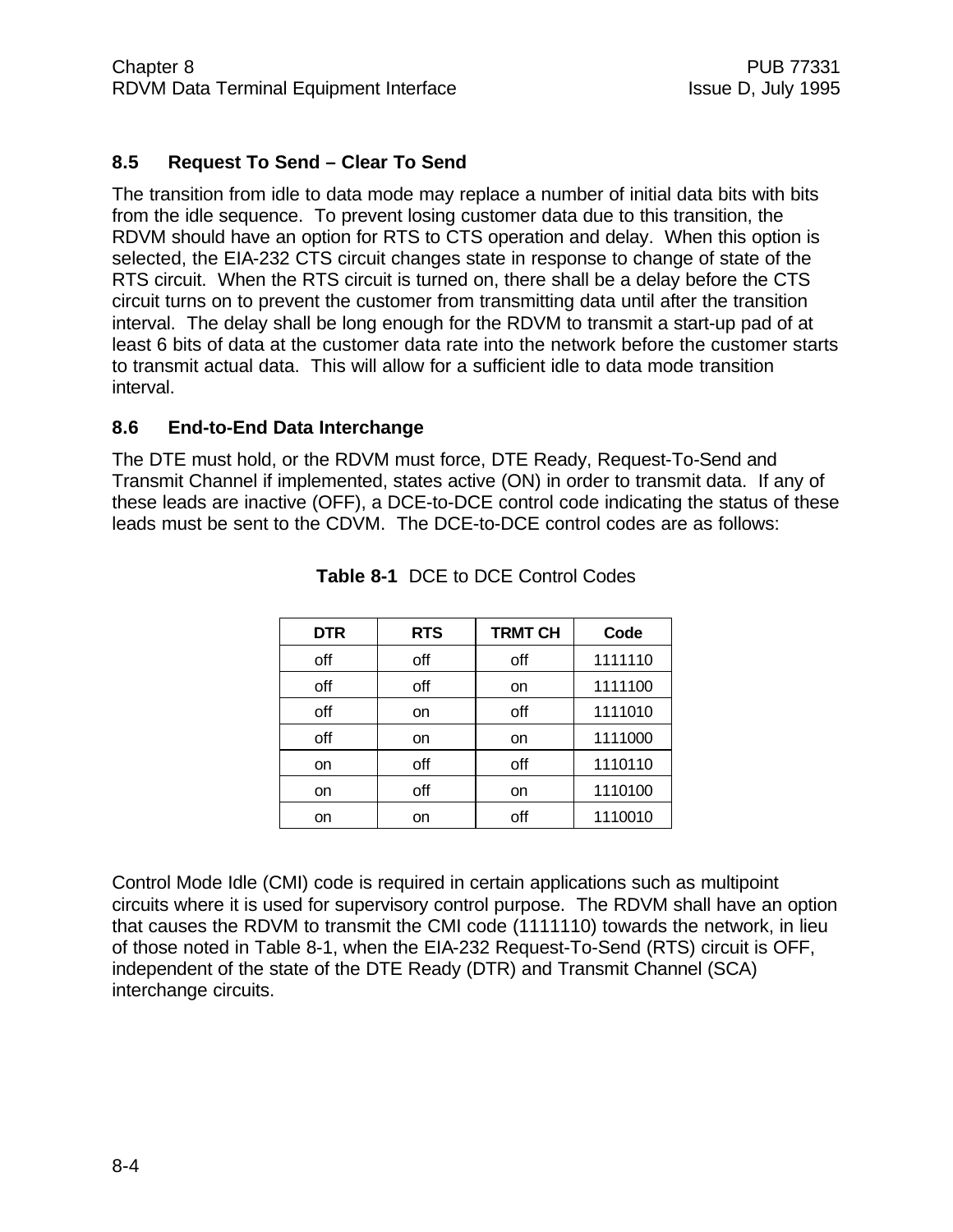## **8.7 Synchronous Operation**

The RDVM operates at four synchronous bit rates: 2400, 4800, 9600 and 19200 bit/s. It must generate a clock element at the bit rate that is frequency-locked to the TCM burst rate. This clock element is placed on EIA circuits DB and DD.

The RDVM accepts data from the DTE on the BA circuit (Transmitted Data) aligned with clock DB. The RDVM should arbitrarily split the data into six-bit chunks that are packed into the first six bits of the seven-bit TCM words described in Chapter 7 of this publication.

The RDVM must hold the BB circuit (Received Data) to a mark condition if a control code is received from the CDVM. Otherwise, the six data bits from the received seven-bit word are sequentially placed on the BB circuit aligned to clock circuit DD.

## **8.8 Asynchronous Operation**

The RDVM operates at four asynchronous bit rates: 2400, 4800, 9600 and 19200 bit/s. It does this by converting the asynchronous data to/from synchronous data operating at one of the four rates described above. During asynchronous operation, the signal element timing circuits DD and DB should be set to a mark condition.

The asynchronous data must have the following format:

- one start bit (space)
- an eight-bit byte
- one stop bit (mark)

The CDVM or RDVM places no interpretation on the eight-bit byte, thus, these bits may be used for parity bits and/or additional stop bits-with the remaining bits containing customer data. When no customer data is available for transmission, an eight-bit synchronization character must be repeatedly sent on the synchronized SVDS channel. This character is B1111110, where: the "B" bit is used to signal a break condition by setting the "B" bit to a one when a break is received on circuit BA (Transmitted Data).

When a synchronous character with a "B" bit set to one is received, the circuit BB (Received Data) should be set to space until a data character is received or a synchronous character with the "B" bit set to zero is received.

When data bytes received from the BA circuit and sent to the CDVM are concatenated, a zero must be inserted after every group of five ones in order to avoid sending a synchronization character. In the reverse direction, the zero which appears after every five ones must be discarded before dividing the bits up into the eight-bit bytes. Received synchronization characters are used to identify byte boundaries.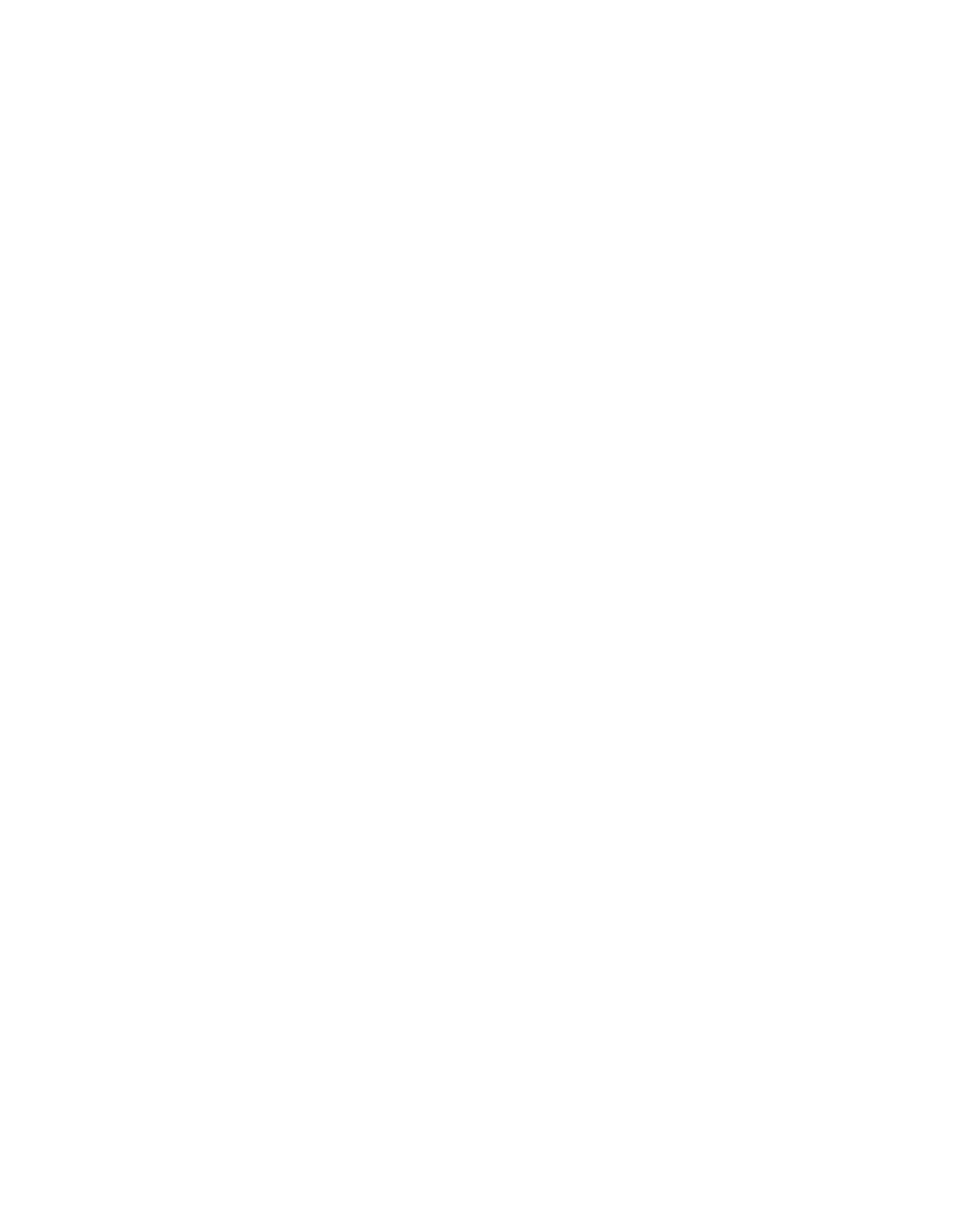PUB 77331 Chapter 9 Issue D, July 1995 **Definitions** 

## **9. Definitions**

## **9.1 Acronyms**

| AMI             | <b>Alternate Mark Inversion</b>          |
|-----------------|------------------------------------------|
| <b>ANSI</b>     | American National Standards Institute    |
| <b>CDVM</b>     | Central Office Data/Voice Multiplexer    |
| <b>CMI</b>      | <b>Control Mode Idle</b>                 |
| <b>CPE</b>      | <b>Customer Provided Equipment</b>       |
| CSU             | <b>Channel Service Unit</b>              |
| <b>CTS</b>      | Clear-To-Send                            |
| <b>DC</b>       | <b>Direct Current</b>                    |
| <b>DCE</b>      | Data Circuit-Terminating Equipment       |
| <b>DDS</b>      | <b>Digital Data Services</b>             |
| <b>DDOV</b>     | Digital Data Over Voice                  |
| DS <sub>0</sub> | Digital Signal Zero                      |
| <b>DSR</b>      | <b>DCE Ready</b>                         |
| <b>DSU</b>      | Data Service Unit                        |
| <b>DTE</b>      | Data Terminal Equipment                  |
| <b>DTR</b>      | <b>DTE Ready</b>                         |
| <b>EFS</b>      | <b>Error-Free Seconds</b>                |
| <b>EIA</b>      | <b>Electronic Industries Association</b> |
| <b>ERL</b>      | <b>Echo Return Loss</b>                  |
| ES              | <b>Errored Seconds</b>                   |
| EU              | End-User                                 |
| <b>FDX</b>      | <b>Full Duplex</b>                       |
| IAL             | <b>Immediate Action Limit</b>            |
| <b>INC</b>      | <b>Integrated Network Corporation</b>    |
| LATA            | Local Access and Transport Area          |
| $\mathsf{L}$    | Local Loopback                           |
| <b>MDF</b>      | <b>Main Distributing Frame</b>           |
| <b>MLT</b>      | <b>Mechanized Loop Testing</b>           |
| <b>NC</b>       | <b>Network Channel</b>                   |
| <b>NCI</b>      | Network Channel Interface                |
| <b>NI</b>       | <b>Network Interface</b>                 |
| OCU             | <b>Office Channel Unit</b>               |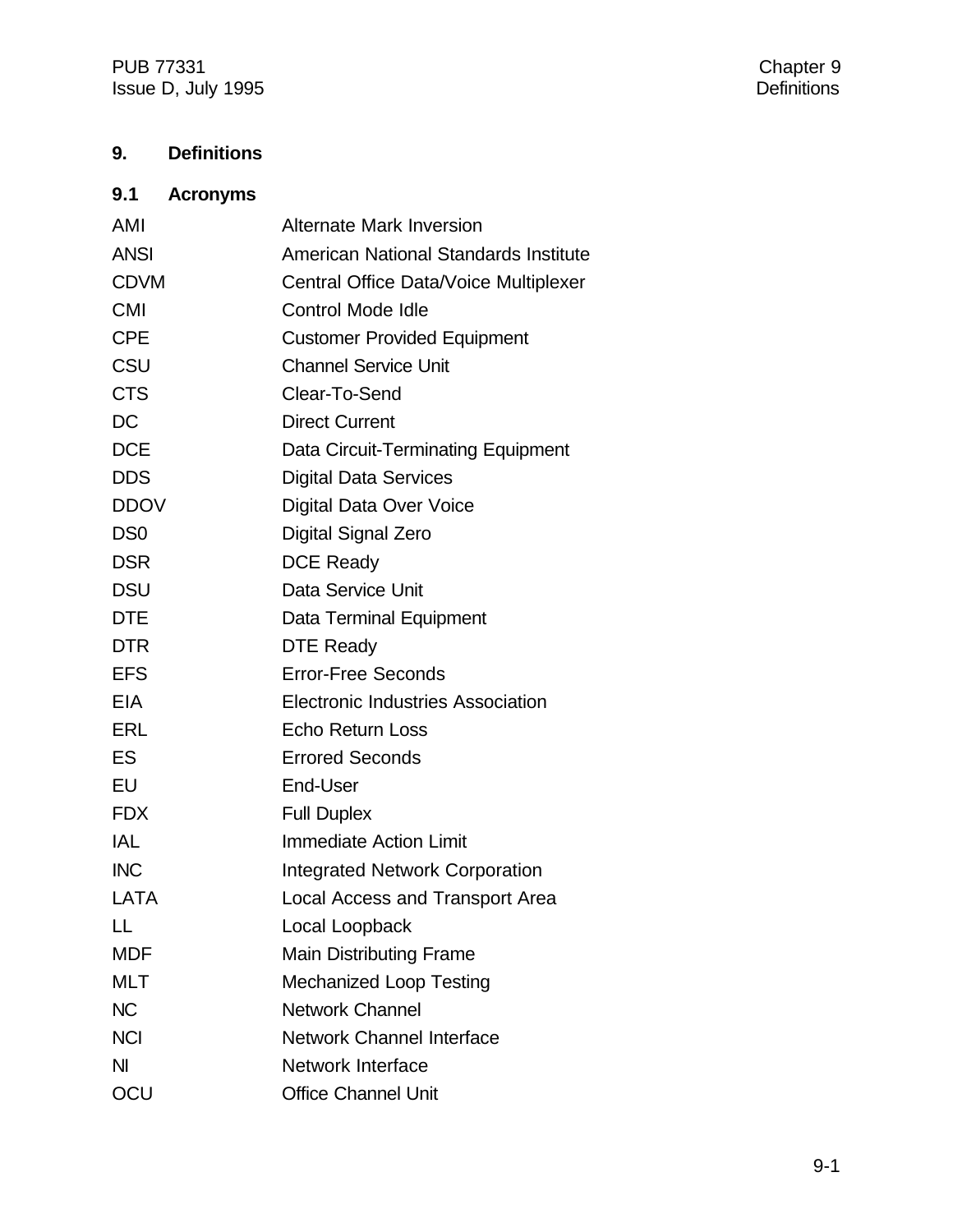| Packet Assembler/Dissembler                   |
|-----------------------------------------------|
| <b>Pulse Amplitude Modulation</b>             |
| Point of Sale                                 |
| Remote Data/Voice Multiplexer                 |
| Request-To-Send                               |
| Service Acceptance Limit                      |
| <b>Singing Return Loss</b>                    |
| Secondary Request-To-Send (Received Channel)  |
| Secondary Clear-To-Send (Transmitted Channel) |
| Simultaneous Voice Data Service               |
| <b>Time Compression Multiplexing</b>          |
| <b>Voice Frequency</b>                        |
|                                               |

## **9.2 Glossary**

## **Alternate Mark Inversion (AMI)**

A one (mark) pulse which is the opposite polarity as its predecessor.

## **American National Standards Institute (ANSI)**

An organization supported by the telecommunications industry to establish performance and interface standards.

## **Asynchronous Transmission**

Not synchronous: Data transmission in which the time of occurrence of specified significant instant of a data bit (usually the leading edge) is arbitrary, and occurs without necessarily having a fixed time relationship to preceding comparable instants.

#### **Attenuation Distortion**

The change in attenuation with frequency relative to the attenuation at a reference frequency; the reference frequency is 1004 Hz unless otherwise specified.

## **Bandwidth**

The range of frequencies that contain most of the energy or power of a signal; also, the range of frequencies over which a circuit of system is designed to operate.

## **Bit (Binary Digit)**

A binary unit of information. It is represented by one of two possible conditions, such as the value 0 or 1, on or off, high potential or low potential, conducting or not conducting, magnetized or demagnetized. A Bit is the smallest unit of information, by definition.

## **Byte**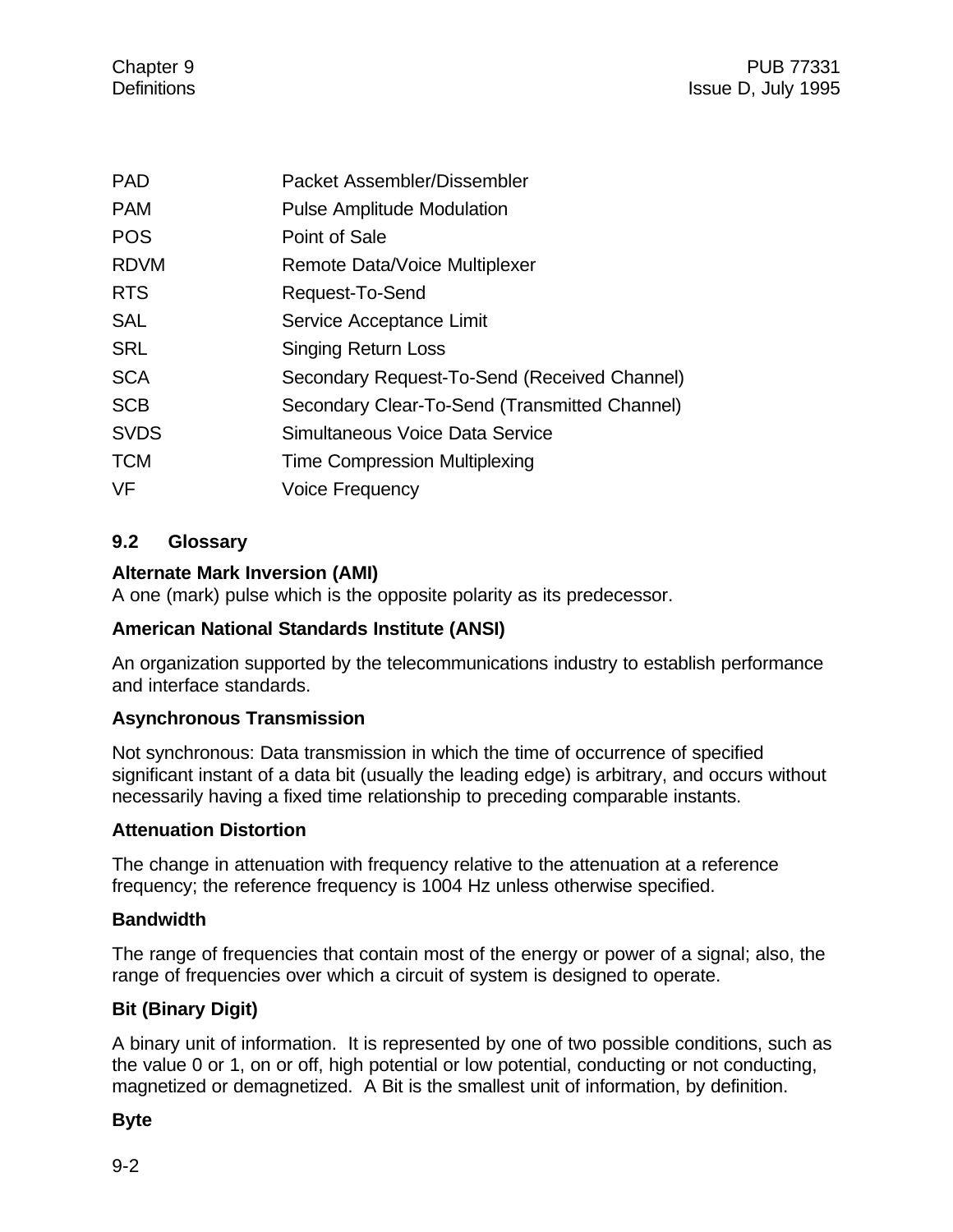PUB 77331 Chapter 9 Issue D, July 1995 **Definitions** 

A consecutive number of bits usually constituting a complete character or symbol. If the length of the byte is not specified, it is conventionally assumed to have a length of 8-bits. In the Digital Data System, a byte refers to an arbitrary group of 8 consecutive bits; it does not correspond to a byte of customer data.

#### **Carrier**

An organization whose function is to provide telecommunications services. Examples are: Local Exchange Carriers, Interexchange Carriers, Cellular Carriers, etc.

## **Central Office (CO)**

A local switching system (or a portion thereof) and its associated equipment located at a wire center.

## **CCITT**

An abbreviation for Consultative Committee on International Telephone and Telegraph; an international standards group now known as the International Telecommunications Union.

#### **CDVM**

An abbreviation for the data/voice multiplexer located in the central office.

#### **Channel**

An electrical or photonic, in the case of fiber optic based transmission systems, communications path between two or more points of termination.

#### **Channel Service Unit (CSU)**

This unit provides regeneration of the signal received from the network, controls the pulse shape and amplitude for transmission of the signal into the network, and possibly provides loop-back. The CSU function is frequently found within a Data Service Unit (DSU).

#### **Control Mode Idle (CMI)**

A bipolar violation sequence used to indicate that a terminal does not have data to transmit.

#### **Customer**

Denotes any individual, partnership or corporation who subscribes to the services provided by U S WEST Communications, Inc. Customers are divided into two distinct and separate categories: (1) carriers, who provide interexchange services for hire for others, and (2) end-users, who request services only for their own use.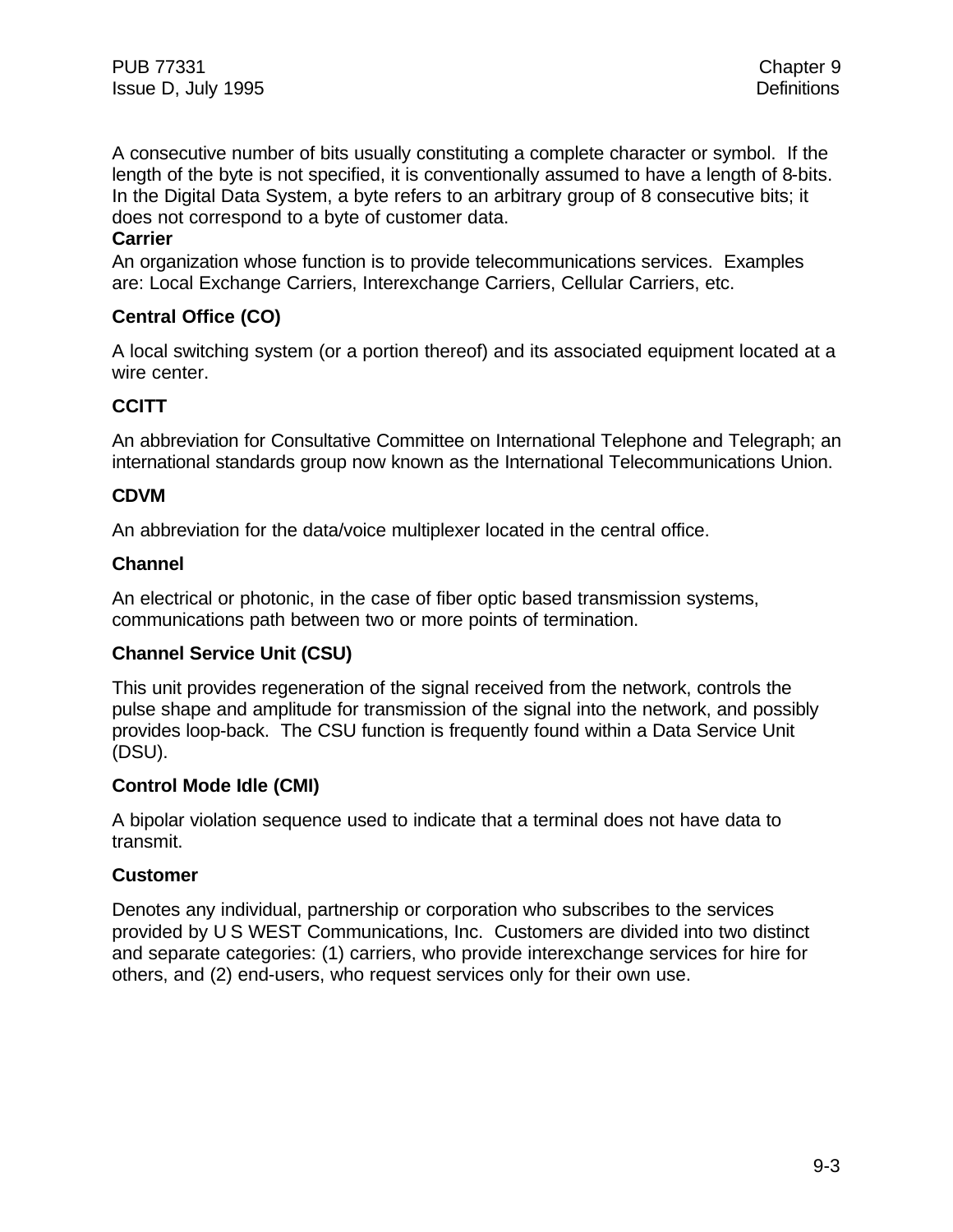## **Customer Premises**

Denotes a building or portion(s) of a building occupied by a single customer or end-user either as a place of business or residence. Adjacent buildings and the buildings on the same continuous property occupied by the customer and not separated by a public thoroughfare, are also considered the customer's premises.

#### **Customer Provided Equipment (CPE)**

Equipment owned and maintained by the customer and located on their side of the End-User Point of Termination (EU-POT) network interface.

#### **dBm**

A decibel in which the reference power is one milliwatt.

#### **dBrnC**

Weighted noise power in dBrn measured by a noise measuring set with C-Message weighting.

#### **DS0-A**

A DS0 signal that carries data for only one signal.

## **DS0-B**

A DS0 signal that carries data multiplexed from several subrate signals.

#### **Data Circuit-Terminating Equipment (DCE)**

Equipment that provides the functions required to establish, maintain and terminate data transmission connections; e.g., a modem, as well as the signal conversion and coding required for communications between data terminal equipment and data circuit.

#### **Data Service Unit (DSU)**

Digital, customer premises equipment used to recover timing from a baseband BPRZ signal, and which converts from BPRZ line signals to a business machine interface signal such as V.35. The DSU usually contains circuitry to recognize, and respond to, loopback commands from the serving test center.

#### **Data Terminal Equipment (DTE)**

A generic term for customer terminal equipment that connects to the network through a modem or through digital Network Channel Terminating Equipment (NTCE), i.e., a computer or a PBX.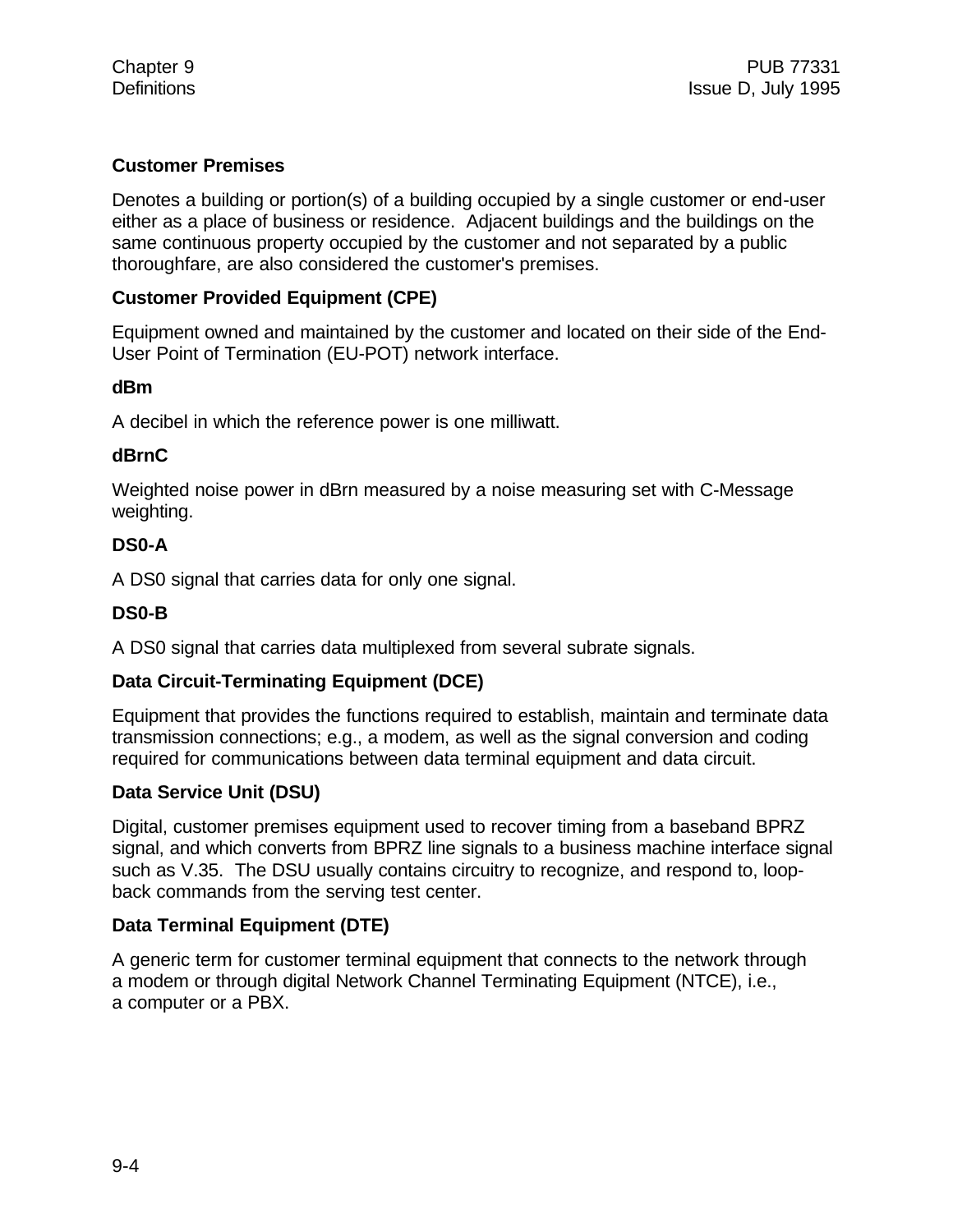## **Decibel (dB)**

A unit measurement of transmission loss, gain, or relative level. It is the logarithmic unit of signal power ratio most commonly used in telephony. It is used to express the relationship between two signal powers, usually between two acoustic, electrical, or optical signals; it is equal to ten times the common logarithm of the ratio of the two signal powers.

## **Digital Data Hub**

A U S WEST designated serving wire center at which bridging, multiplexing, test access, cross-connecting functions are performed.

## **Digital Data Service (DDS)**

Generically describes digital data service offering at 64 kbit/s and below.

## **End Office Switch**

The term "End Office Switch" denotes a U S WEST switching system where local exchange services are terminated for purposes of interconnection to other exchange services or trunks. Included are Remote Switching modules and Remote Switching Systems served by a host office in a different wire center.

## **End-User (EU)**

The term "end-user" denotes any customer of telecommunications service that is not a carrier, except that a carrier shall be deemed to be an "end-user" to the extent that such carrier uses a telecommunications service for administrative purposes without making such service available to others, directly or indirectly. The term is frequently used to denote the difference between a Carrier interface and an interface subject to unique regulatory requirements at non-Carrier customer premises (FCC Part 68, etc.).

## **Error Free Second (EFS)**

A one-second interval which does not contain any bit-errors; usually expressed as a percentage over a consecutive 24-hour period.

## **Full Duplex (FDX)**

Simultaneous transmission in both directions between two points.

#### **Immediate Action Limit (IAL)**

The bound of acceptable performance and the threshold beyond which U S WEST Communications, Inc. will accept a customer's trouble report and take immediate corrective action.

#### **Insertion Loss**

Insertion loss is the ratio (expressed in dB) of the power delivered to a specified load at the receiving interface by a specified source at the transmitting interface to the power delivered by the same source directly to an identical load.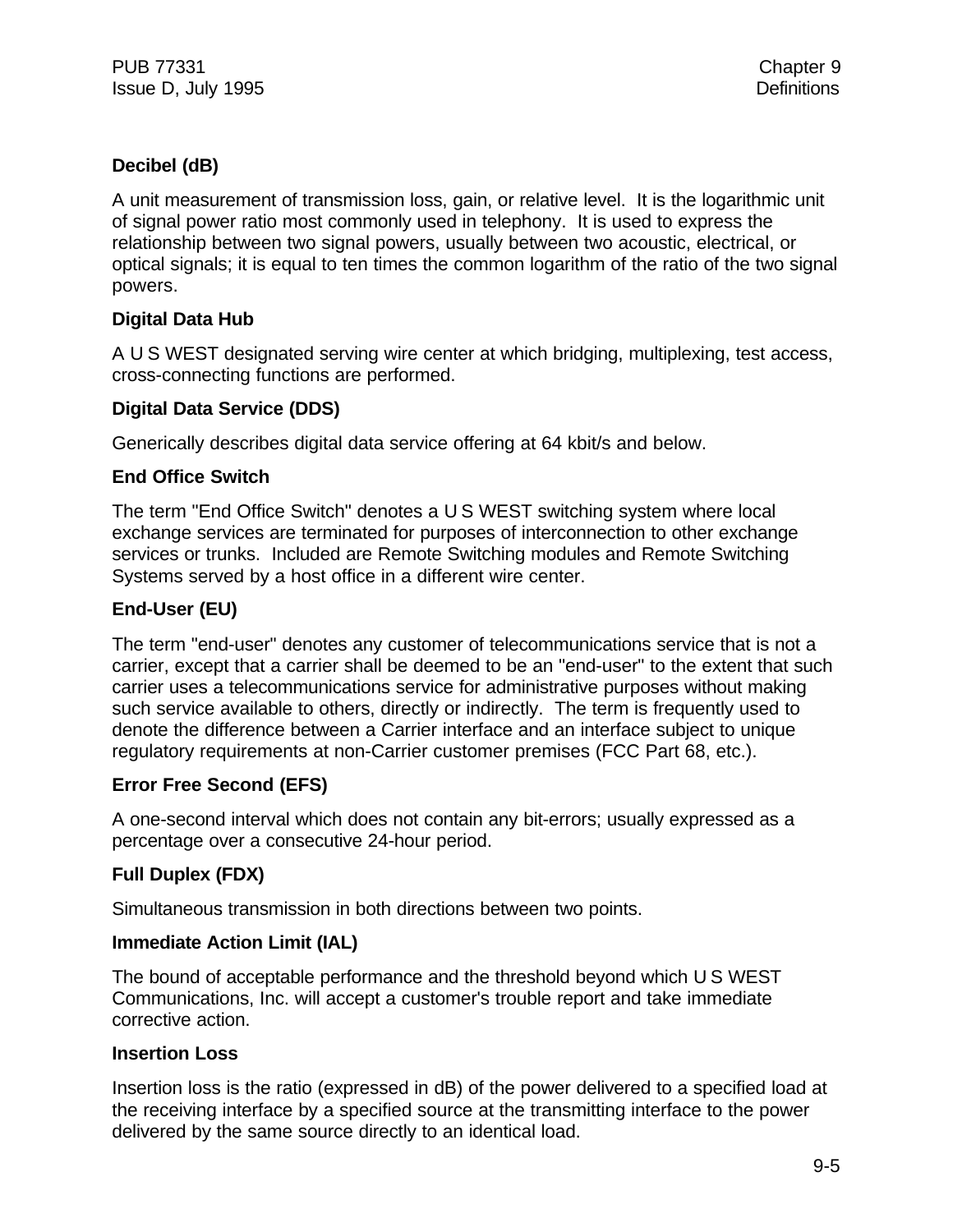#### **Line**

The transport facility (cable pair or carrier channel) between the Central Office and Network Channel Interface.

#### **Line-Side Connection**

Denotes a connection of a transmission path to the dial tone side of a switching system.

## **Local Access and Transport Area (LATA)**

A geographic area for the provision and administration of communications service. It encompasses designated exchanges that are grouped to serve common social, economic and other purposes.

## **Longitudinal Balance (Longitudinal-to-Metallic)**

The Longitudinal balance of any circuit is an expression, in dB, of the ratio of the longitudinal voltage (E1) to the metallic voltage (Em): Balance (dB) =20log (E1/Em) where E1 is the voltage measured "tip and ring to ground", and Em is the voltage measured across the tip and ring.

#### **Loopback**

An out-of-service test procedure applied to a full duplex channel that causes a received signal to be returned to the source.

#### **Map**

Map or mapped is to establish a correspondence between the elements of one set and the elements of another set.

#### **Multiplexer (Mux)**

An equipment unit that performs multiplexing which is a technique of modulating (analog) or interleaving (digital) multiple, relatively narrow bandwidth channels into a single channel having a wider bandwidth (analog) or higher bit-rate (digital). The term Multiplexer implies the demultiplexing function is present to reverse the process.

#### **Network Channel (NC) Code**

The Network Channel (NC) code is an encoded representation used to identify both switched and non-switched channel services. Included in this code set are customer options associated with individual channel services, or feature groups and other switched services.

## **Network Channel Interface (NCI) Code**

The Network Channel Interface (NCI) code is an encoded representation used to identify five (5) interface elements located at a Point of Termination (POT) at a central office or at the Network Interface at a customer location. The Interface code elements are: Total Conductors, Protocol, Impedance, Protocol Options, and Transmission Level Points (TLP). (At a digital interface, the TLP element is not used.)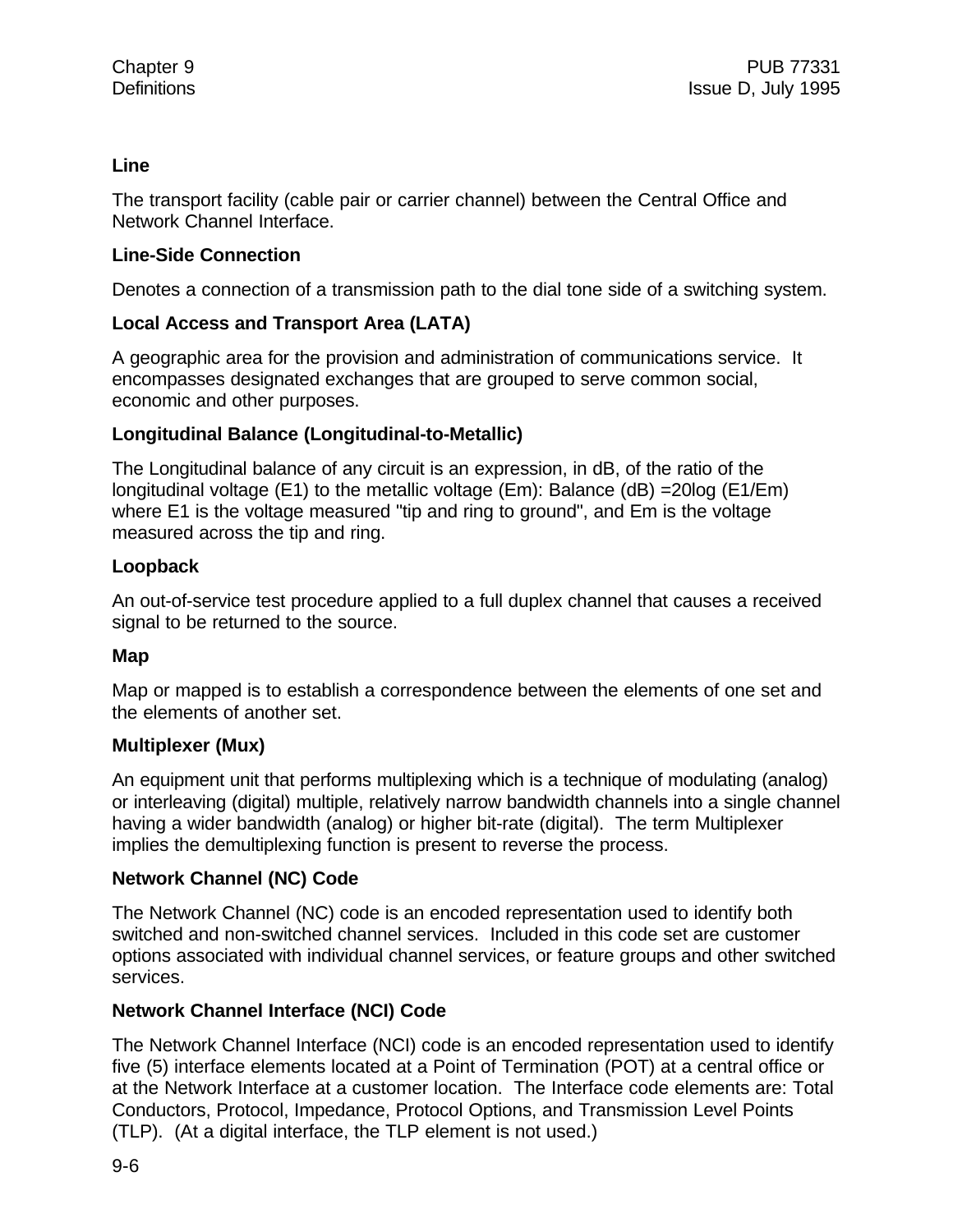## **Network Interface (NI)**

The point of demarcation on the customer's premises at which U S WEST's responsibility for the provision of service ends.

#### **Off-Hook**

The supervisory state indicative of the active (in use) condition.

#### **On-Hook**

The supervisory state indicative of the idle condition.

#### **Packet Switched Network**

A switched network that provides connection for forwarding standard data packets between user parties.

#### **Parity**

Parity is a coding scheme that adds a bit so that the total of all "one" or "mark" bits in an array will always be either even (even parity) or odd (odd parity). This permits detection of bit groups that contain single errors. It may be applied to characters or blocks.

#### **Parity Check**

The process of checking received data to determine if the correct parity has been received. If the total of "one" or "mark" bits is not odd or even depending on the system being used, an error has occurred.

#### **Premises**

Denotes a building or portion(s) of a building occupied by a single customer or end-user either as a place of business or residence.

#### **Pulse Amplitude Modulation (PAM)**

Modulation in which the modulating wave is caused to amplitude modulate a pulse carrier.

#### **Return Loss**

Denotes a measure of the similarity between the two impedances at the junction of two transmission paths. The higher the return loss, the higher the similarity.

#### **Ringer Equivalence**

A numeric indicator which is an inverse function of on-hook impedance and resistance, called the Ringer Equivalence Number (REN). All registered terminal equipment which can affect on-hook impedance and resistance is assigned a REN. The sum of all such REN's on a given telephone line shall not exceed 5, but may be fewer depending on the ringer voltage source and the facility serving the line. (FCC Part 68.321)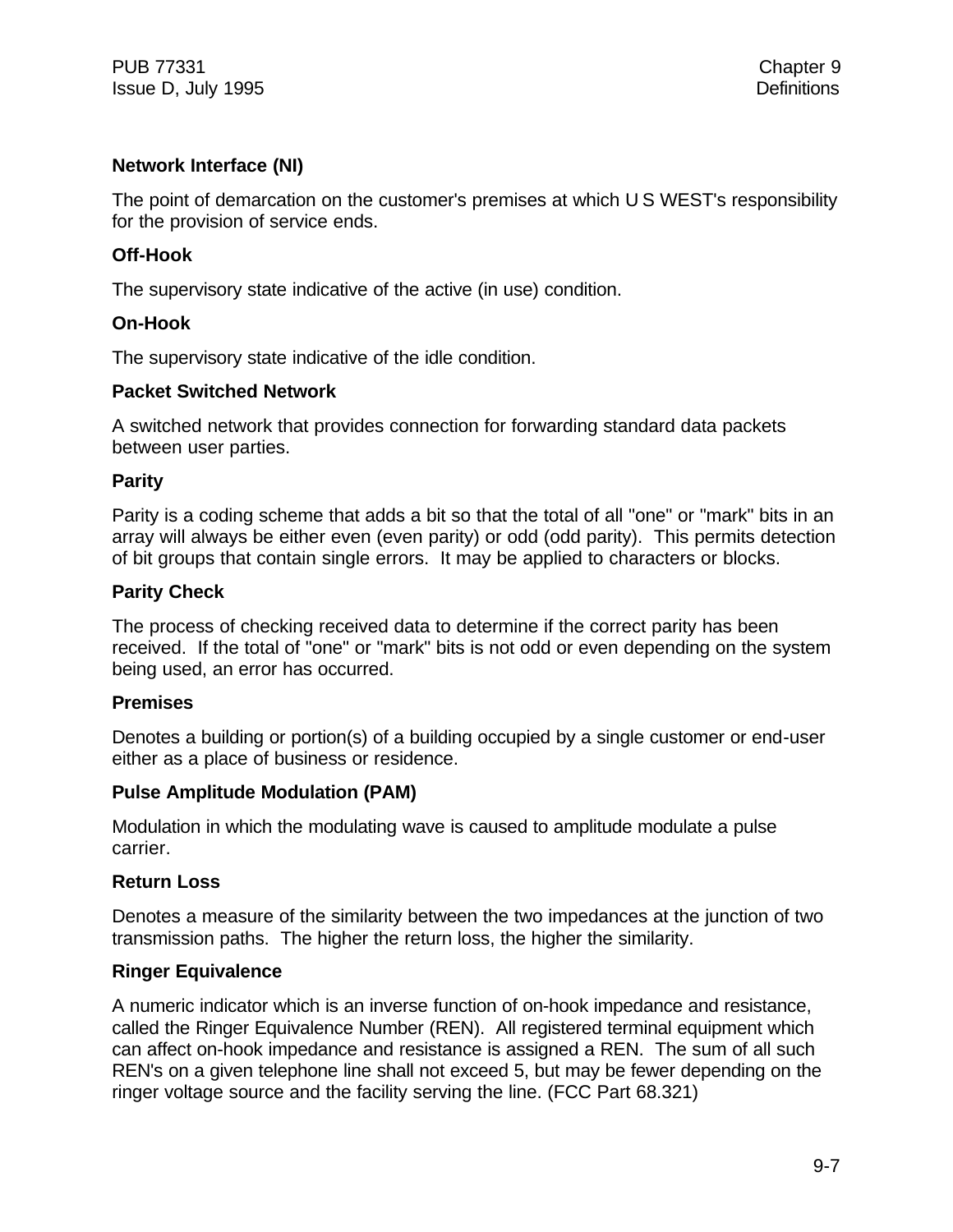#### **Service Acceptance Limit (SAL)**

The maximum deviation from a design parameter that is allowed at service turn-up or customer acceptance.

#### **Serving Wire Center**

The term "Serving Wire Center" denotes a U S WEST Communications, Inc. Central Office from which dial tone for the local Exchange Service would normally be provided to the demarcation point on the property at which the customer is served.

#### **Signaling**

The transmission of information to establish, monitor, or release connections and/or provide Network Control.

#### **Start Bit**

In asynchronous transmission, the first bit in a character, normally a space, which prepares the receiving equipment for the reception and registration of the character.

#### **Stop Bit**

In asynchronous transmission, the last bit of character, normally a mark condition, which serves to return the line to its idle or rest state.

#### **Synchronous Transmission**

A transmission process such that between any two significant instants in the overall bitstream there is always an integral number of unit intervals.

#### **Time Compression Multiplexing (TCM)**

A process of interleaving two or more bit streams. As defined for the SVDS application, the TCM is used to transfer the signaling plus data information by alternately time interleaving bursts of data in the transmit and receive directions (sometimes called Ping-Pong scheme).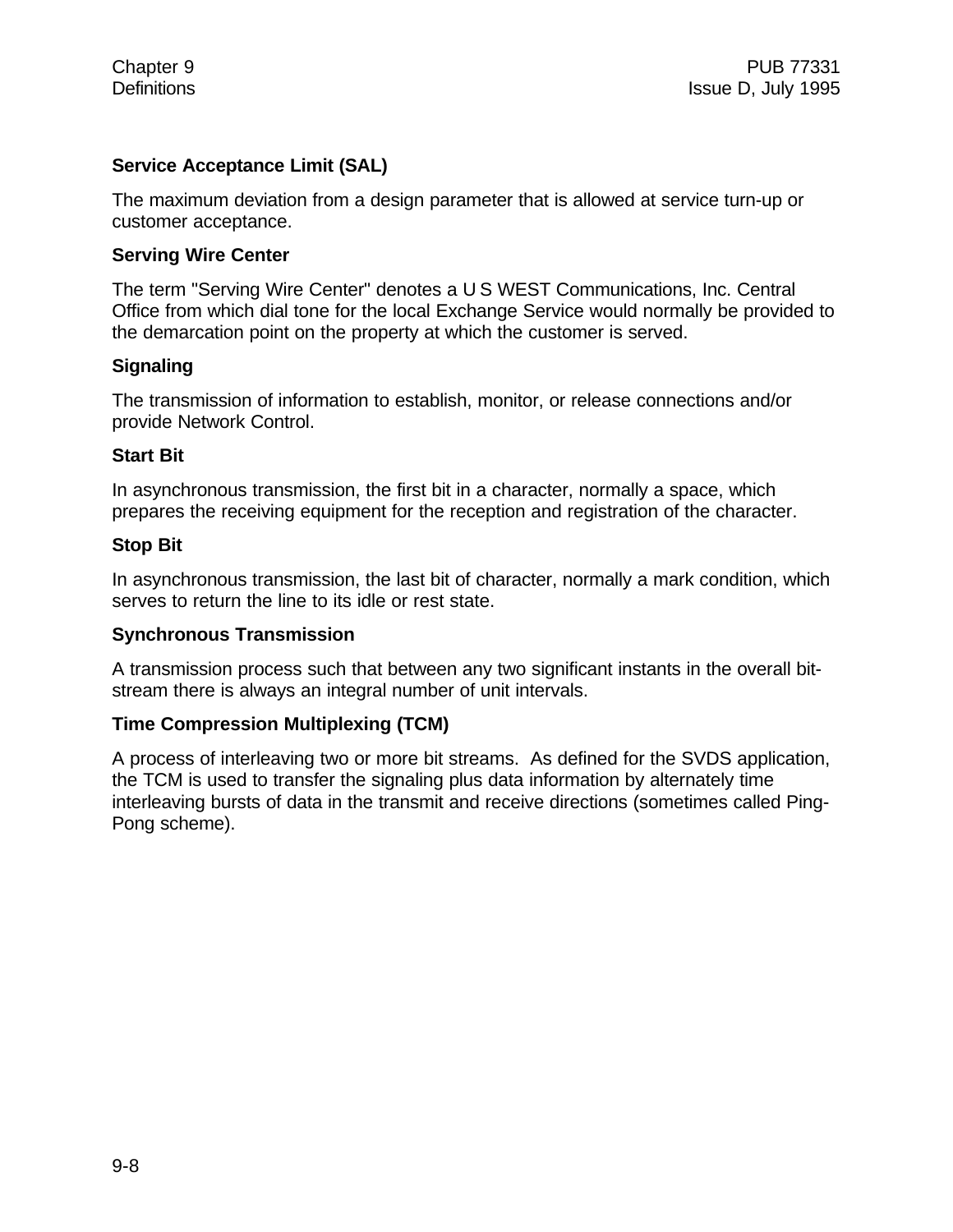PUB 77331 Chapter 10 Issue D, July 1995 **References** 

#### **10. References**

#### **10.1 ANSI IEEE/EIA/T1 Documents**

- ANSI T1.101-1987 American National Standards Institute (ANSI) *Telecommunications – Synchronization Interface Standards for Digital Networks*
- ANSI T1.107b-1991 American National Standards Institute (ANSI) *Digital Hierarchy – Supplement to Formats Specifications (synchronous digital data format)* A supplement to ANSI T1.107-1988
- ANSI T1.223-1991 American National Standards Institute (ANSI) *Information Interchange - Structure and Representation of Network Channel (NC) and Network Channel Interface (NCI) Codes for the North American Telecommunications System*
- ANSI T1.401-1993 American National Standards Institute (ANSI) *Interface Between Carriers and Customers Installations – Analog Voice Grade Switched Access Lines Using Loop-start and Ground-start Signaling*
- ANSI T1.410-1992 American National Standards Institute (ANSI) *Carrier-to Customer Metallic Interface – Digital Data at 64 kbit/s and Subrates*
- ANSI/IEEE *IEEE Standard Test Procedure for Measuring Longitudinal Balance*
- Std 455-1985 *Telephone Equipment Operating in the Voice Band*
- ANSI/EIA- *Interface Between Data Terminal Equipment and Data Circuit -* 232-D-1986 *Terminating Equipment Employing Serial Binary Data Interchange* November 1986

ANSI/EIA- *Electrical Characteristics of Balanced Voltage Digital Interface*

*Circuits* 422-A-1978

*of*

#### **10.2 Bellcore Technical Publications**

PUB 41005 *Data Communications Using The Switched Telecommunications Network,* May 1971.

PUB 47102 *Miniature Plugs and Jacks,* December 1982.

#### **10.3 Bellcore Technical Advisories**

Technical Advisories (TA) are documents that describe preliminary view of proposed generic requirements. These preliminary views are subject to change and are likely to be superseded by revised versions known as Technical References (TRs).

TA-NPL-000912 *Compatibility Information for Telephone Exchange Service* Issue 1, February 1989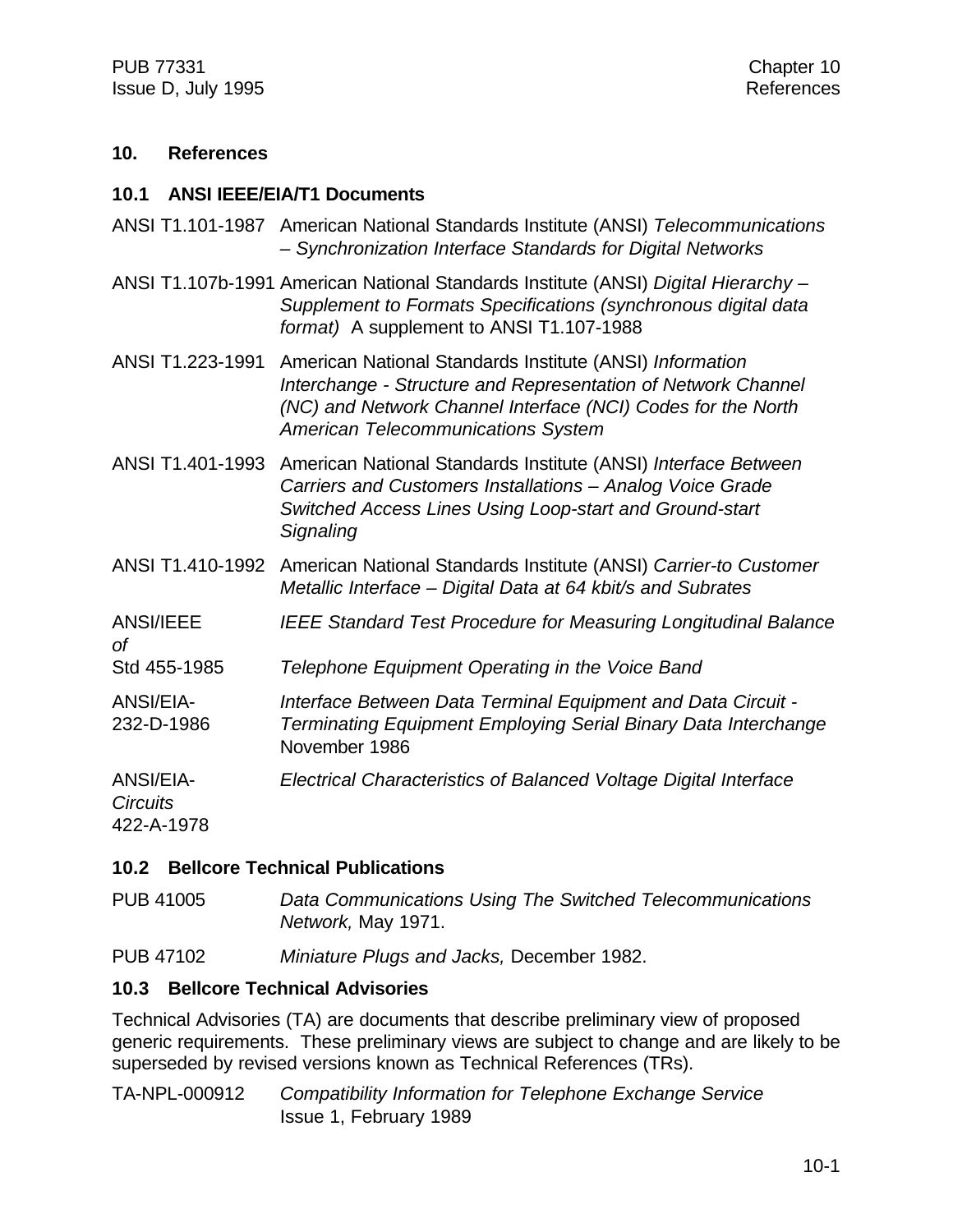#### **10.4 Bellcore Technical References**

| TR-NWT-000393<br>Lines<br>Issue 2, January 1991.<br>TR-TSY-000458<br>Issue 1, December 1989<br>TR-TSY-000476<br>Network Maintenance: Access and Testing OTGR: Section 6.5<br><b>Issue 1, May 1992</b><br>TR-TSY-000507<br>Transmission LSSGR - Section 7, Issue 4, June 1990. | TR-TSY-000189 | Generic Requirements For The Subrate Multiplexer, Issue 1, April<br>1986 |
|-------------------------------------------------------------------------------------------------------------------------------------------------------------------------------------------------------------------------------------------------------------------------------|---------------|--------------------------------------------------------------------------|
|                                                                                                                                                                                                                                                                               |               | Generic Requirements for ISDN Basic Access Digital Subscriber            |
|                                                                                                                                                                                                                                                                               |               | Digital Signal Zero, "A" (DS-0A 64 kb/s) Systems Interconnection         |
|                                                                                                                                                                                                                                                                               |               |                                                                          |
|                                                                                                                                                                                                                                                                               |               |                                                                          |

## **10.5 U S WEST Technical Publication**

77200 *U S WEST DS1 Service, Network Channel and Network Channel Interface Code Combinations*, Issue B, August 1993

77312 *U S WEST Digital Data Services, Technical Product Description, Transmission Parameters Limits, and Interface Combinations* Issue C, March 1992

77324 *U S WEST DS3 Services,* Issue C, April 1993

## **10.6 Other Publications**

Federal Communications Commission *Code of Federal Regulations 47, Part 68*

#### **10.7 Document Ordering Information**

All documents are subject to change and their citation in this document reflects the most current information available at the time of printing. Readers are advised to check status and availability of all documents.

ANSI/EIA and T1 documents may be obtained from:

American National Standards Institute Attention: Customer Service 11 West 42nd Street New York, NY 10036 Phone: (212) 642-4900 Fax: (212) 302-1286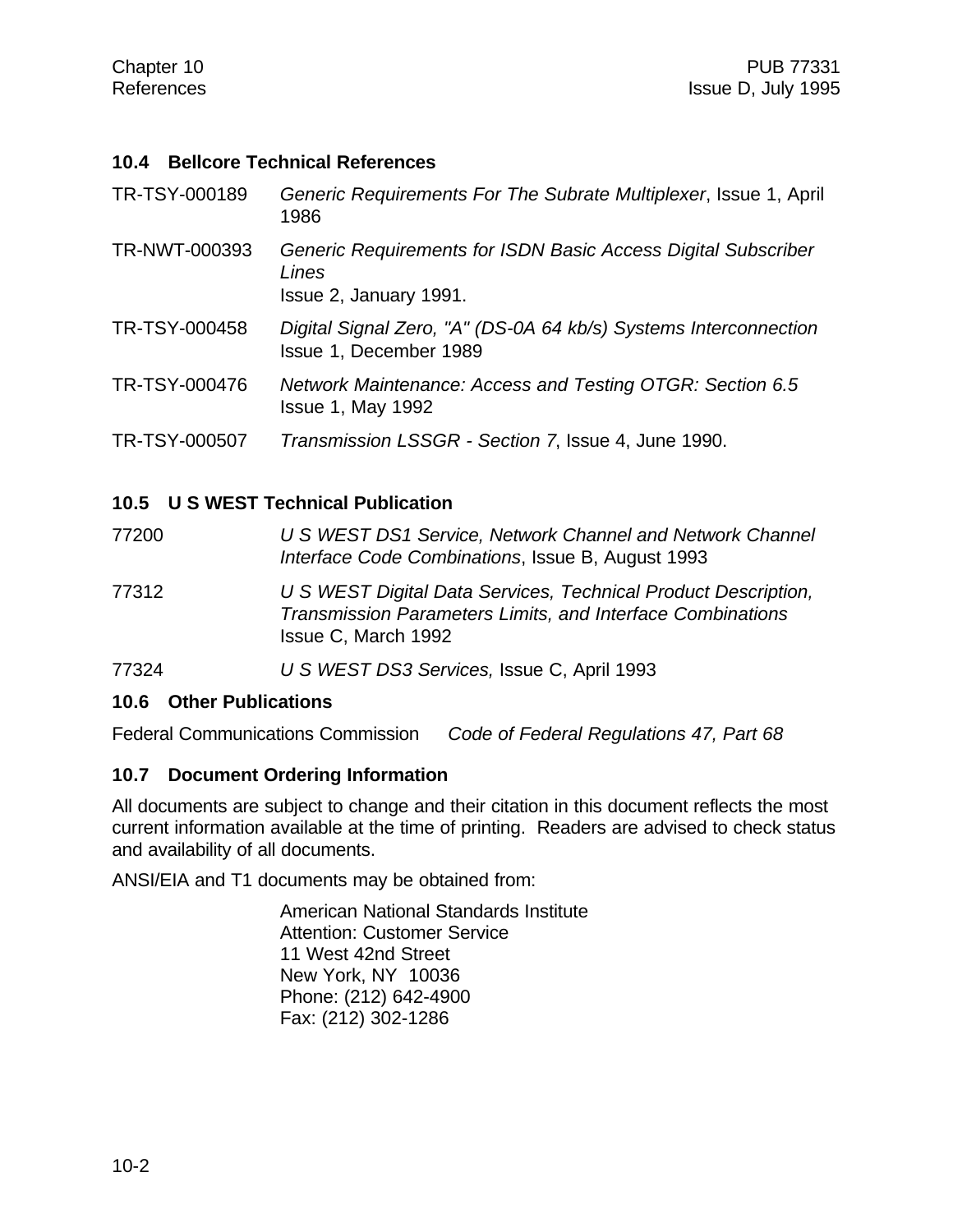ANSI/IEEE documents may be obtained from:

Global Engineering Documents 2805 McGraw Avenue Irvine, CA 92714 Phone: (800) 854-7179 Fax: (714) 261-7892

Bellcore Technical Advisory (TA), Technical Publications (PUB) and Technical Reference (TR) documents may be obtained from:

> Bellcore Customer Service 8 Corporate Place Piscataway, NJ 08854-4156 Phone: (800) 521-2673 (within U.S.A. & Canada) (908) 699-5800 (for other calls) Fax: (908) 336-2559

FCC "Rules and Regulations" may be purchased from:

Superintendent of Documents Government Printing Office Washington, D.C. 20402 Phone: (202)738-3238

U S WEST Technical Publications may be obtained from:

Faison Office Products Company 3251 Revere Street, Suite 200 Aurora, CO 80011 Phone: (800) 777-3672 Fax: (303) 340-1905

Ordering Information for Employees of U S WEST Communications, Inc.

Manager - IRM 1801 California St., Rm. 1340 Denver, CO 80202 Phone: (303) 297-7620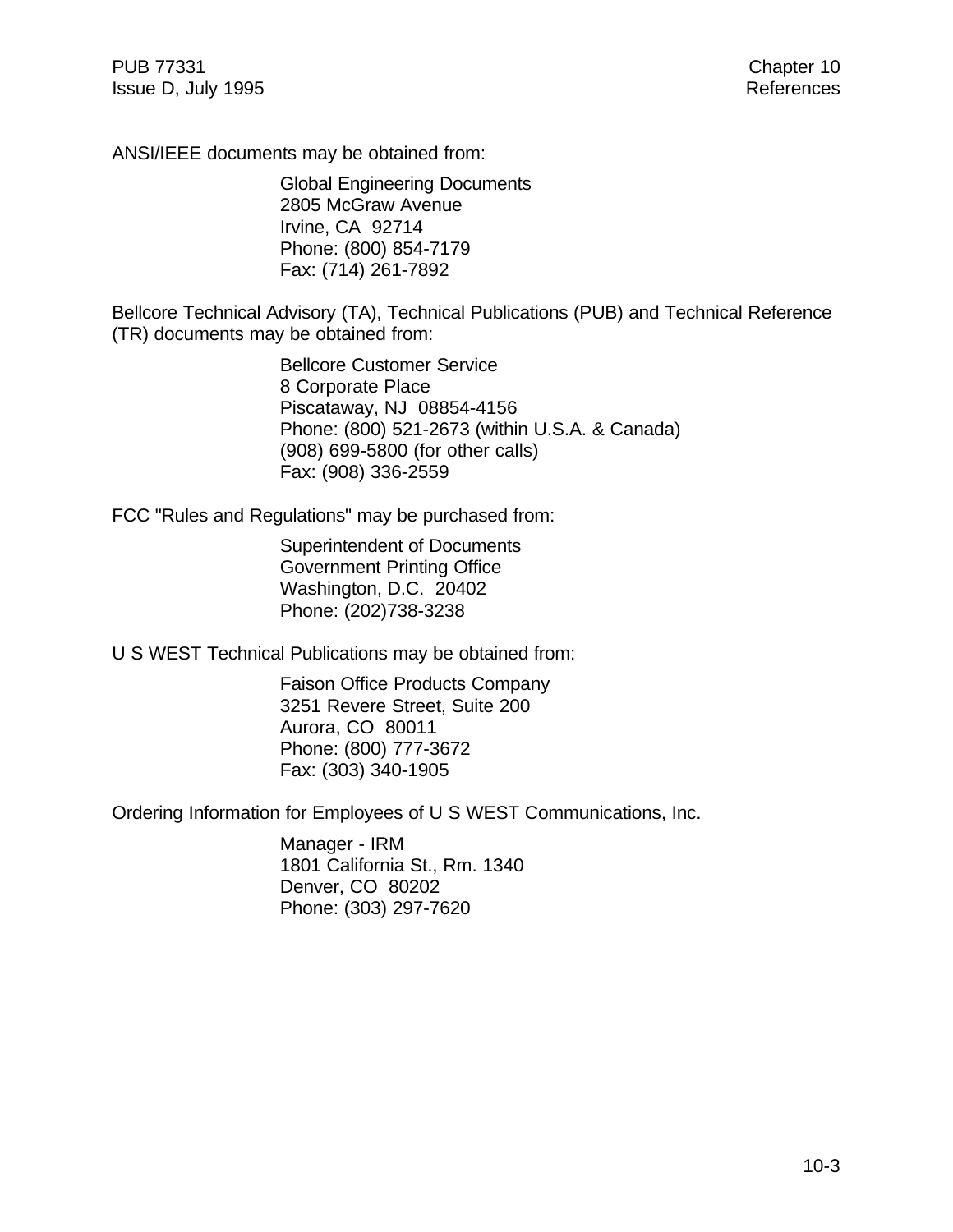## **A. SVDS Companion Voice Frequency Service Type**

Listed in Table A-1 are the Service Types, and there associated cable limits, suitable for deployment of digital data over voice technology.

## **Loop Facility Requirements**

- A single, non-loaded, twisted cable pair, single or mixed 26, 24, 22 or 19 gauge wire.
- Maximum allowable cumulative bridged tap: 6000 feet. A single bridged tap may not exceed 2000 feet.

## **Voice Frequency (VF) Service Requirements**

- Maximum cable loss is based on intra-exchange service except for foreign exchange service.
- Maximum cable loss reduced by 0.5 dB to compensate for the data/voice multiplexer loss.
- Expected loss objective for each Service Type not exceeded.
- VF service code and first modifier is LVS, when interconnected to a *inter*-state tariffed access service.
- VF service code and first modifier is HVS, when interconnected to a *intra*-state tariffed service.

## **Simultaneous Voice and Data Service (SVDS) Requirements**

- Maximum non-load cable loss, plus bridged tap between the Central Office data/voice multiplexer and the Network Interface (NI): 37 dB at 28 kHz into135 ?.
- Two decibels at 28 kHz are allocated to our customer between the NI and the customer's provided data/voice multiplexer.

## **NOTES for Table A-1 :**

- $i$ . Maximum allowable non-loaded cable loss including bridged tap, between the Network Interface and Serving Central Office, measured at 1004 Hz into a 900 ohm termination. Indicated value reflects compensation for switching system and data/voice multiplexer loss, as appropriate.
- ¡ Non-loaded loop design limits: 18 kft, 1300 ohms and 8.0 dB at 1004 Hz.
- $\neg$  A prototypical 2-gauge (26 & 24) 1300 ohm loop design.
- v Improved or enhanced transmission performance identified by the following USOCs:

USOC: THPVD applies to Service Codes: DO, LS & TK USOC: VGA applies to Service Codes: DO, LS & TK USOC: TEN applies to Service Code: CL

- ƒ Service Code available in specific state tariffs as Basic Exchange Service.
- ˜ Circuit design limited to D4 or D5 FXS channel unit. SVDS loop connects to FXS channel unit.
- ? Service code "LS" describes a 1FB, 1MB, 1FR or 1MR with improved or enhanced transmission performance.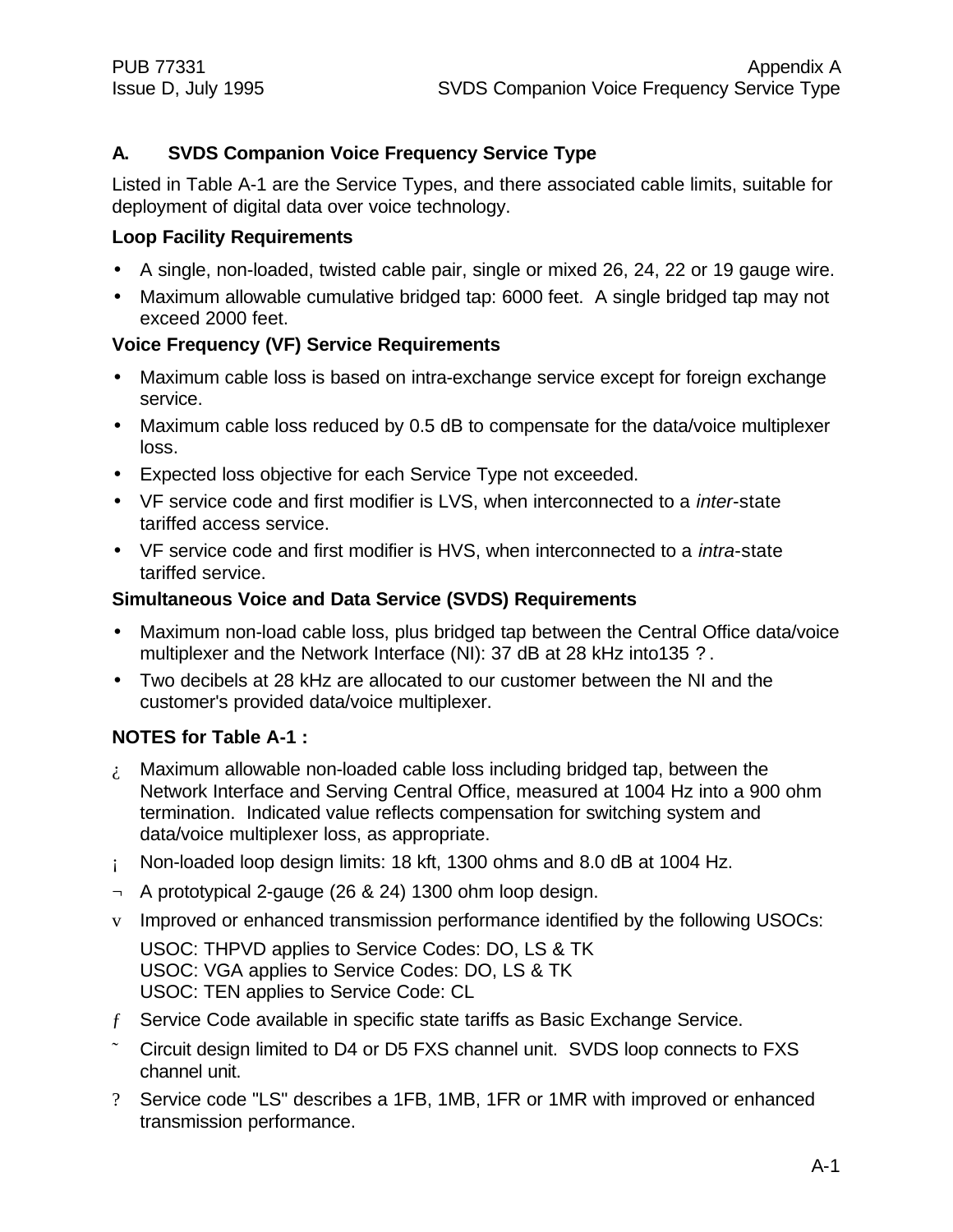- « Allowable NCI code: 02LS2. Equivalent Service Codes: CL, FX, WO, WX.
- » Allowable NCI code: 02GS2. Equivalent Service Codes: DO, TK, WI, WS.